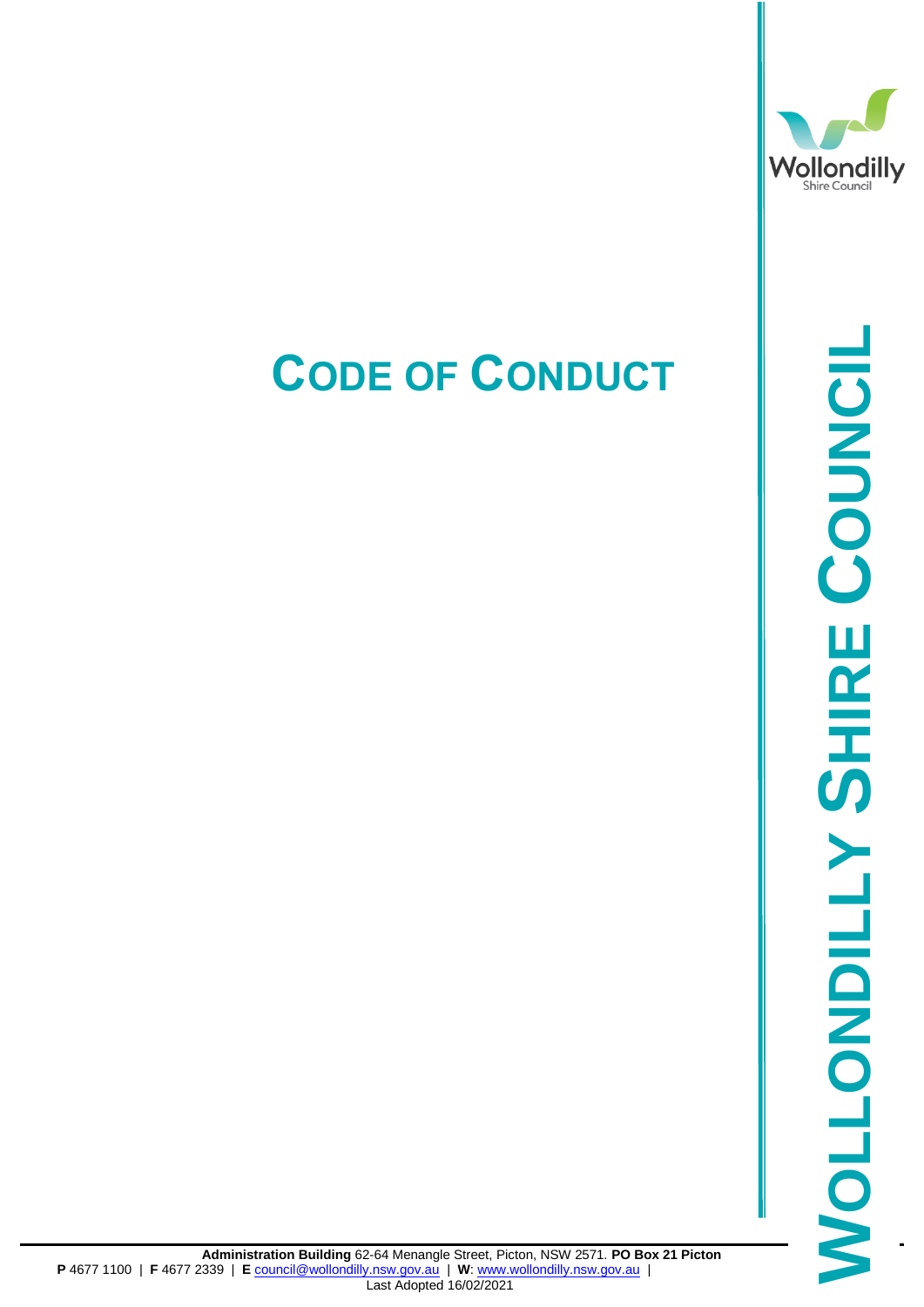#### **Contents**

| Part 1                                                                   |  |  |  |
|--------------------------------------------------------------------------|--|--|--|
| Part 2                                                                   |  |  |  |
| Part 3                                                                   |  |  |  |
| Part 4                                                                   |  |  |  |
| Part 5                                                                   |  |  |  |
| Part 6                                                                   |  |  |  |
| Part 7                                                                   |  |  |  |
| Part 8                                                                   |  |  |  |
| Part 9                                                                   |  |  |  |
| Schedule 1: Disclosures of Interest and Other Matters in Written Returns |  |  |  |
|                                                                          |  |  |  |
| Schedule 2: Form of Written Return of Interests Under Clause 4.21 47     |  |  |  |
| Schedule 3: Form of Special Disclosure of Pecuniary Interest Submitted   |  |  |  |
|                                                                          |  |  |  |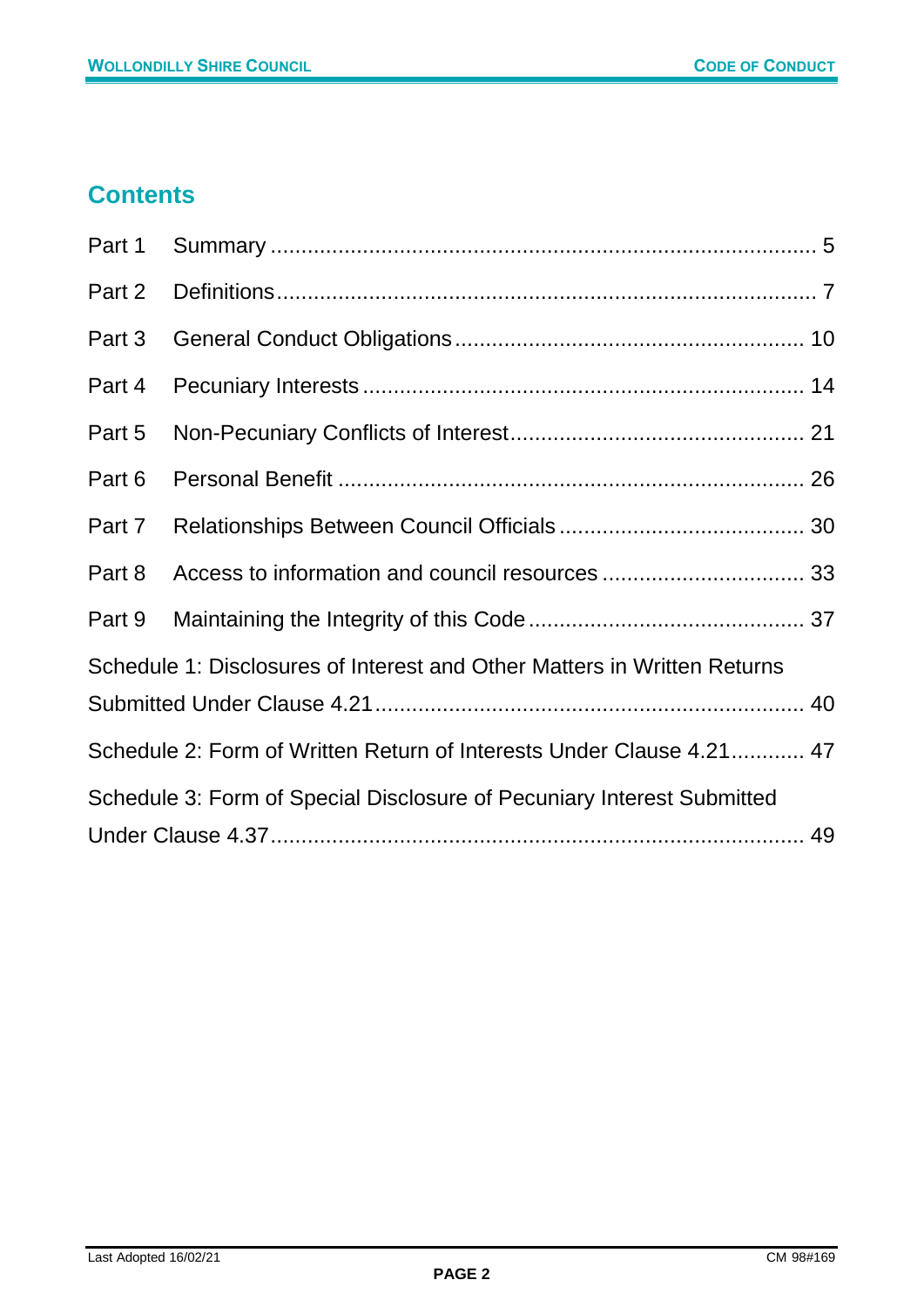#### **A MESSAGE FROM THE CEO**

Serving the public is a privilege. The unconditional trust gifted to each of us by our community, is a critical element to enabling and empowering staff to deliver high quality services effectively and which ultimately determines the resultant customer experience and quality of life for community members.

Accordingly, Council is committed to building and maintaining trust with all stakeholders. It does this by creating an operating environment which promotes and supports strong ethical behaviours in order to make integrity a compelling proposition for every person involved with representing or delivering Council services.

While it is acknowledged that people do make mistakes, and in most cases these instances represent improvement opportunities, deliberate acts of misconduct by public officials put people and assets at risk, compromises the reputation of all Council officials, and erodes trust internally and between Council and the community.

To minimise the risks and impacts associated with misconduct, through its adopted Code of Conduct and associated procedures, Council will act swiftly and decisively where there is a reasonable suspicion of misconduct and will activate the appropriate disciplinary actions where it is proven that deliberate breaches of this Code of Conduct have occurred.

Council's Code of Conduct and Procedures aligns to the NSW Office of Local Government (OLG) Model Code of Conduct and Procedures for Councils in NSW and are the rules each employee, Councillor, volunteer, contractor or other delegate of Council must comply with.

The Head of Integrity is the custodian of our Code of Conduct and the associated Procedures and is responsible for connecting across all of Council's stakeholders to educate and build awareness of every person's obligations under the Code. It also serves as a confidential space where anyone can report suspected wrongdoing. Don't be afraid to ask questions; there are no stupid questions when it comes to keeping yourself and others safe and operating within the rules.

When I think about our values of Integrity, Collaboration, Accountability, Respect and Embracing Innovation, I believe Integrity is a cornerstone value which gives life to trust and the other four values.

Integrity is choosing your thoughts and actions based on values rather than personal gain. It can be tough sometimes to exercise the moral courage to take a position of integrity, but know that my commitment to empower you to exercise that courage no matter how challenging the circumstances, is unconditional and unflinching.

Ben Taylor

CEO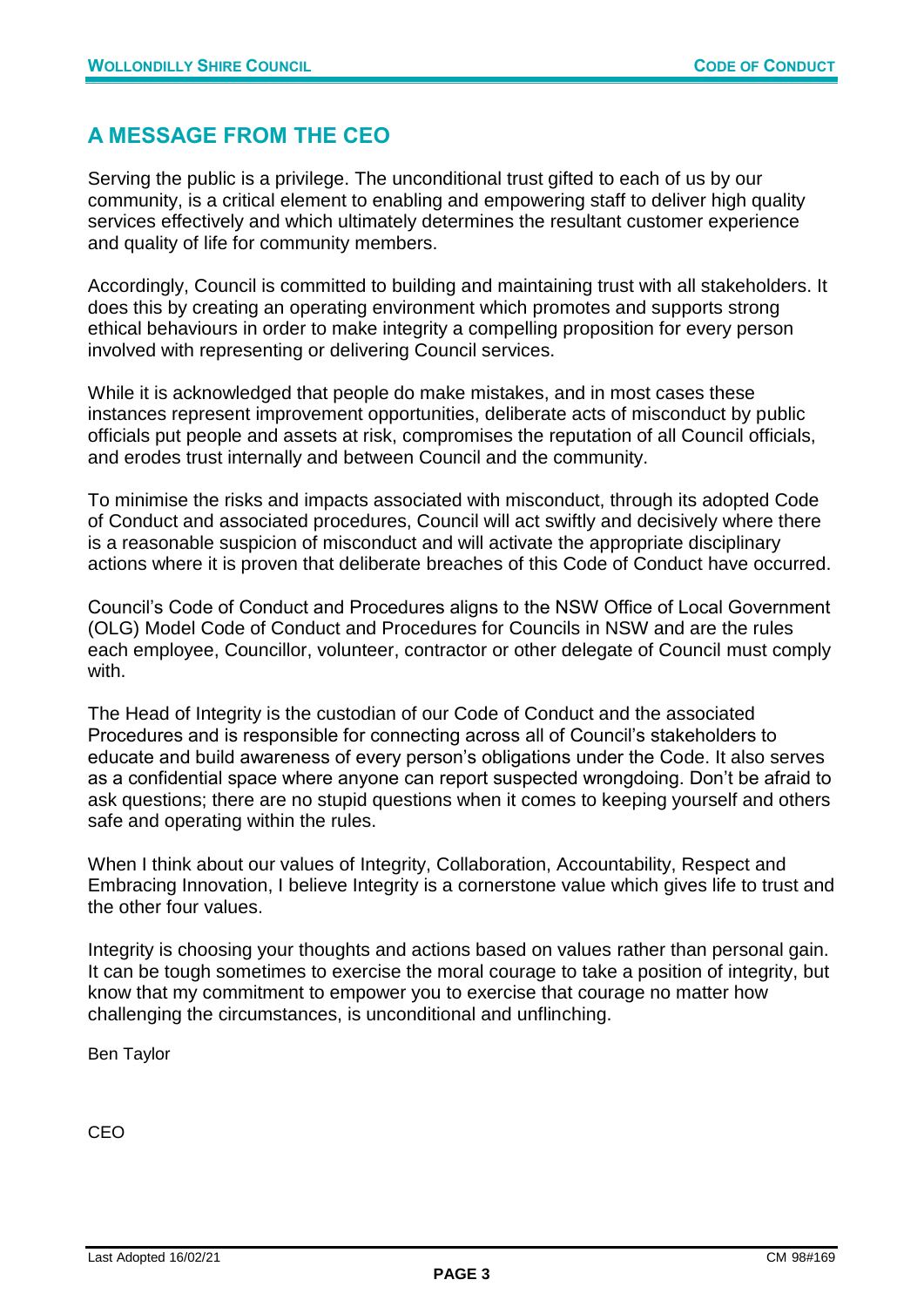# **Introduction** Part 1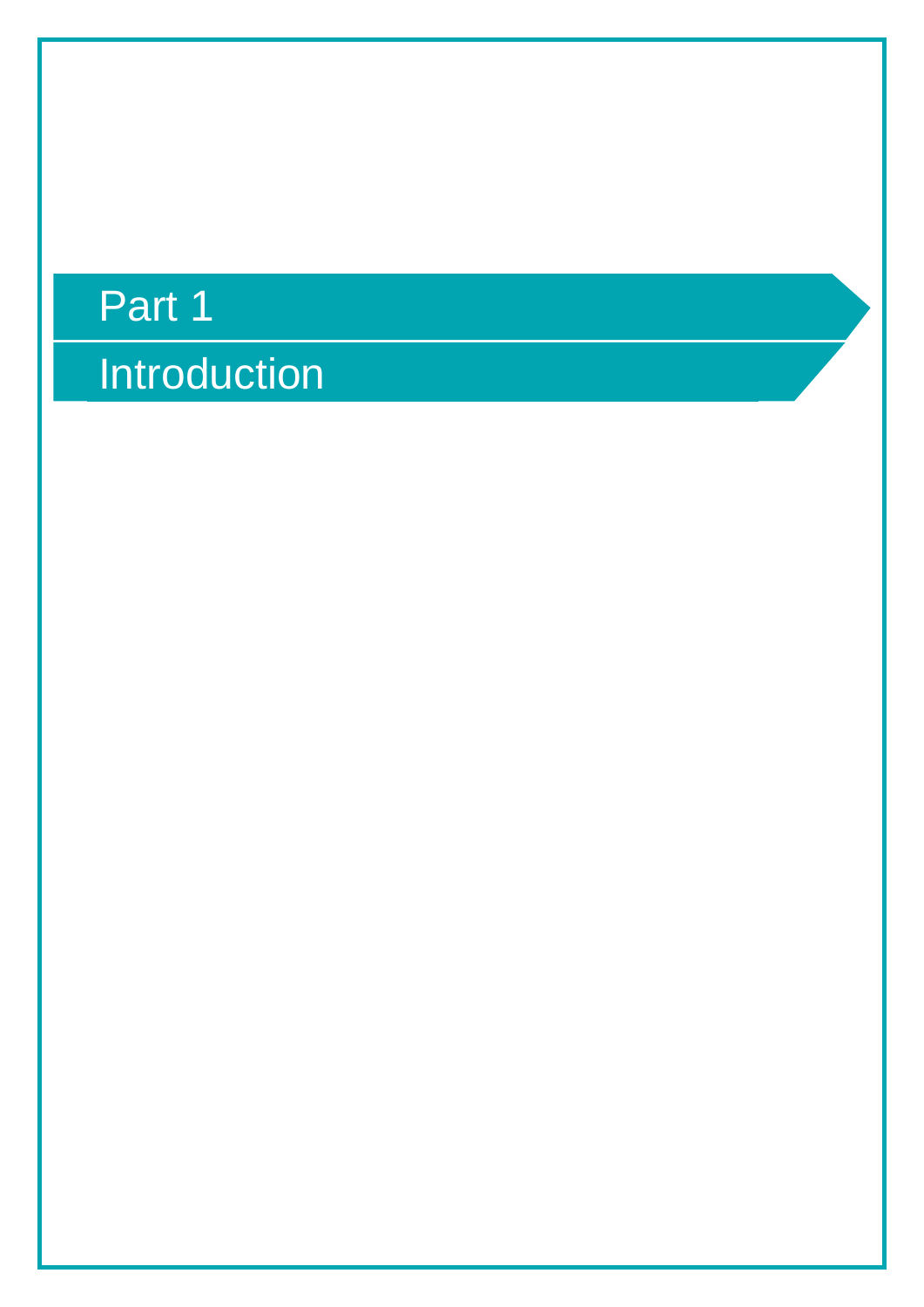#### <span id="page-4-0"></span>**PART 1 SUMMARY**

The Wollondilly Shire Council Code of Conduct is aligned to the *Model Code of Conduct for Local Councils in NSW* ("the Model Code of Conduct"), made under section 440 of the *Local Government Act 1993* ("LGA") and the *Local Government (General) Regulation 2005* ("the Regulation")*.*

This Code of Conduct sets the minimum standards of conduct for Council officials. It is prescribed by regulation to assist Council officials to:

- understand and comply with the standards of conduct that are expected of them
- enable them to fulfil their statutory duty to act honestly and exercise a reasonable degree of care and diligence (section 439)
- act in a way that enhances public confidence in local government.

Section 440 of the LGA requires every council (including county councils) and joint organisation to adopt a code of conduct that incorporates the provisions of the Model Code of Conduct.

A council's or joint organisation's adopted code of conduct may also include provisions that supplement the Model Code of Conduct and that extend its application to persons that are not "council officials" for the purposes of the Model Code of Conduct (eg volunteers, contractors and members of wholly advisory committees).

Accordingly, the provisions within this code of conduct apply also to Council volunteers, contractors and members of wholly advisory committees.

This code of conduct has no effect to the extent that it is inconsistent with the Model Code of Conduct however, it may prescribe requirements that are more onerous than those prescribed in the Model Code of Conduct.

Councillors, administrators, members of staff of Council, delegates of Council, (including members of council committees that are delegates of a council), volunteers, contractors and members of wholly advisory committees, must comply with the applicable provisions of this code of conduct.

It is the personal responsibility of Council officials and other subject to the provisions of this code of conduct to comply with the standards in the code and to regularly review their personal circumstances and conduct with this in mind.

Failure by a councillor to comply with the standards of conduct prescribed under this code constitutes misconduct for the purposes of the LGA. The LGA provides for a range of penalties that may be imposed on councillors for misconduct, including suspension or disqualification from civic office. A councillor who has been suspended on three or more occasions for misconduct is automatically disqualified from holding civic office for five years.

Failure by a member of staff to comply with Council's code of conduct may give rise to disciplinary action.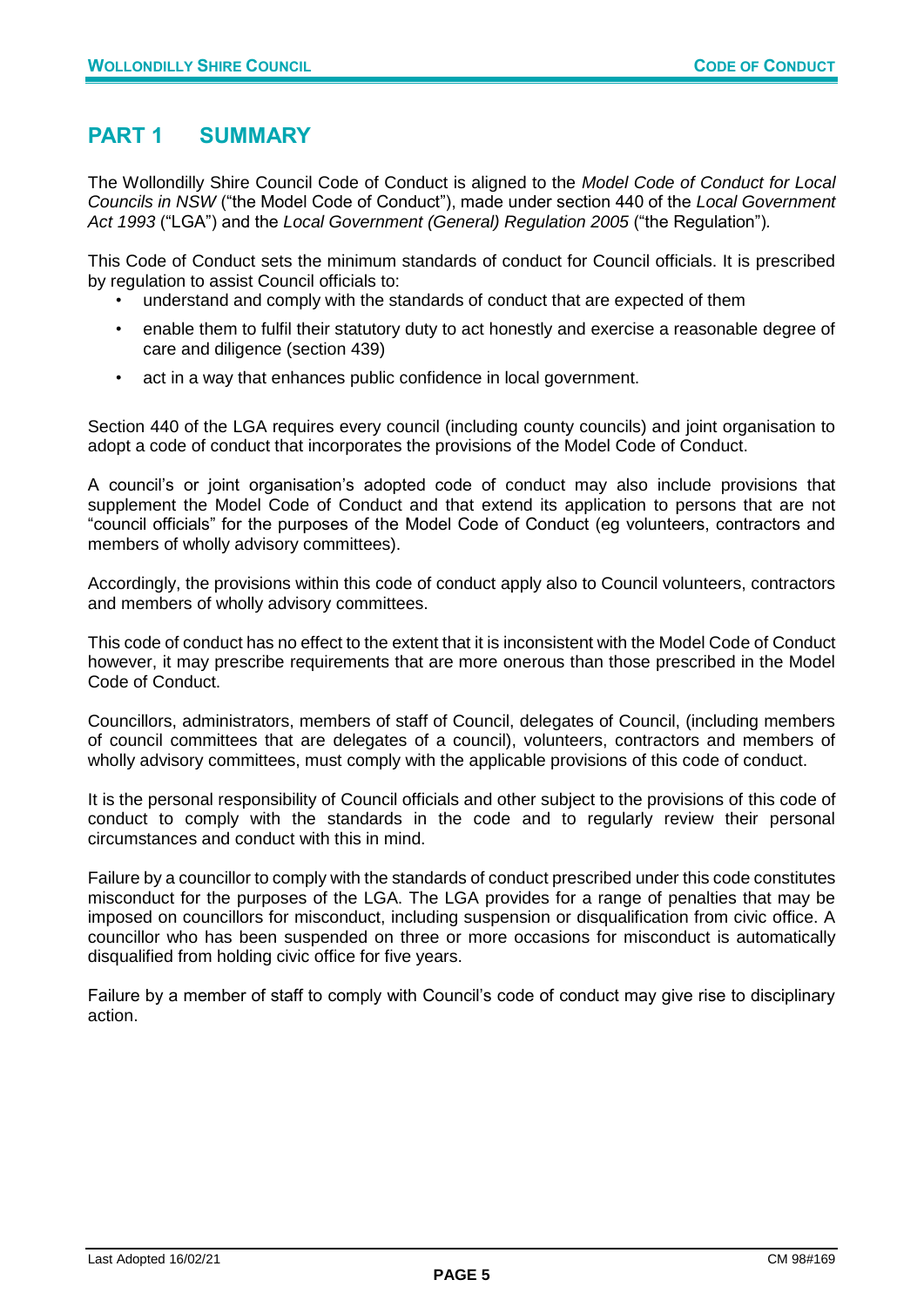# Part 2

## **Definitions**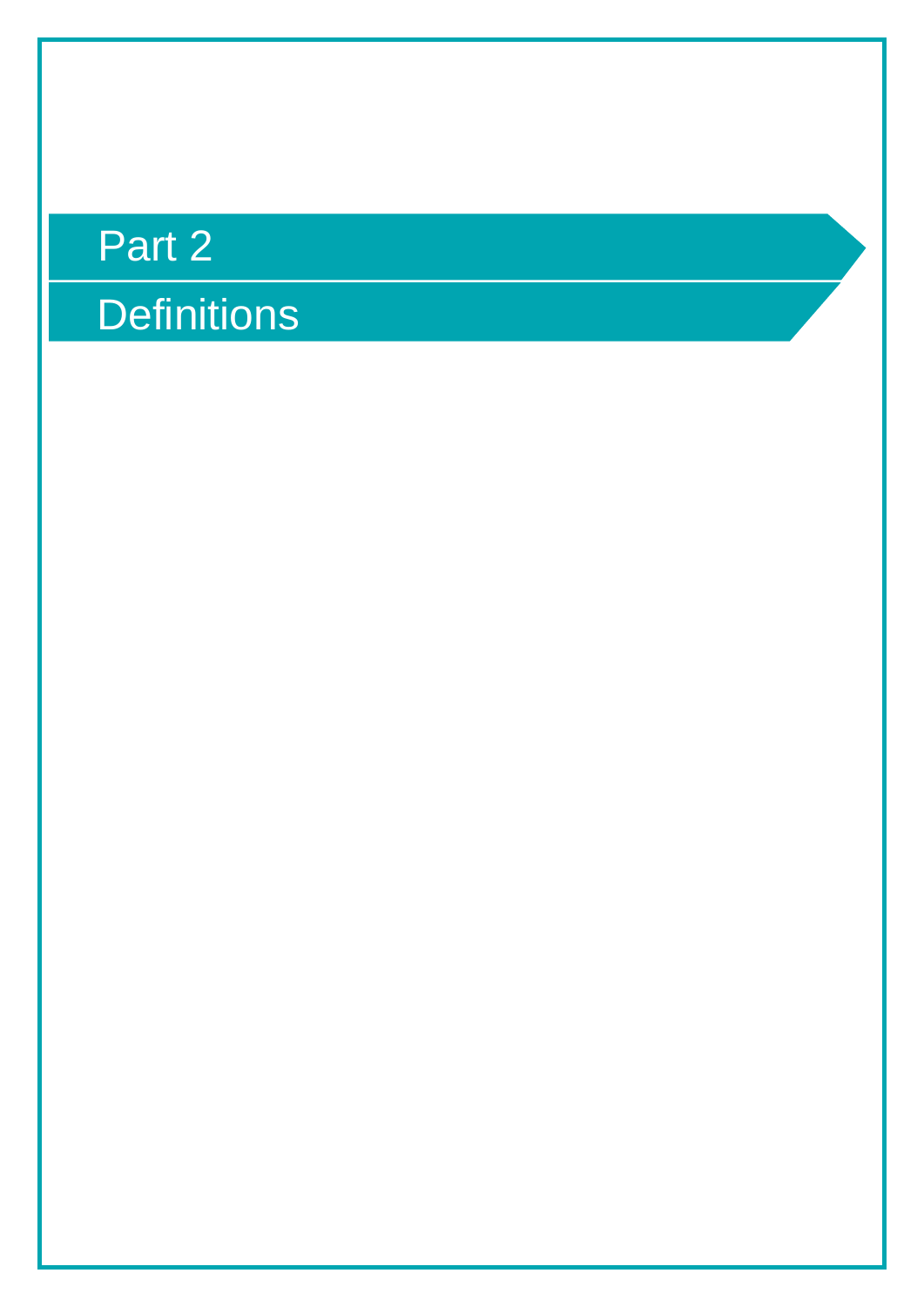#### <span id="page-6-0"></span>**PART 2 DEFINITIONS**

In this code the following terms have the following meanings:

| administrator                        | an administrator of a council appointed under the LGA other than an<br>administrator appointed under section 66                                                                                                                                                |
|--------------------------------------|----------------------------------------------------------------------------------------------------------------------------------------------------------------------------------------------------------------------------------------------------------------|
| <b>CEO</b>                           | the Chief Executive Officer of Wollondilly Shire Council                                                                                                                                                                                                       |
| committee                            | see the definition of "Council committee"                                                                                                                                                                                                                      |
| complaint                            | a code of conduct complaint made for the purposes of clauses 4.1<br>and 4.2 of the Procedures.                                                                                                                                                                 |
| conduct                              | includes acts and omissions                                                                                                                                                                                                                                    |
| Council                              | <b>Wollondilly Shire Council</b>                                                                                                                                                                                                                               |
| Council committee                    | a committee established by Council comprising of councillors, staff or<br>other persons that Council has delegated functions to and Council's<br>audit, risk and improvement committee                                                                         |
| Council committee<br>member          | a person other than a councillor or member of staff of Council who is<br>a member of a Council committee other than a wholly advisory<br>committee, and a person other than a councillor who is a member of<br>Council's audit, risk and improvement committee |
| Council official                     | includes councillors, members of staff of Council, administrators,<br>Council committee members, delegates of Council and, for the<br>purposes of clause 4.16, Council advisers                                                                                |
| councillor                           | any person elected or appointed to civic office, including the mayor<br>and includes councillors of Council                                                                                                                                                    |
| delegate of Council                  | a person (other than a councillor or member of staff of Council) or<br>body, and the individual members of that body, to whom a function of<br>Council is delegated, including contractors and volunteers                                                      |
| designated person                    | a person referred to in clause 4.8                                                                                                                                                                                                                             |
| election campaign                    | includes Council, state and federal election campaigns                                                                                                                                                                                                         |
| environmental planning<br>instrument | has the same meaning as it has in the Environmental Planning and<br>Assessment Act 1979                                                                                                                                                                        |
| joint organisation                   | a joint organisation established under section 400O of the LGA                                                                                                                                                                                                 |
| <b>LGA</b>                           | <b>Local Government Act 1993</b>                                                                                                                                                                                                                               |
| local planning panel                 | a local planning panel constituted under the Environmental Planning<br>and Assessment Act 1979                                                                                                                                                                 |
| mayor                                | the Mayor of Wollondilly Shire Council                                                                                                                                                                                                                         |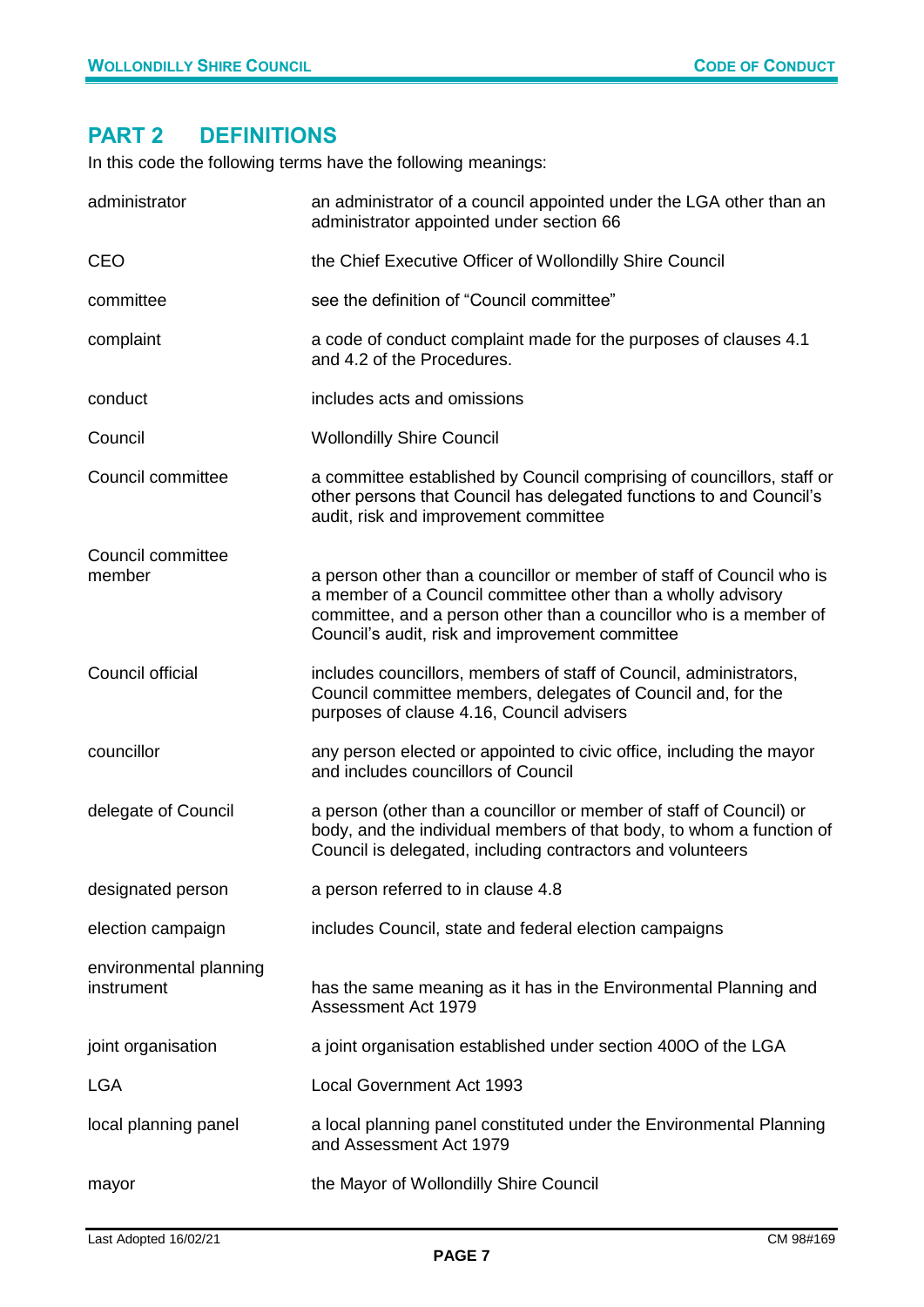| members of staff<br>of a council | includes members of staff of Council and joint organisations                                                                                                                                                                                                       |
|----------------------------------|--------------------------------------------------------------------------------------------------------------------------------------------------------------------------------------------------------------------------------------------------------------------|
| the Office                       | Office of Local Government                                                                                                                                                                                                                                         |
| personal information             | information or an opinion (including information or an opinion forming<br>part of a database and whether or not recorded in a material form)<br>about an individual whose identity is apparent or can reasonably be<br>ascertained from the information or opinion |
| the Procedures                   | the Procedures for the Administration of the Model Code of Conduct<br>for Local Councils in NSW prescribed under the Regulation                                                                                                                                    |
| the Regulation                   | the Local Government (General) Regulation 2005                                                                                                                                                                                                                     |
| this code                        | the Wollondilly Shire Council Code of Conduct                                                                                                                                                                                                                      |
| voting representative            | a voting representative of the council of a joint organisation                                                                                                                                                                                                     |
| wholly advisory<br>committee     | a Council committee that Council has not delegated any functions to                                                                                                                                                                                                |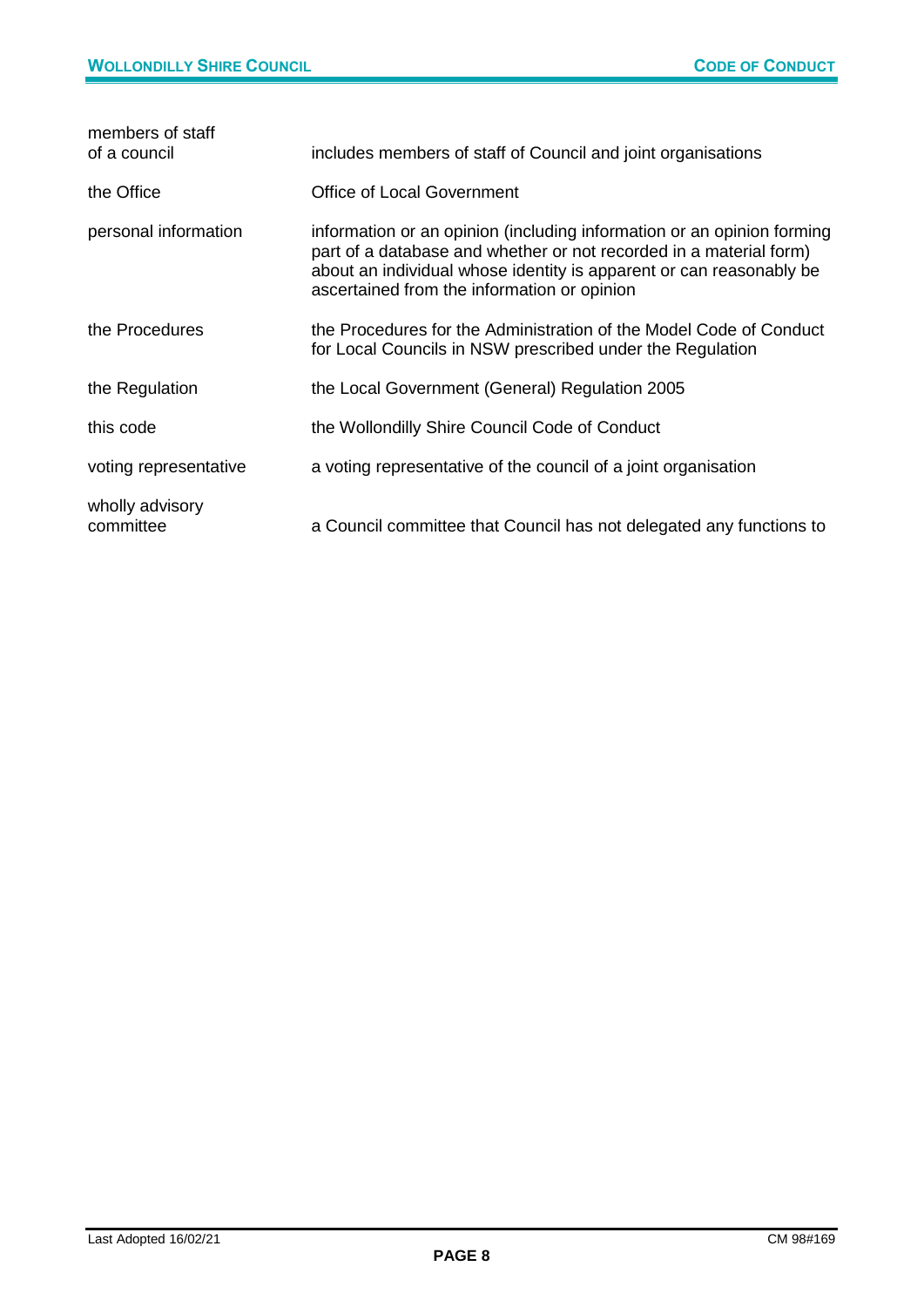## Part 3

General Conduct **Obligations**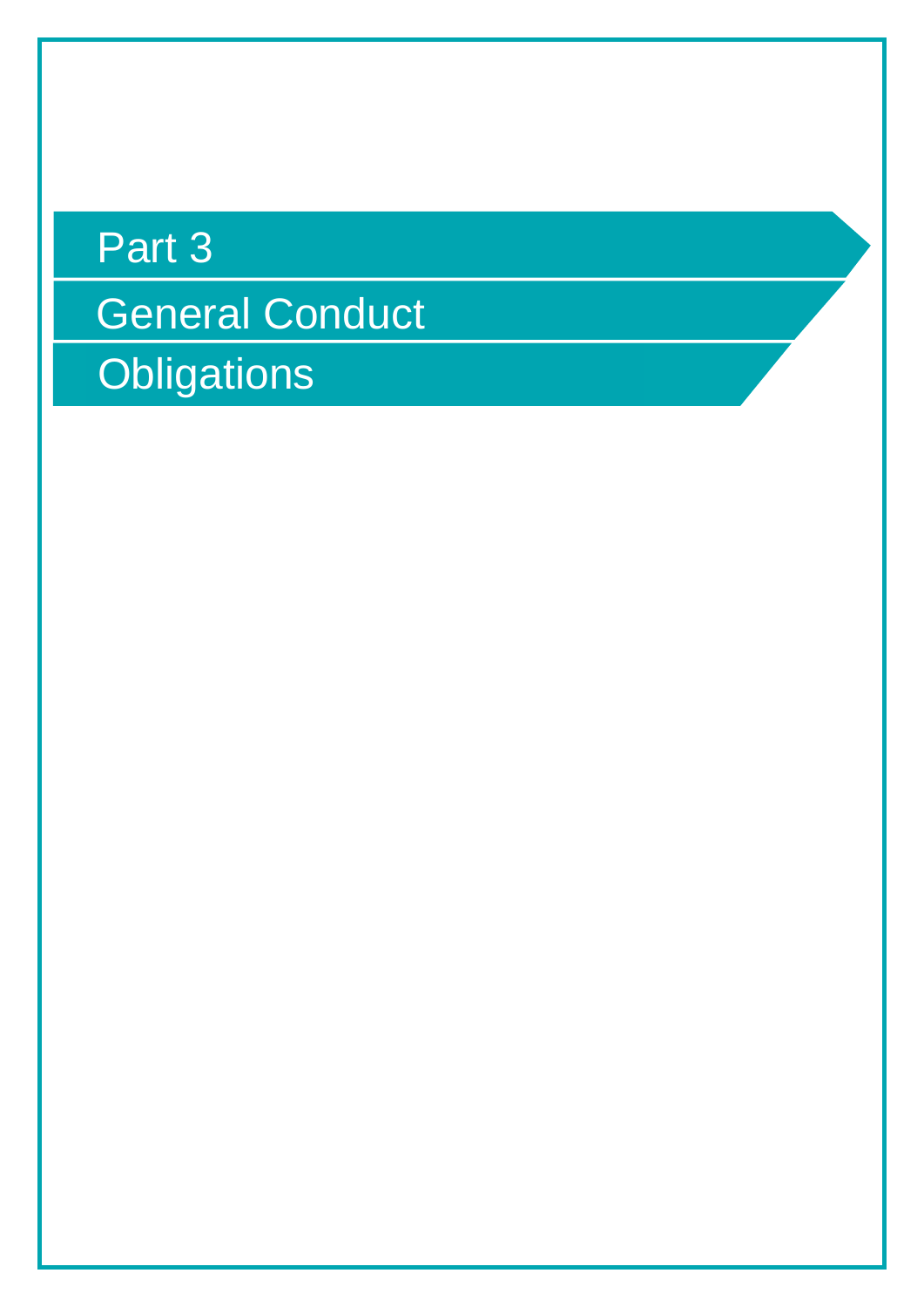#### <span id="page-9-0"></span>**PART 3 GENERAL CONDUCT OBLIGATIONS**

#### General Conduct

- 3.1 You must not conduct yourself in a manner that:
	- a) is likely to bring Council or other Council officials into disrepute
	- b) is contrary to statutory requirements or Council's administrative requirements or policies
	- c) is improper or unethical
	- d) is an abuse of power
	- e) causes, comprises or involves intimidation or verbal abuse
	- f) involves the misuse of your position to obtain a private benefit
	- g) constitutes harassment or bullying behaviour under this code, or is unlawfully discriminatory.
- 3.2 You must act lawfully and honestly, and exercise a reasonable degree of care and diligence in carrying out your functions under the LGA or any other Act. (*section 439*).

#### Fairness and equity

- 3.3 You must consider issues consistently, promptly and fairly. You must deal with matters in accordance with established procedures, in a non-discriminatory manner.
- 3.4 You must take all relevant facts known to you, or that you should be reasonably aware of, into consideration and have regard to the particular merits of each case. You must not take irrelevant matters or circumstances into consideration when making decisions.
- 3.5 An act or omission in good faith, whether or not it involves error, will not constitute a breach of clauses 3.3 or 3.4.

#### Harassment and discrimination

- 3.6 You must not harass or unlawfully discriminate against others, or support others who harass or unlawfully discriminate against others, on the grounds of age, disability, race (including colour, national or ethnic origin or immigrant status), sex, pregnancy, marital or relationship status, family responsibilities or breastfeeding, sexual orientation, gender identity or intersex status or political, religious or other affiliation.
- 3.7 For the purposes of this code, "harassment" is any form of behaviour towards a person that:
	- a) is not wanted by the person
	- b) offends, humiliates or intimidates the person, and
	- c) creates a hostile environment.

#### **Bullying**

- 3.8 You must not engage in bullying behaviour towards others.
- 3.9 For the purposes of this code, "bullying behaviour" is any behaviour in which:
	- a) a person or a group of people repeatedly behaves unreasonably towards another person or a group of persons, and
	- b) the behaviour creates a risk to health and safety.
- 3.10 Bullying behaviour may involve, but is not limited to, any of the following types of behaviour:
	- a) aggressive, threatening or intimidating conduct
	- b) belittling or humiliating comments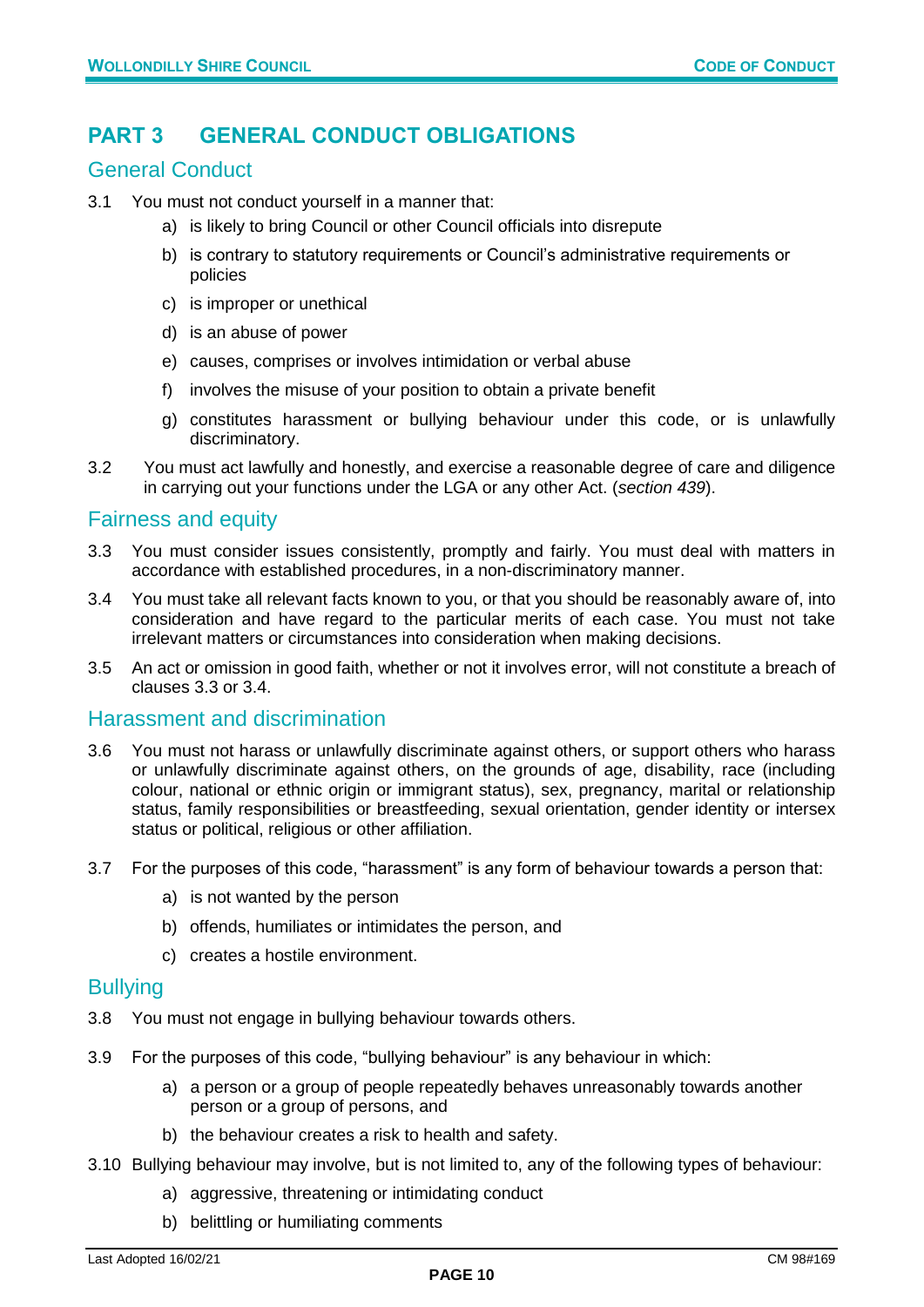- c) spreading malicious rumours
- d) teasing, practical jokes or 'initiation ceremonies'
- e) exclusion from work-related events
- f) unreasonable work expectations, including too much or too little work, or work below or beyond a worker's skill level
- g) displaying offensive material
- h) pressure to behave in an inappropriate manner.
- 3.11 Reasonable management action carried out in a reasonable manner does not constitute bullying behaviour for the purposes of this code. Examples of reasonable management action may include, but are not limited to:
	- a) performance management processes
	- b) disciplinary action for misconduct
	- c) informing a worker about unsatisfactory work performance or inappropriate work behaviour
	- d) directing a worker to perform duties in keeping with their job
	- e) maintaining reasonable workplace goals and standards
	- f) legitimately exercising a regulatory function
	- g) legitimately implementing a Council policy or administrative processes.

#### Work health and safety

- 3.12 All Council officials, including councillors, owe statutory duties under the Work Health and Safety Act 2011 (WHS Act). You must comply with your duties under the WHS Act and your responsibilities under any policies or procedures adopted by Council to ensure workplace health and safety. Specifically, you must:
	- a) take reasonable care for your own health and safety
	- b) take reasonable care that your acts or omissions do not adversely affect the health and safety of other persons
	- c) comply, so far as you are reasonably able, with any reasonable instruction that is given to ensure compliance with the WHS Act and any policies or procedures adopted by Council to ensure workplace health and safety
	- d) cooperate with any reasonable policy or procedure of Council relating to workplace health or safety that has been notified to Council staff
	- e) report accidents, incidents, near misses, to the CEO or such other staff member nominated by the CEO, and take part in any incident investigations
	- f) so far as is reasonably practicable, consult, co-operate and coordinate with all others who have a duty under the WHS Act in relation to the same matter.

#### Land use planning, development assessment and other regulatory functions

- 3.13 You must ensure that land use planning, development assessment and other regulatory decisions are properly made, and that all parties are dealt with fairly. You must avoid any occasion for suspicion of improper conduct in the exercise of land use planning, development assessment and other regulatory functions.
- 3.14 In exercising land use planning, development assessment and other regulatory functions, you must ensure that no action, statement or communication between yourself and others conveys any suggestion of willingness to improperly provide concessions or preferential or unduly unfavourable treatment.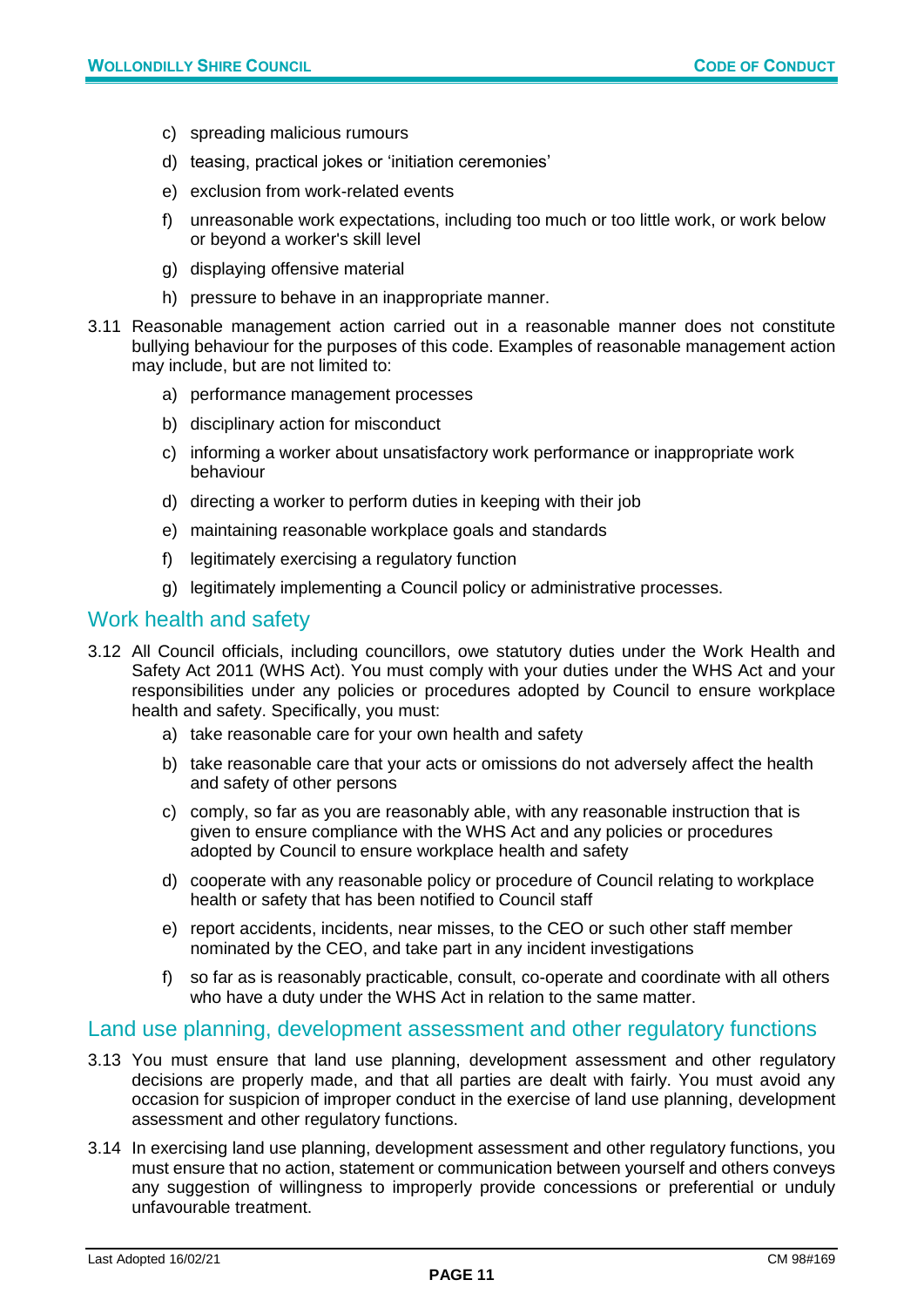#### Binding caucus votes

- 3.15 You must not participate in binding caucus votes in relation to matters to be considered at a Council or committee meeting.
- 3.16 For the purposes of clause 3.15, a binding caucus vote is a process whereby a group of councillors are compelled by a threat of disciplinary or other adverse action to comply with a predetermined position on a matter before Council or committee, irrespective of the personal views of individual members of the group on the merits of the matter before Council or committee.
- 3.17 Clause 3.15 does not prohibit councillors from discussing a matter before Council or committee prior to considering the matter in question at a Council or committee meeting, or from voluntarily holding a shared view with other councillors on the merits of a matter.
- 3.18 Clause 3.15 does not apply to a decision to elect the mayor or deputy mayor, or to nominate a person to be a member of a Council committee or a representative of Council on an external body.

#### Obligations in relation to meetings

- 3.19 You must comply with rulings by the chair at Council and committee meetings or other proceedings of Council unless a motion dissenting from the ruling is passed.
- 3.20 You must not engage in bullying behaviour (as defined under this Part) towards the chair, other Council officials or any members of the public present during Council or committee meetings or other proceedings of Council (such as, but not limited to, workshops and briefing sessions).
- 3.21 You must not engage in conduct that disrupts Council or committee meetings or other proceedings of Council (such as, but not limited to, workshops and briefing sessions), or that would otherwise be inconsistent with the orderly conduct of meetings.
- 3.22 If you are a councillor, you must not engage in any acts of disorder or other conduct that is intended to prevent the proper or effective functioning of Council, or of a committee of Council. Without limiting this clause, you must not:
	- a) leave a meeting of Council or a committee for the purposes of depriving the meeting of a quorum, or
	- b) submit a rescission motion with respect to a decision for the purposes of voting against it to prevent another councillor from submitting a rescission motion with respect to the same decision, or
	- c) deliberately seek to impede the consideration of business at a meeting.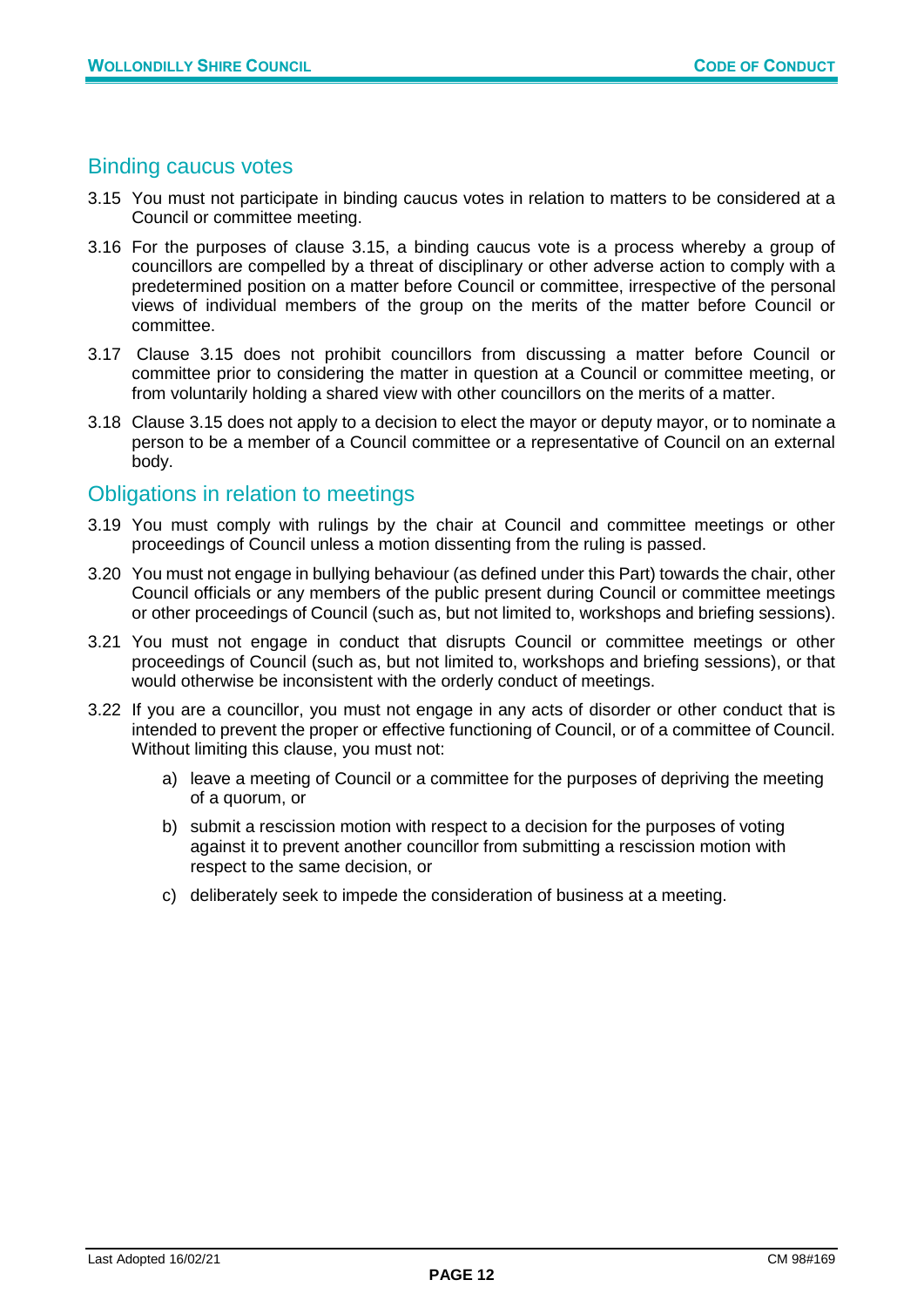# Part 4 Pecuniary Interests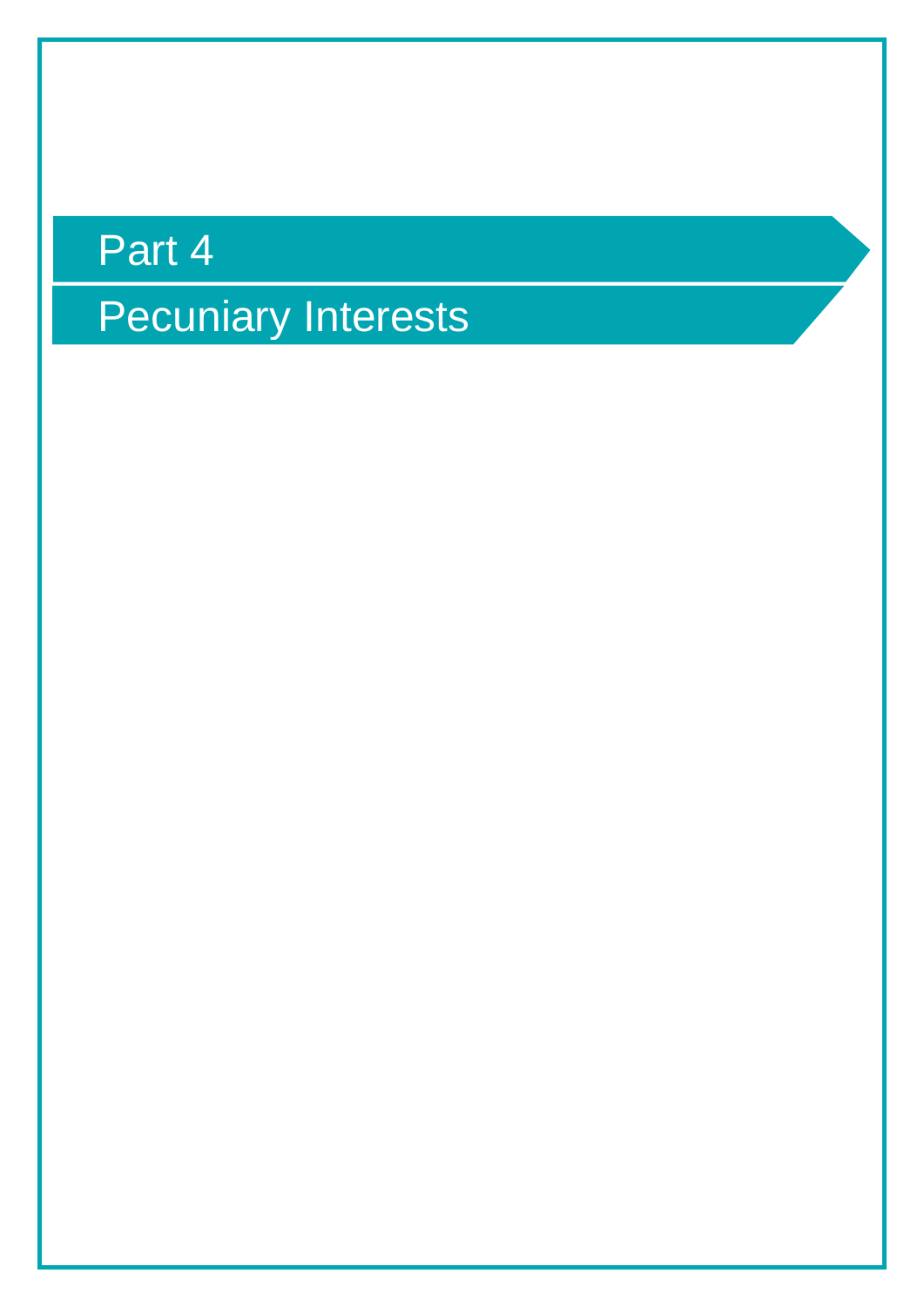#### <span id="page-13-0"></span>**PART 4 PECUNIARY INTERESTS**

#### What is a pecuniary interest?

- 4.1 A pecuniary interest is an interest that you have in a matter because of a reasonable likelihood or expectation of appreciable financial gain or loss to you or a person referred to in clause 4.3.
- 4.2 You will not have a pecuniary interest in a matter if the interest is so remote or insignificant that it could not reasonably be regarded as likely to influence any decision you might make in relation to the matter, or if the interest is of a kind specified in clause 4.6.
- 4.3 For the purposes of this Part, you will have a pecuniary interest in a matter if the pecuniary interest is:
	- a) your interest, or
	- b) the interest of your spouse or de facto partner, your relative, or your partner or employer, or
	- c) a company or other body of which you, or your nominee, partner or employer, is a shareholder or member.
- 4.4 For the purposes of clause 4.3:
	- a) Your "relative" is any of the following:
		- i) your parent, grandparent, brother, sister, uncle, aunt, nephew, niece, lineal descendant or adopted child
		- ii) your spouse's or de facto partner's parent, grandparent, brother, sister, uncle, aunt, nephew, niece, lineal descendant or adopted child
		- iii) the spouse or de facto partner of a person referred to in paragraphs (i) and (ii).
	- b) "de facto partner" has the same meaning as defined in section 21C of the Interpretation Act 1987.
- 4.5 You will not have a pecuniary interest in relation to a person referred to in subclauses 4.3(b) or  $(c)$ :
	- a) if you are unaware of the relevant pecuniary interest of your spouse, de facto partner, relative, partner, employer or company or other body, or
	- b) just because the person is a councillor of, or is employed by, Council or a statutory body, or is employed by the Crown, or
	- c) just because the person is a councillor of, or a delegate of Council to, a company or other body that has a pecuniary interest in the matter, so long as the person has no beneficial interest in any shares of the company or body.

#### What interests do not have to be disclosed?

- 4.6 You do not have to disclose the following interests for the purposes of this Part:
	- a) your interest as an elector
	- b) your interest as a ratepayer or person liable to pay a charge
	- c) an interest you have in any matter relating to the terms on which the provision of a service or the supply of goods or commodities is offered to the public generally, or to a section of the public that includes persons who are not subject to this code
	- d) an interest you have in any matter relating to the terms on which the provision of a service or the supply of goods or commodities is offered to your relative by Council in the same manner and subject to the same conditions as apply to persons who are not subject to this code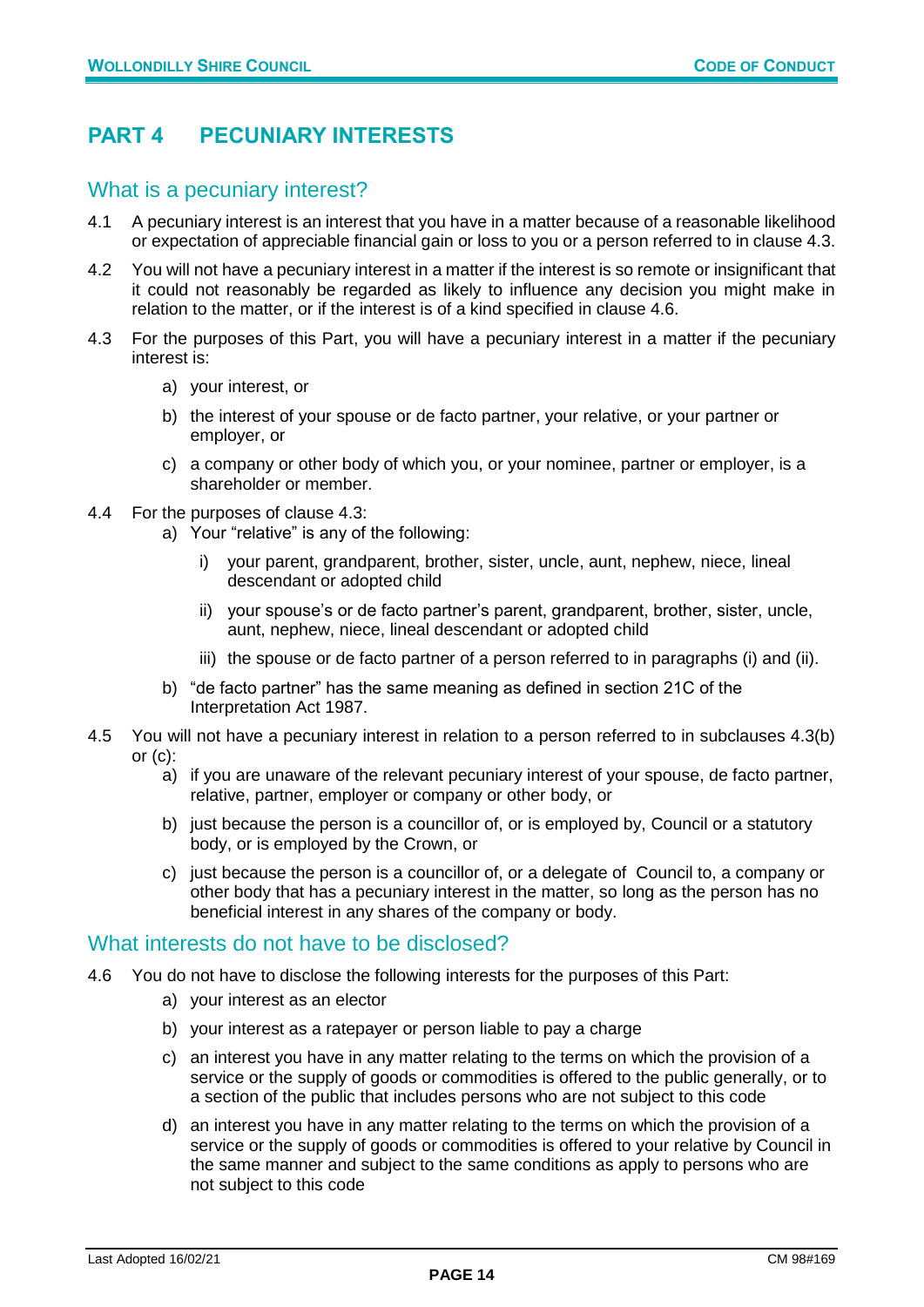- e) an interest you have as a member of a club or other organisation or association, unless the interest is as the holder of an office in the club or organisation (whether remunerated or not)
- f) if you are a Council committee member, an interest you have as a person chosen to represent the community, or as a member of a non-profit organisation or other community or special interest group, if you have been appointed to represent the organisation or group on a committee of Council
- g) an interest you have relating to a contract, proposed contract or other matter, if the interest arises only because of a beneficial interest in shares in a company that does not exceed 10 per cent of the voting rights in the company
- h) an interest you have arising from the proposed making by Council of an agreement between Council and a corporation, association or partnership, being a corporation, association or partnership that has more than 25 members, if the interest arises because your relative is a shareholder (but not a director) of the corporation, or is a member (but not a member of the committee) of the association, or is a partner of the partnership
- i) an interest you have arising from the making by Council of a contract or agreement with your relative for, or in relation to, any of the following, but only if the proposed contract or agreement is similar in terms and conditions to such contracts and agreements as have been made, or as are proposed to be made, by Council in respect of similar matters with other residents of the area:
	- i) the performance by Council at the expense of your relative of any work or service in connection with roads or sanitation
	- ii) security for damage to footpaths or roads
	- iii) any other service to be rendered, or act to be done, by Council by or under any Act conferring functions on Council, or by or under any contract
- j) an interest relating to the payment of fees to councillors (including the mayor and deputy mayor)
- k) an interest relating to the payment of expenses and the provision of facilities to councillors (including the mayor and deputy mayor) in accordance with a policy under section 252 of the LGA,
- l) an interest relating to an election to the office of mayor arising from the fact that a fee for the following 12 months has been determined for the office of mayor
- m) an interest of a person arising from the passing for payment of a regular account for the wages or salary of an employee who is a relative of the person
- n) an interest arising from being covered by, or a proposal to be covered by, indemnity insurance as a councillor or a Council committee member
- o) an interest arising from the appointment of a councillor to a body as a representative or delegate of Council, whether or not a fee or other recompense is payable to the representative or delegate.
- 4.7 For the purposes of clause 4.6, "relative" has the same meaning as in clause 4.4, but includes your spouse or de facto partner.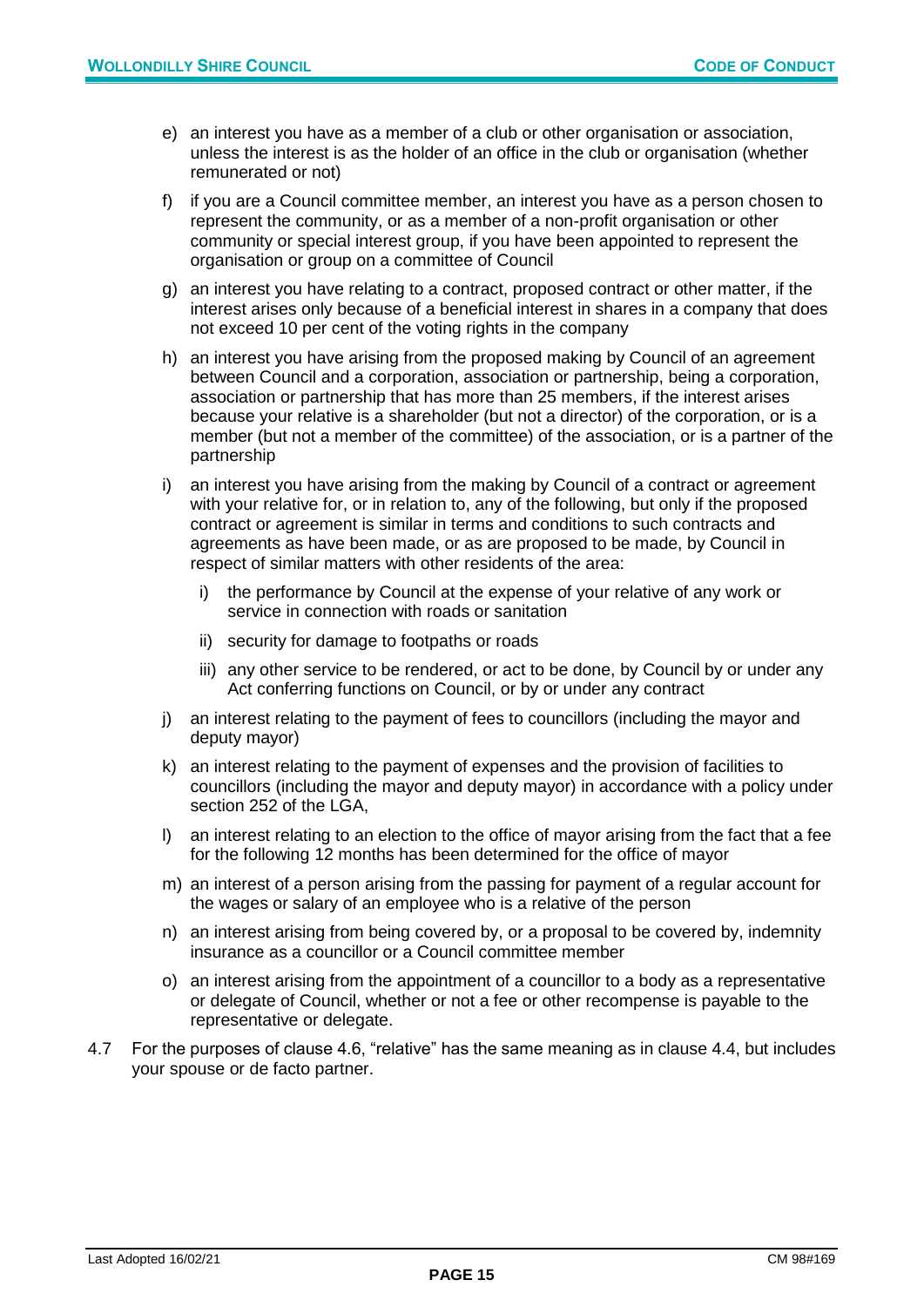#### What disclosures must be made by a designated person?

- 4.8 Designated persons include:
	- a) the CEO
	- b) other senior staff of Council for the purposes of section 332 of the LGA
	- c) a person (other than a member of the senior staff of Council) who is a member of staff of Council or a delegate of Council and who holds a position identified by Council as the position of a designated person because it involves the exercise of functions (such as regulatory functions or contractual functions) that, in their exercise, could give rise to a conflict between the person's duty as a member of staff or delegate and the person's private interest
	- d) a person (other than a member of the senior staff of Council) who is a member of a committee of Council identified by Council as a committee whose members are designated persons because the functions of the committee involve the exercise of Council's functions (such as regulatory functions or contractual functions) that, in their exercise, could give rise to a conflict between the member's duty as a member of the committee and the member's private interest.
- 4.9 A designated person:
	- a) must prepare and submit written returns of interests in accordance with clauses 4.21, and
	- b) must disclose pecuniary interests in accordance with clause 4.10.

4.10 A designated person must disclose in writing to the CEO (or if the person is the CEO, to Council) the nature of any pecuniary interest the person has in any Council matter with which the person is dealing as soon as practicable after becoming aware of the interest.

4.11 Clause 4.10 does not require a designated person who is a member of staff of Council to disclose a pecuniary interest if the interest relates only to the person's salary as a member of staff, or to their other conditions of employment.

4.12 The CEO must, on receiving a disclosure from a designated person, deal with the matter to which the disclosure relates or refer it to another person to deal with.

4.13 A disclosure by the CEO must, as soon as practicable after the disclosure is made, be laid on the table at a meeting of Council and Council must deal with the matter to which the disclosure relates or refer it to another person to deal with.

#### What disclosures must be made by council staff other than designated persons?

- 4.14 A member of staff of Council, other than a designated person, must disclose in writing to their manager or the CEO the nature of any pecuniary interest they have in a matter they are dealing with as soon as practicable after becoming aware of the interest.
- 4.15 The staff member's manager or the CEO must, on receiving a disclosure under clause 4.14, deal with the matter to which the disclosure relates or refer it to another person to deal with.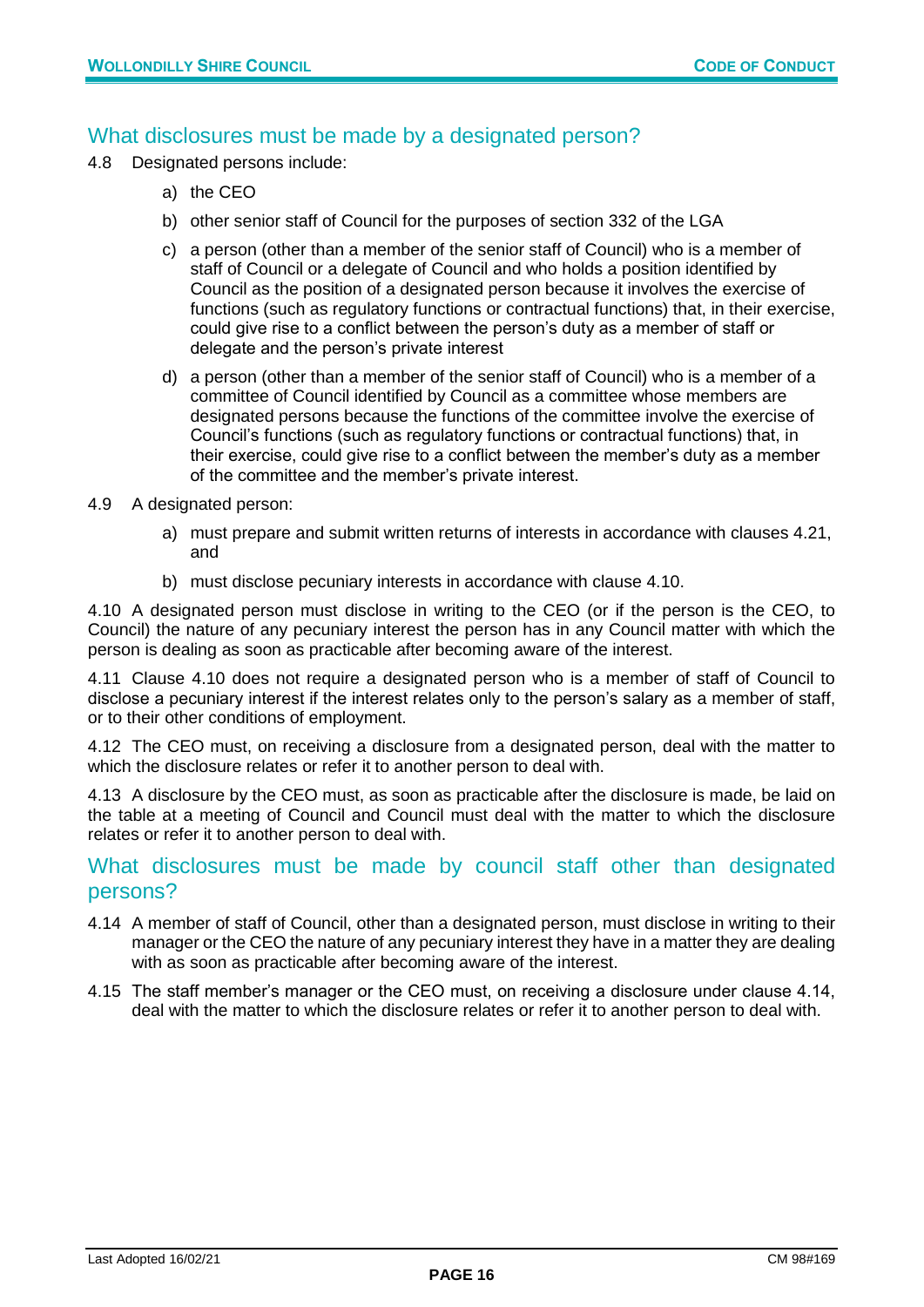#### What disclosures must be made by council advisers?

- 4.16 A person who, at the request or with the consent of Council or a Council committee, gives advice on any matter at any meeting of Council or committee, must disclose the nature of any pecuniary interest the person has in the matter to the meeting at the time the advice is given. The person is not required to disclose the person's interest as an adviser.
- 4.17 A person does not breach clause 4.16 if the person did not know, and could not reasonably be expected to have known, that the matter under consideration at the meeting was a matter in which they had a pecuniary interest.

#### What disclosures must be made by a council committee member?

- 4.18 A Council committee member must disclose pecuniary interests in accordance with clause 4.28 and comply with clause 4.29.
- 4.19 For the purposes of clause 4.18, a "Council committee member" includes a member of staff of Council who is a member of the committee.

#### What disclosures must be made by a councillor?

- 4.20 A councillor:
	- a) must prepare and submit written returns of interests in accordance with clause 4.21, and
	- b) must disclose pecuniary interests in accordance with clause 4.28 and comply with clause 4.29 where it is applicable.

#### Disclosure of interests in written returns

- 4.21 A councillor or designated person must make and lodge with the CEO a return in the form set out in schedule 2 to this code, disclosing the councillor's or designated person's interests as specified in schedule 1 to this code within 3 months after:
	- a) becoming a councillor or designated person, and
	- b) 30 June of each year, and
	- c) the councillor or designated person becoming aware of an interest they are required to disclose under schedule 1 that has not been previously disclosed in a return lodged under paragraphs (a) or (b).
- 4.22 A person need not make and lodge a return under clause 4.21, paragraphs (a) and (b) if:
	- a) they made and lodged a return under that clause in the preceding 3 months, or
	- b) they have ceased to be a councillor or designated person in the preceding 3 months.
- 4.23 A person must not make and lodge a return that the person knows or ought reasonably to know is false or misleading in a material particular.
- 4.24 The CEO must keep a register of returns required to be made and lodged with the CEO.
- 4.25 Returns required to be lodged with the CEO under clause 4.21(a) and (b) must be tabled at the first meeting of Council after the last day the return is required to be lodged.
- 4.26 Returns required to be lodged with the CEO under clause 4.21(c) must be tabled at the next Council meeting after the return is lodged.
- 4.27 Information contained in returns made and lodged under clause 4.21 is to be made publicly available in accordance with the requirements of the Government Information (Public Access) Act 2009, the Government Information (Public Access) Regulation 2009 and any guidelines issued by the Information Commissioner.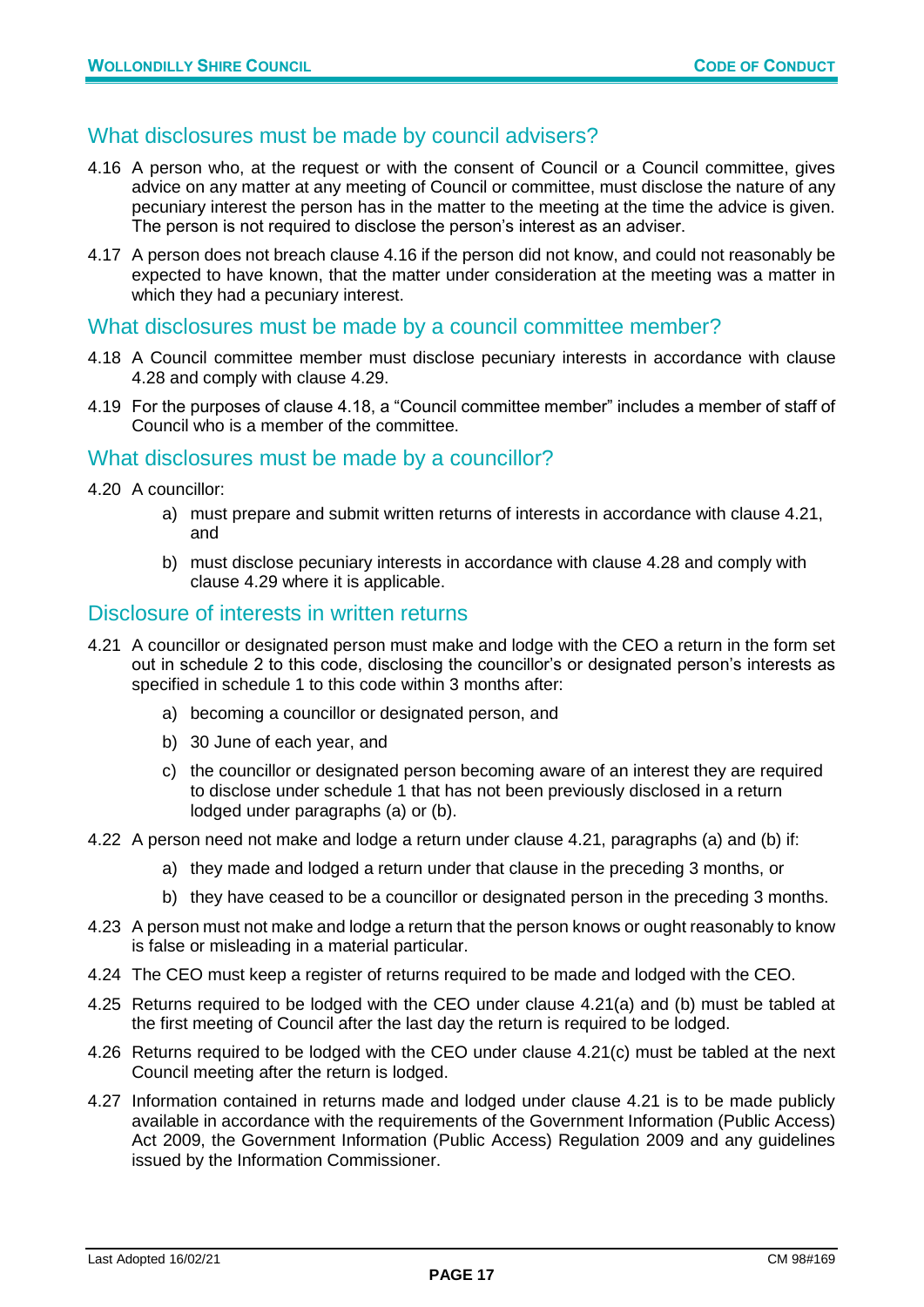#### Disclosure of pecuniary interests at meetings

- 4.28 A councillor or a Council committee member who has a pecuniary interest in any matter with which Council is concerned, and who is present at a meeting of Council or committee at which the matter is being considered, must disclose the nature of the interest to the meeting as soon as practicable.
- 4.29 The councillor or Council committee member must not be present at, or in sight of, the meeting of Council or committee:
	- a) at any time during which the matter is being considered or discussed by Council or committee, or
	- b) at any time during which Council or committee is voting on any question in relation to the matter.
- 4.30 In the case of a meeting of a board of a joint organisation, a voting representative is taken to be present at the meeting for the purposes of clauses 4.28 and 4.29 where they participate in the meeting by telephone or other electronic means.
- 4.31 A disclosure made at a meeting of Council or Council committee must be recorded in the minutes of the meeting.
- 4.32 A general notice may be given to the CEO in writing by a councillor or a Council committee member to the effect that the councillor or Council committee member, or the councillor's or Council committee member's spouse, de facto partner or relative, is:
	- a) a member of, or in the employment of, a specified company or other body, or
	- b) a partner of, or in the employment of, a specified person.
	- c) Such a notice is, unless and until the notice is withdrawn or until the end of the term of Council (whichever is the sooner), sufficient disclosure of the councillor's or Council committee member's interest in a matter relating to the specified company, body or person that may be the subject of consideration by Council or Council committee after the date of the notice.
- 4.33 A councillor or a Council committee member is not prevented from being present at and taking part in a meeting at which a matter is being considered, or from voting on the matter, merely because the councillor or Council committee member has an interest in the matter of a kind referred to in clause 4.6.
- 4.34 A person does not breach clauses 4.28 or 4.29 if the person did not know, and could not reasonably be expected to have known, that the matter under consideration at the meeting was a matter in which they had a pecuniary interest.
- 4.35 Despite clause 4.29, a councillor who has a pecuniary interest in a matter may participate in a decision to delegate consideration of the matter in question to another body or person.
- 4.36 Clause 4.29 does not apply to a councillor who has a pecuniary interest in a matter that is being considered at a meeting if:
	- a) the matter is a proposal relating to:
		- i) the making of a principal environmental planning instrument applying to the whole or a significant portion of Council's area, or
		- ii) the amendment, alteration or repeal of an environmental planning instrument where the amendment, alteration or repeal applies to the whole or a significant portion of Council's area, and
	- b) the pecuniary interest arises only because of an interest of the councillor in the councillor's principal place of residence or an interest of another person (whose interests are relevant under clause 4.3) in that person's principal place of residence, and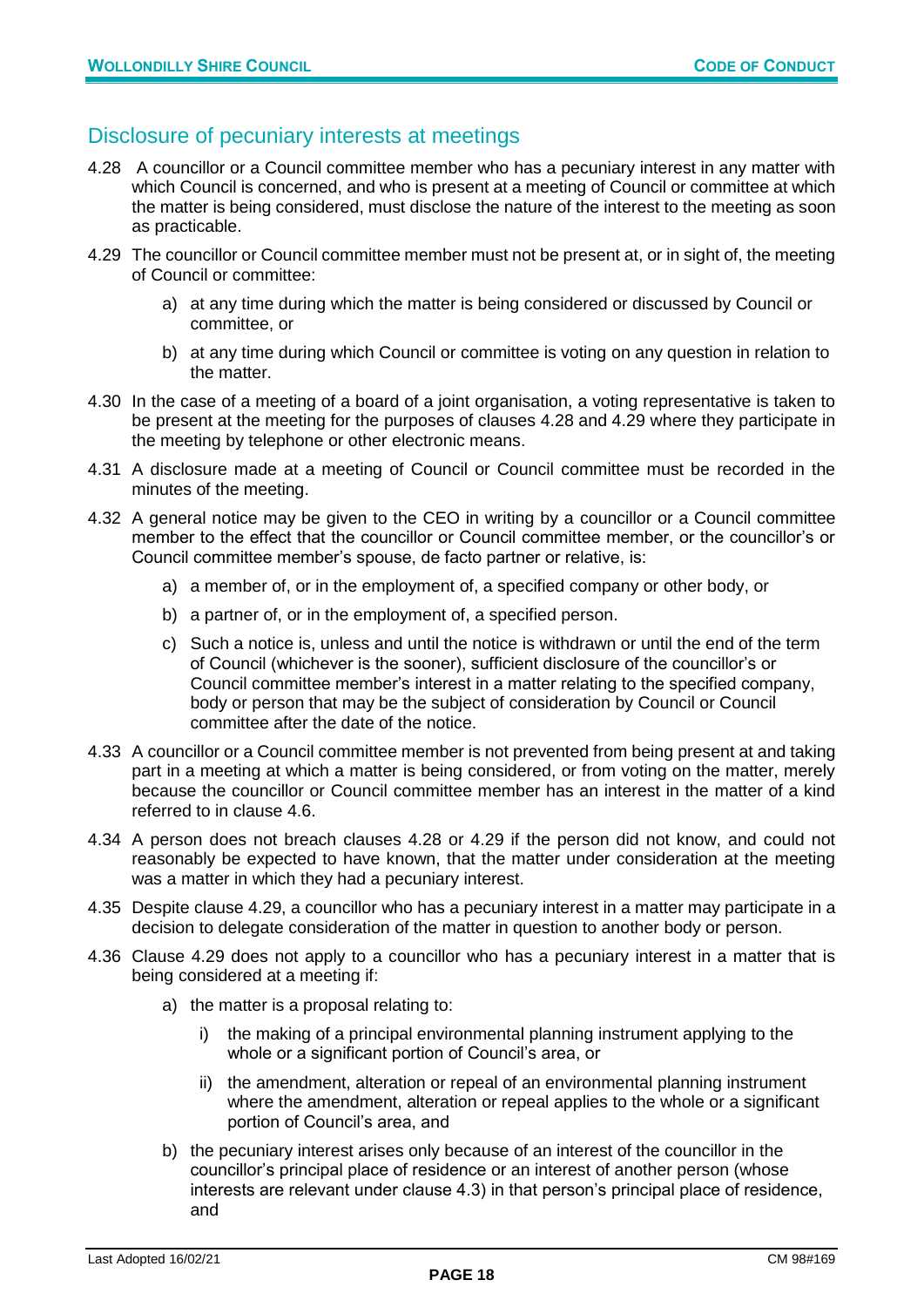- c) the councillor made a special disclosure under clause 4.37 in relation to the interest before the commencement of the meeting.
- 4.37 A special disclosure of a pecuniary interest made for the purposes of clause 4.36(c) must:
	- a) be in the form set out in schedule 3 of this code and contain the information required by that form, and
	- b) be laid on the table at a meeting of Council as soon as practicable after the disclosure is made, and the information contained in the special disclosure is to be recorded in the minutes of the meeting.
- 4.38 The Minister for Local Government may, conditionally or unconditionally, allow a councillor or a Council committee member who has a pecuniary interest in a matter with which Council is concerned to be present at a meeting of Council or committee, to take part in the consideration or discussion of the matter and to vote on the matter if the Minister is of the opinion:
	- a) that the number of councillors prevented from voting would be so great a proportion of the whole as to impede the transaction of business, or
	- b) that it is in the interests of the electors for the area to do so.
- 4.39 A councillor or a Council committee member with a pecuniary interest in a matter who is permitted to be present at a meeting of Council or committee, to take part in the consideration or discussion of the matter and to vote on the matter under clause 4.38, must still disclose the interest they have in the matter in accordance with clause 4.28.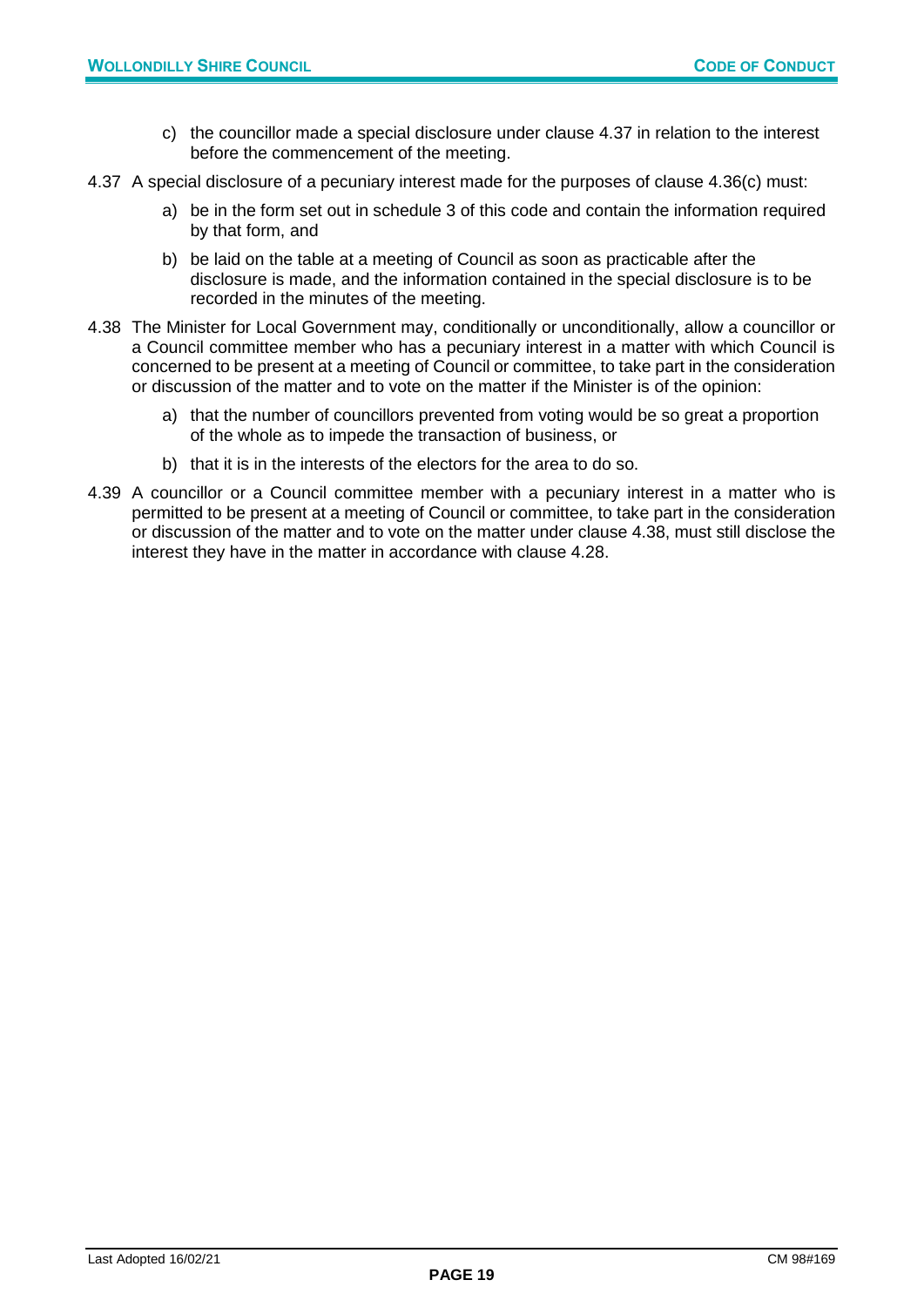# Part 5 Non Pecuniary Conflicts of Interest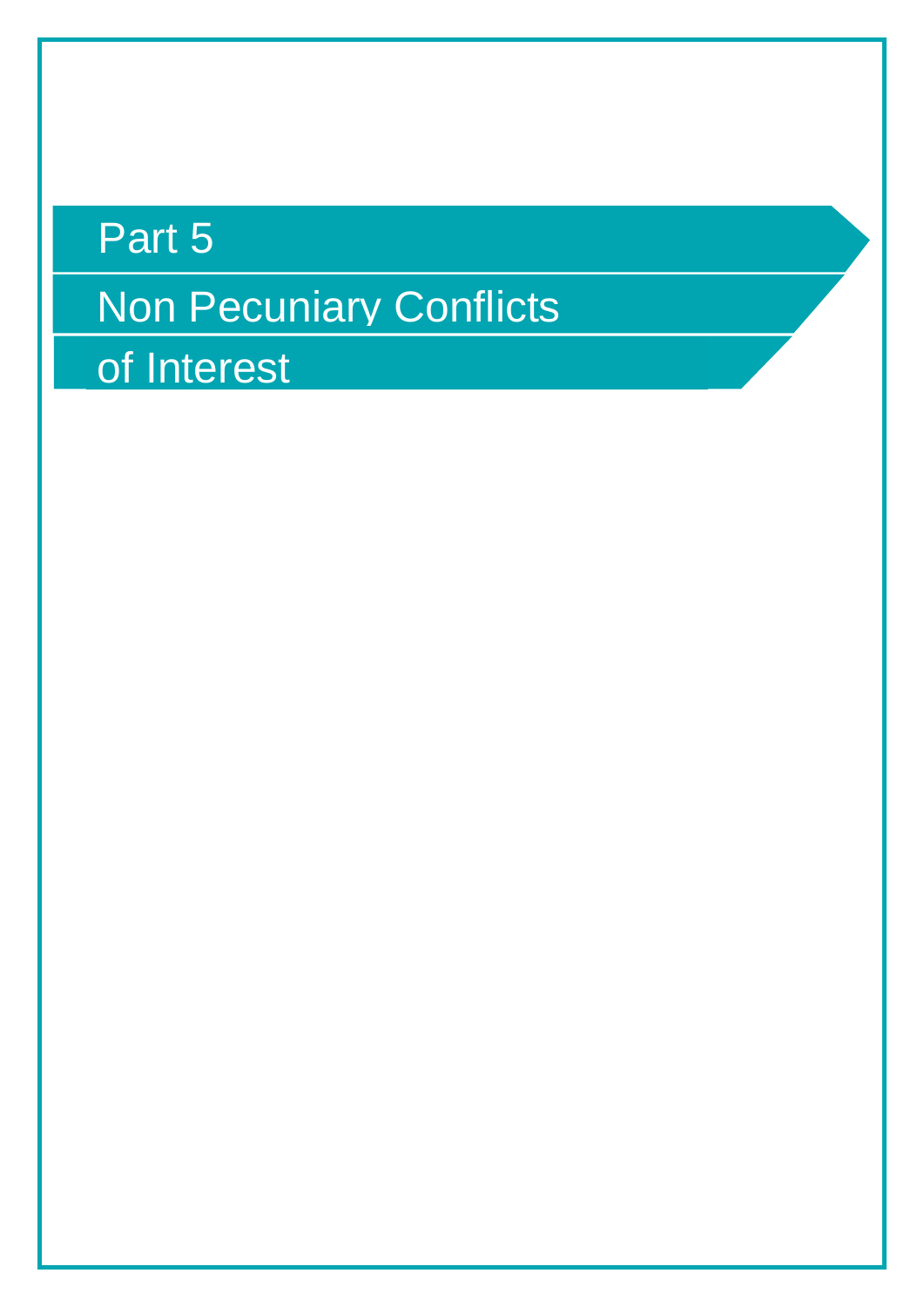#### <span id="page-20-0"></span>**PART 5 NON-PECUNIARY CONFLICTS OF INTEREST**

#### What is a non-pecuniary conflict of interest?

- 5.1 Non-pecuniary interests are private or personal interests a Council official has that do not amount to a pecuniary interest as defined in clause 4.1 of this code. These commonly arise out of family or personal relationships, or out of involvement in sporting, social, religious or other cultural groups and associations, and may include an interest of a financial nature.
- 5.2 A non-pecuniary conflict of interest exists where a reasonable and informed person would perceive that you could be influenced by a private interest when carrying out your official functions in relation to a matter.
- 5.3 The personal or political views of a Council official do not constitute a private interest for the purposes of clause 5.2.
- 5.4 Non-pecuniary conflicts of interest must be identified and appropriately managed to uphold community confidence in the probity of Council decision-making. The onus is on you to identify any non-pecuniary conflict of interest you may have in matters that you deal with, to disclose the interest fully and in writing, and to take appropriate action to manage the conflict in accordance with this code.
- 5.5 When considering whether or not you have a non-pecuniary conflict of interest in a matter you are dealing with, it is always important to think about how others would view your situation.

#### Managing non-pecuniary conflicts of interest

- 5.6 Where you have a non-pecuniary conflict of interest in a matter for the purposes of clause 5.2, you must disclose the relevant private interest you have in relation to the matter fully and in writing as soon as practicable after becoming aware of the non-pecuniary conflict of interest and on each occasion on which the non-pecuniary conflict of interest arises in relation to the matter. In the case of members of Council staff other than the CEO, such a disclosure is to be made to the staff member's manager. In the case of the CEO, such a disclosure is to be made to the mayor.
- 5.7 If a disclosure is made at a Council or committee meeting, both the disclosure and the nature of the interest must be recorded in the minutes on each occasion on which the non-pecuniary conflict of interest arises. This disclosure constitutes disclosure in writing for the purposes of clause 5.6.
- 5.8 How you manage a non-pecuniary conflict of interest will depend on whether or not it is significant.
- 5.9 As a general rule, a non-pecuniary conflict of interest will be significant where it does not involve a pecuniary interest for the purposes of clause 4.1, but it involves:
	- a) a relationship between a Council official and another person who is affected by a decision or a matter under consideration that is particularly close, such as a current or former spouse or de facto partner, a relative for the purposes of clause 4.4 or another person from the Council official's extended family that the Council official has a close personal relationship with, or another person living in the same household
	- b) other relationships with persons who are affected by a decision or a matter under consideration that are particularly close, such as friendships and business relationships. Closeness is defined by the nature of the friendship or business relationship, the frequency of contact and the duration of the friendship or relationship.
	- c) an affiliation between the Council official and an organisation (such as a sporting body, club, religious, cultural or charitable organisation, corporation or association) that is affected by a decision or a matter under consideration that is particularly strong. The strength of Council official's affiliation with an organisation is to be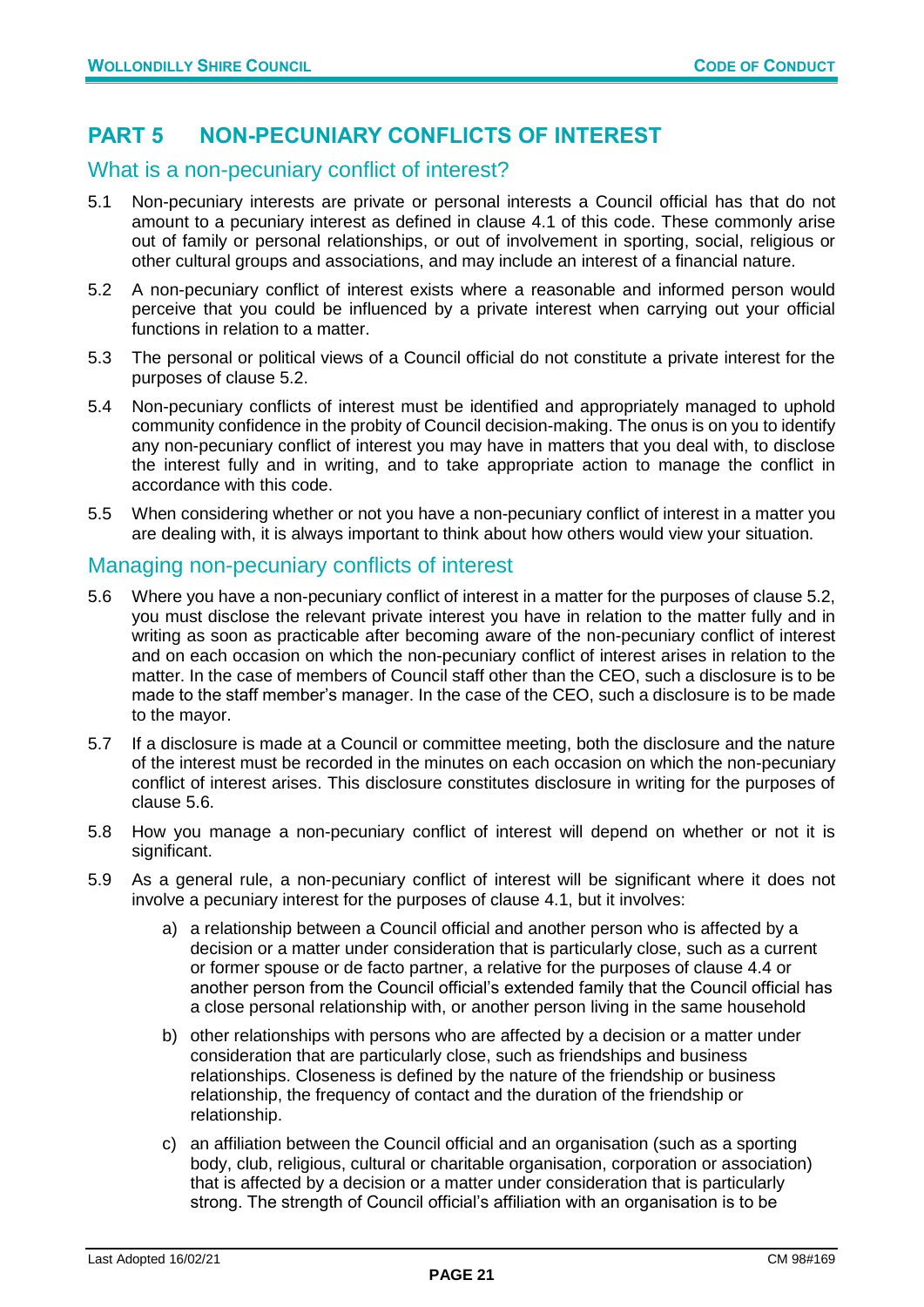determined by the extent to which they actively participate in the management, administration or other activities of the organisation.

- d) membership, as Council's representative, of the board or management committee of an organisation that is affected by a decision or a matter under consideration, in circumstances where the interests of Council and the organisation are potentially in conflict in relation to the particular matter
- e) a financial interest (other than an interest of a type referred to in clause 4.6) that is not a pecuniary interest for the purposes of clause 4.1
- f) the conferral or loss of a personal benefit other than one conferred or lost as a member of the community or a broader class of people affected by a decision.
- 5.10 Significant non-pecuniary conflicts of interest must be managed in one of two ways:
	- a) by not participating in consideration of, or decision making in relation to, the matter in which you have the significant non-pecuniary conflict of interest and the matter being allocated to another person for consideration or determination, or
	- b) if the significant non-pecuniary conflict of interest arises in relation to a matter under consideration at a Council or committee meeting, by managing the conflict of interest as if you had a pecuniary interest in the matter by complying with clauses 4.28 and 4.29.
- 5.11 If you determine that you have a non-pecuniary conflict of interest in a matter that is not significant and does not require further action, when disclosing the interest you must also explain in writing why you consider that the non-pecuniary conflict of interest is not significant and does not require further action in the circumstances.
- 5.12 If you are a member of staff of Council other than the CEO, the decision on which option should be taken to manage a non-pecuniary conflict of interest must be made in consultation with and at the direction of your manager. In the case of the CEO, the decision on which option should be taken to manage a non-pecuniary conflict of interest must be made in consultation with and at the direction of the mayor.
- 5.13 Despite clause 5.10(b), a councillor who has a significant non-pecuniary conflict of interest in a matter, may participate in a decision to delegate consideration of the matter in question to another body or person.
- 5.14 Council committee members are not required to declare and manage a non-pecuniary conflict of interest in accordance with the requirements of this Part where it arises from an interest they have as a person chosen to represent the community, or as a member of a non-profit organisation or other community or special interest group, if they have been appointed to represent the organisation or group on Council committee.

#### Political donations

- 5.15 Councillors should be aware that matters before Council or committee meetings involving their political donors may also give rise to a non-pecuniary conflict of interest.
- 5.16 Where you are a councillor and have received or knowingly benefitted from a reportable political donation:
	- a) made by a major political donor in the previous four years, and
	- b) the major political donor has a matter before Council,

you must declare a non-pecuniary conflict of interest in the matter, disclose the nature of the interest, and manage the conflict of interest as if you had a pecuniary interest in the matter by complying with clauses 4.28 and 4.29. A disclosure made under this clause must be recorded in the minutes of the meeting.

5.17 For the purposes of this Part: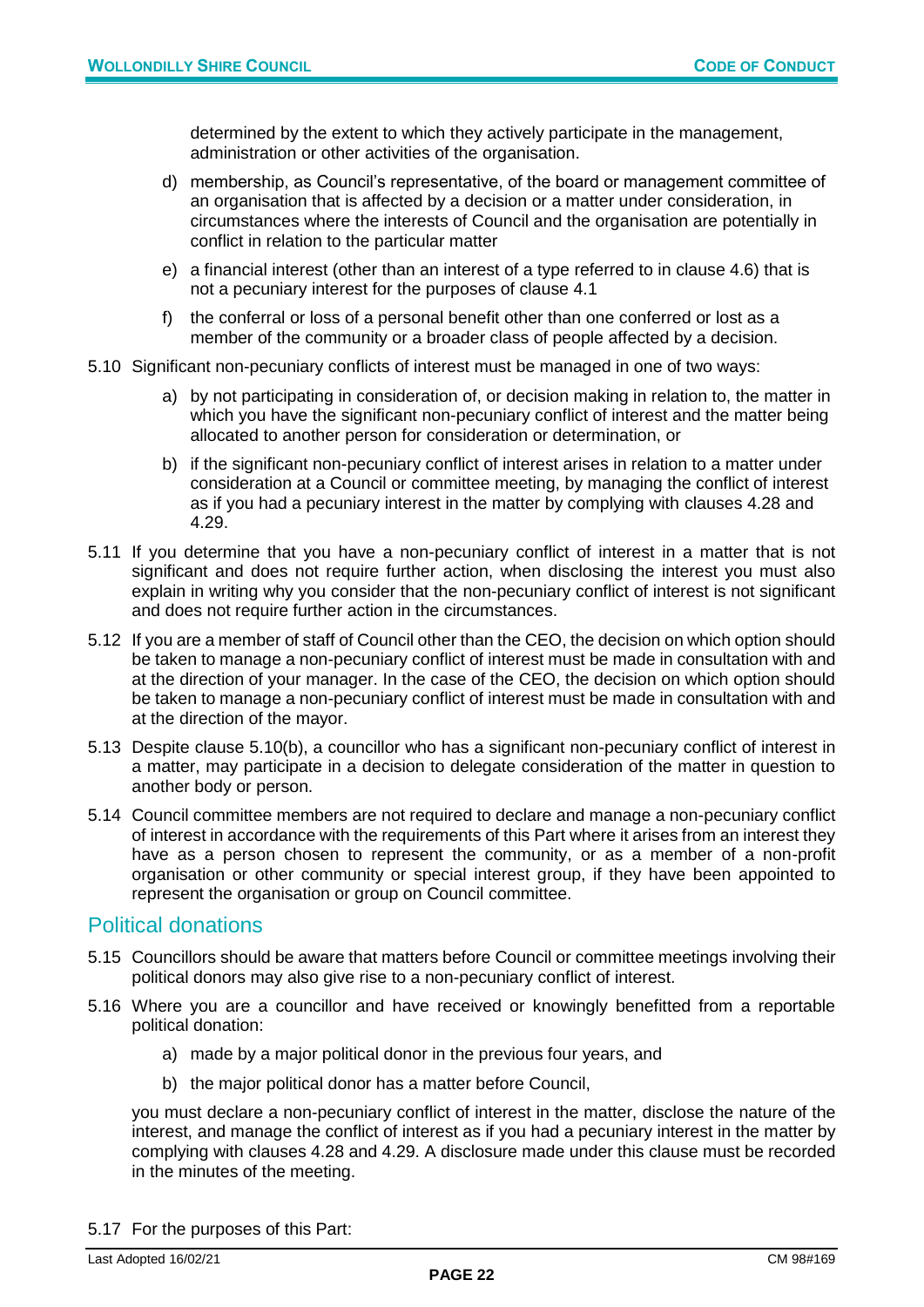- a) a "reportable political donation" has the same meaning as it has in section 6 of the Electoral Funding Act 2018
- b) "major political donor" has the same meaning as it has in the Electoral Funding Act 2018.
- 5.18 Councillors should note that political donations that are not a "reportable political donation", or political donations to a registered political party or group by which a councillor is endorsed, may still give rise to a non-pecuniary conflict of interest. Councillors should determine whether or not such conflicts are significant for the purposes of clause 5.9 and take the appropriate action to manage them.
- 5.19 Despite clause 5.16, a councillor who has received or knowingly benefitted from a reportable political donation of the kind referred to in that clause, may participate in a decision to delegate consideration of the matter in question to another body or person.

#### Loss of quorum as a result of compliance with this Part

- 5.20 A councillor who would otherwise be precluded from participating in the consideration of a matter under this Part because they have a non-pecuniary conflict of interest in the matter is permitted to participate in consideration of the matter if:
	- a) the matter is a proposal relating to:
		- i) the making of a principal environmental planning instrument applying to the whole or a significant portion of Council's area, or
		- ii) the amendment, alteration or repeal of an environmental planning instrument where the amendment, alteration or repeal applies to the whole or a significant portion of Council's area, and
	- b) the non-pecuniary conflict of interest arises only because of an interest that a person has in that person's principal place of residence, and
	- c) the councillor discloses the interest they have in the matter that would otherwise have precluded their participation in consideration of the matter under this Part in accordance with clause 5.6.
- 5.21 The Minister for Local Government may, conditionally or unconditionally, allow a councillor or a Council committee member who is precluded under this Part from participating in the consideration of a matter to be present at a meeting of Council or committee, to take part in the consideration or discussion of the matter and to vote on the matter if the Minister is of the opinion:
	- a) that the number of councillors prevented from voting would be so great a proportion of the whole as to impede the transaction of business, or
	- b) that it is in the interests of the electors for the area to do so.
- 5.22 Where the Minister exempts a councillor or committee member from complying with a requirement under this Part under clause 5.21, the councillor or committee member must still disclose any interests they have in the matter the exemption applies to, in accordance with clause 5.6.

#### Other business or employment

- 5.23The CEO must not engage, for remuneration, in private employment, contract work or other business outside the service of Council without the approval of Council.
- 5.24 A member of staff must not engage, for remuneration, in private employment, contract work or other business outside the service of Council that relates to the business of Council or that might conflict with the staff member's Council duties unless they have notified the CEO in writing of the employment, work or business and the CEO has given their written approval for the staff member to engage in the employment, work or business.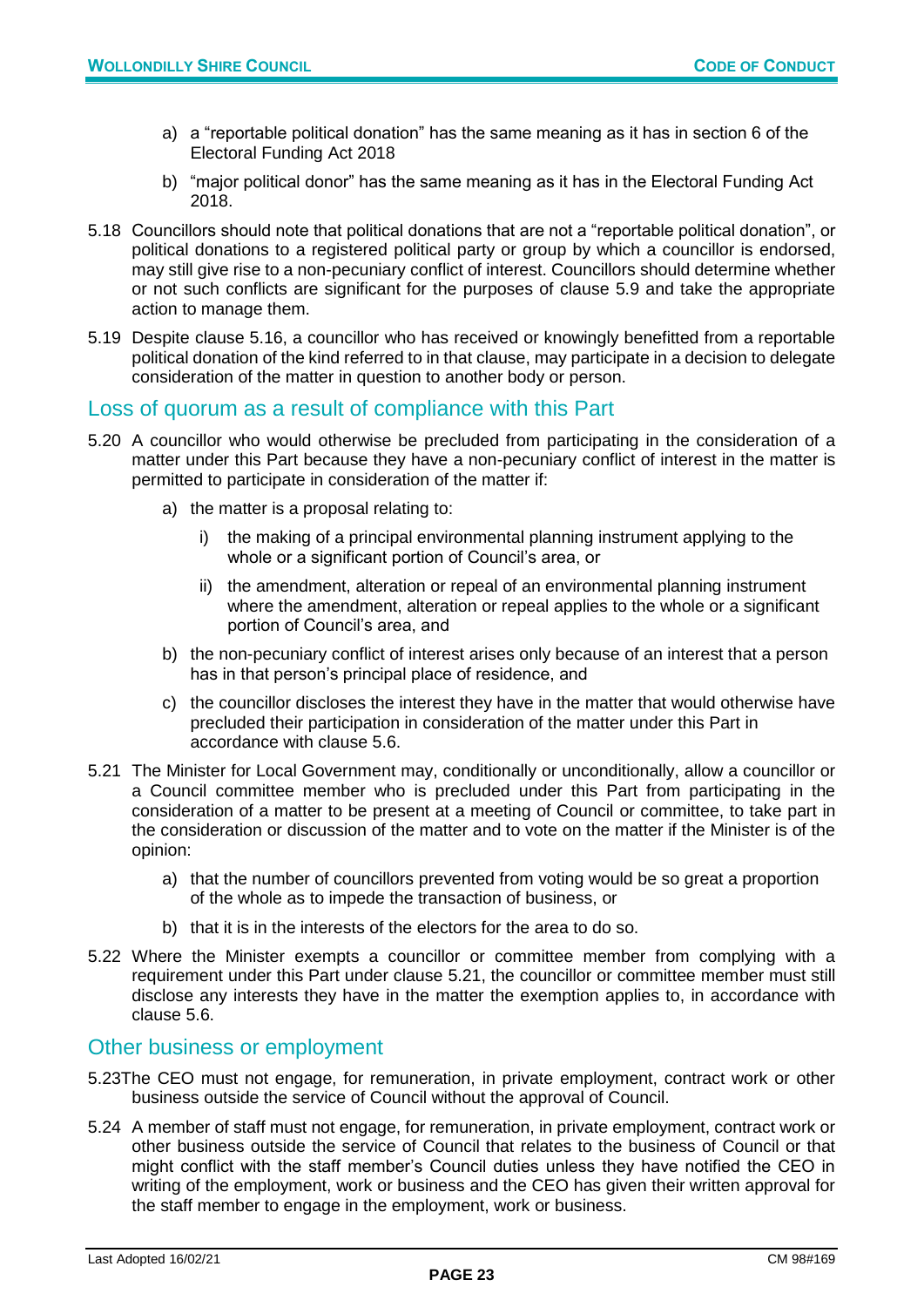- 5.25 The CEO may at any time prohibit a member of staff from engaging, for remuneration, in private employment, contract work or other business outside the service of Council that relates to the business of Council, or that might conflict with the staff member's Council duties.
- 5.26 A member of staff must not engage, for remuneration, in private employment, contract work or other business outside the service of Council if prohibited from doing so.
- 5.27 Members of staff must ensure that any outside employment, work or business they engage in will not:
	- a) conflict with their official duties
	- b) involve using confidential information or Council resources obtained through their work with Council including where private use is permitted
	- c) require them to work while on Council duty
	- d) discredit or disadvantage Council
	- e) pose, due to fatigue, a risk to their health or safety, or to the health and safety of their co-workers.

#### Personal dealings with council

- 5.28 You may have reason to deal with Council in your personal capacity (for example, as a ratepayer, recipient of a Council service or applicant for a development consent granted by Council). You must not expect or request preferential treatment in relation to any matter in which you have a private interest because of your position. You must avoid any action that could lead members of the public to believe that you are seeking preferential treatment.
- 5.29 You must undertake any personal dealings you have with Council in a manner that is consistent with the way other members of the community deal with Council. You must also ensure that you disclose and appropriately manage any conflict of interest you may have in any matter in accordance with the requirements of this code.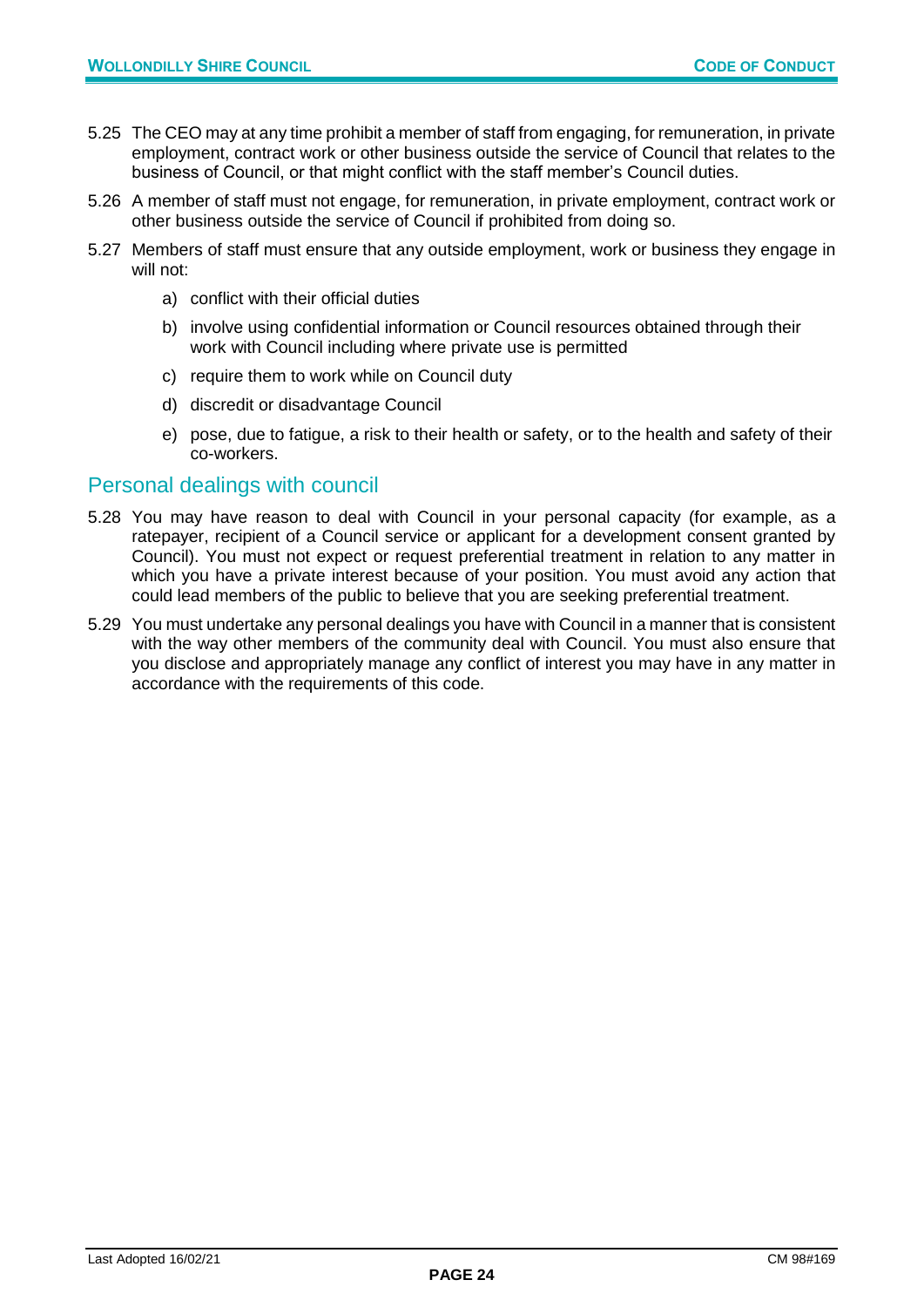## Part 6 -

Personal Benefit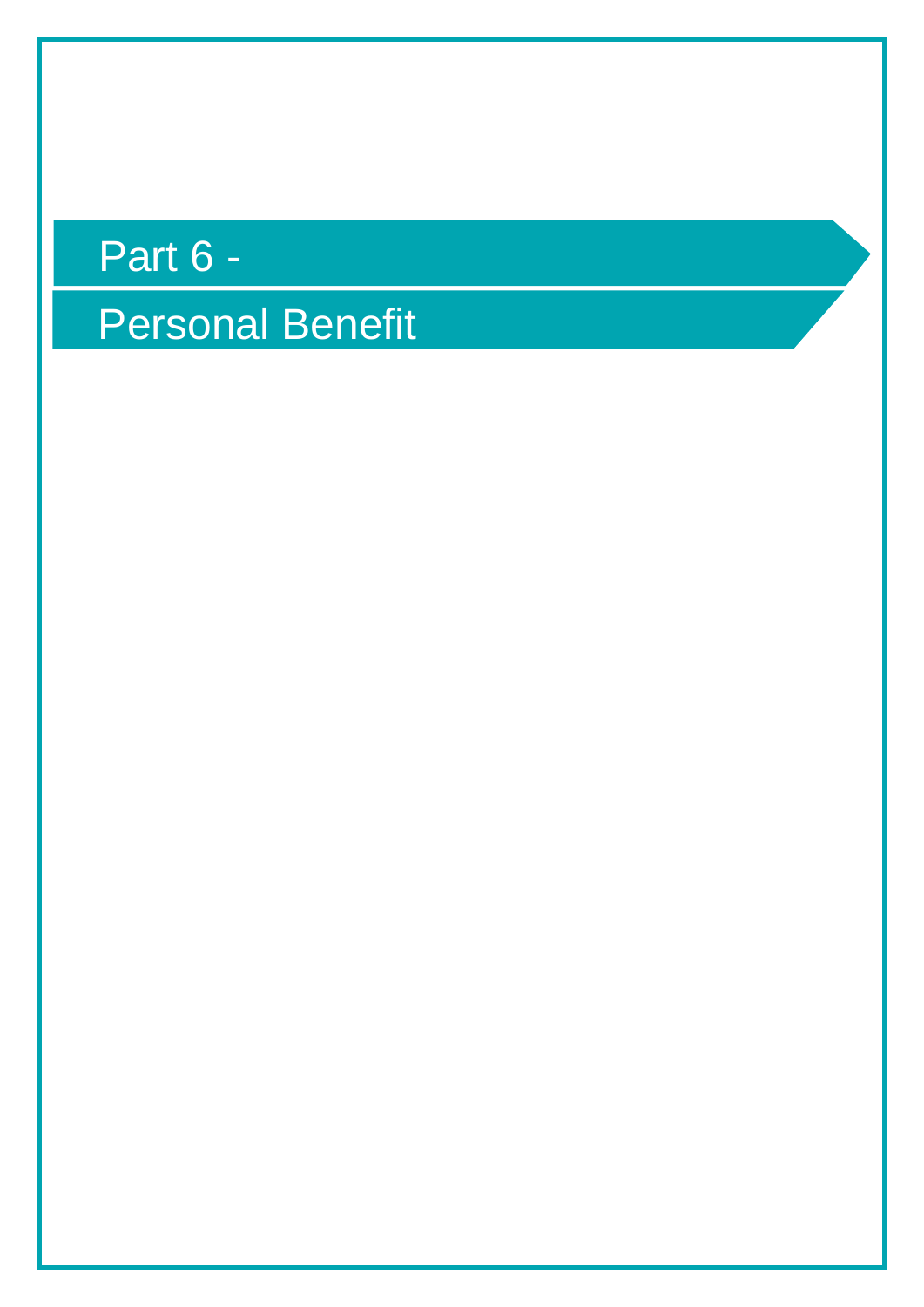#### <span id="page-25-0"></span>**PART 6 PERSONAL BENEFIT**

- 6.1 For the purposes of this Part, a gift or a benefit is something offered to or received by a Council Official or someone personally associated with them for their personal use and enjoyment. Council also has a separate Gifts and Benefits Policy which is aligned to the Code of Conduct.
- 6.2 A reference to a gift or benefit in this Part does not include:
	- a) items with a value of \$10 or less
	- b) a political donation for the purposes of the Electoral Funding Act 2018
	- c) a gift provided to Council as part of a cultural exchange or sister-city relationship that is not converted for the personal use or enjoyment of any individual Council official or someone personally associated with them
	- d) a benefit or facility provided by Council to an employee or councillor
	- e) attendance by a Council Official at a work-related event or function for the purposes of performing their official duties, or
	- f) free or subsidised meals, beverages or refreshments provided to Council officials in conjunction with the performance of their official duties such as, but not limited to:
		- iii) the discussion of official business
		- iv) work-related events such as Council-sponsored or community events, training, education sessions or workshops
		- v) conferences
		- vi) Council functions or events
		- vii) social functions organised by groups, such as Council committees and community organisations.

#### Gifts and benefits

- 6.3 You must avoid situations that would give rise to the appearance that a person or body is attempting to secure favourable treatment from you or from Council, through the provision of gifts, benefits or hospitality of any kind to you or someone personally associated with you.
- 6.4 A gift or benefit is deemed to have been accepted by you for the purposes of this Part, where it is received by you or someone personally associated with you.

#### How are offers of gifts and benefits to be dealt with?

- 6.5 You must not:
	- a) seek or accept a bribe or other improper inducement
	- b) seek gifts or benefits of any kind
	- c) accept any gift or benefit that may create a sense of obligation on your part, or may be perceived to be intended or likely to influence you in carrying out your public duty
	- d) subject to clause 6.7, accept any gift or benefit of more than token value as defined by clause 6.9
	- e) accept an offer of cash or a cash-like gift as defined by clause 6.13, regardless of the amount
	- f) participate in competitions for prizes where eligibility is based on Council being in or entering into a customer–supplier relationship with the competition organiser
	- g) personally benefit from reward points programs when purchasing on behalf of Council.
- 6.6 Where you receive a gift or benefit of any value other than one referred to in clause 6.2, you must disclose this promptly to your manager or the CEO in writing. The recipient, manager, or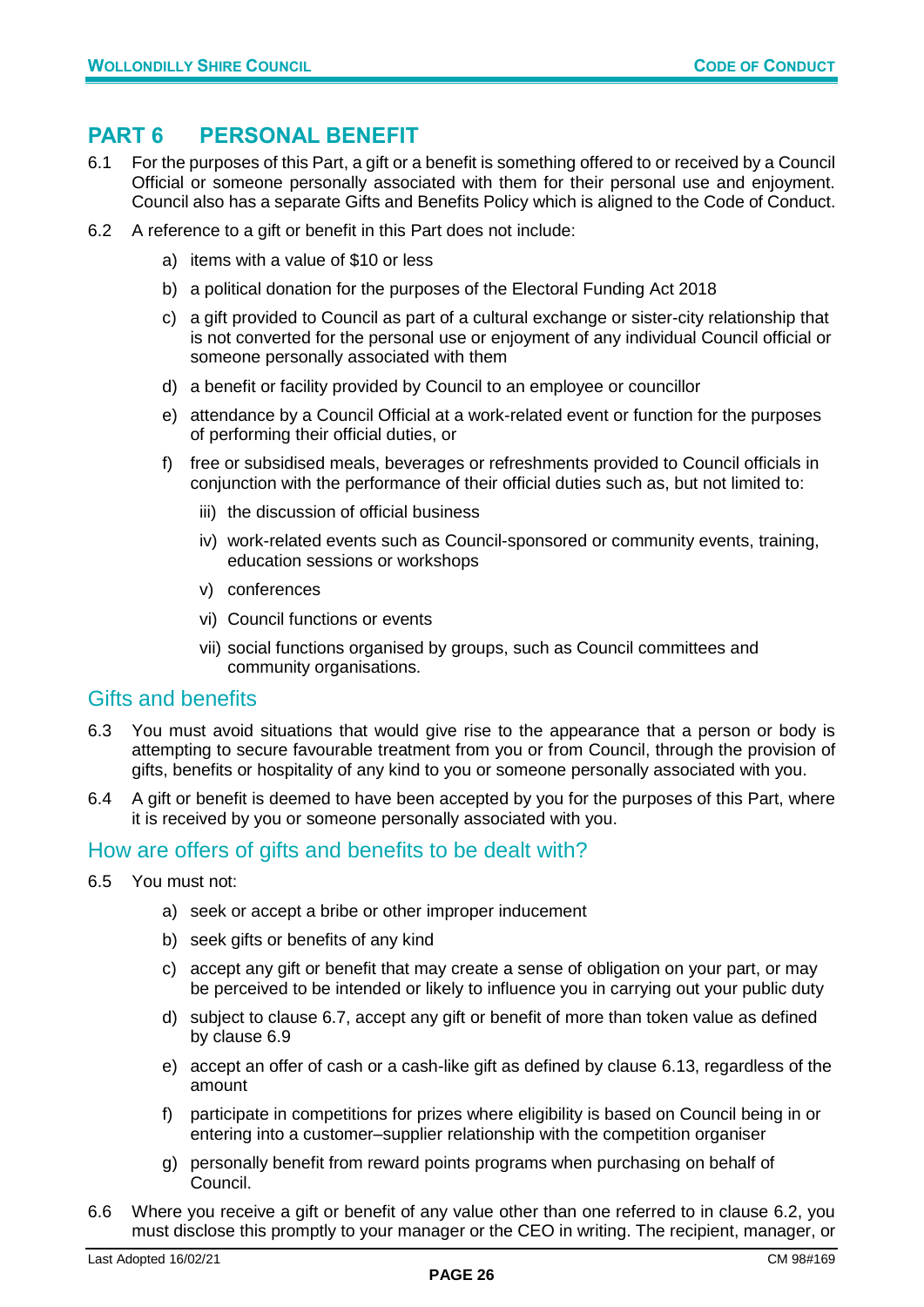general manager must ensure that, at a minimum, the following details are recorded in Council's gift register:

- a) the nature of the gift or benefit
- b) the estimated monetary value of the gift or benefit
- c) the name of the person who provided the gift or benefit, and
- d) the date on which the gift or benefit was received.
- 6.7 Where you receive a gift or benefit of more than token value that cannot reasonably be refused or returned, the gift or benefit must be surrendered to Council, unless the nature of the gift or benefit makes this impractical. How surrendered gifts or benefits are dealt with or disposed of is at the discretion of the CEO.

#### Gifts and benefits of token value

- 6.8 You may accept gifts and benefits of token value. Gifts and benefits of token value are one or more gifts or benefits received from a person or organisation over a 12-month period that, when aggregated, do not exceed a value of \$50. They include, but are not limited to:
	- a) invitations to and attendance at local social, cultural or sporting events with a ticket value that does not exceed \$50
	- b) gifts of alcohol that do not exceed a value of \$50
	- c) ties, scarves, coasters, tie pins, diaries, chocolates or flowers or the like
	- d) prizes or awards that do not exceed \$50 in value.

#### Gifts and benefits of more than token value

- 6.9 Gifts or benefits that exceed \$50 in value are gifts or benefits of more than token value for the purposes of clause 6.5(d) and, subject to clause 6.7, must not be accepted.
- 6.10 Gifts and benefits of more than token value include, but are not limited to, tickets to major sporting events (such as international matches or matches in national sporting codes) with a ticket value that exceeds \$50, corporate hospitality at a corporate facility at major sporting events, free or discounted products or services for personal use provided on terms that are not available to the general public or a broad class of persons, the use of holiday homes, artworks, free or discounted travel.
- 6.11 Where you have accepted a gift or benefit of token value from a person or organisation, you must not accept a further gift or benefit from the same person or organisation or another person associated with that person or organisation within a single 12-month period where the value of the gift, added to the value of earlier gifts received from the same person or organisation, or a person associated with that person or organisation, during the same 12-month period would exceed \$50 in value.
- 6.12 For the purposes of this Part, the value of a gift or benefit is the monetary value of the gift or benefit inclusive of GST.

#### "Cash-like gifts"

6.13 For the purposes of clause 6.5(e), "cash-like gifts" include but are not limited to, gift vouchers, credit cards, debit cards with credit on them, prepayments such as phone or internet credit, lottery tickets, memberships or entitlements to discounts that are not available to the general public or a broad class of persons.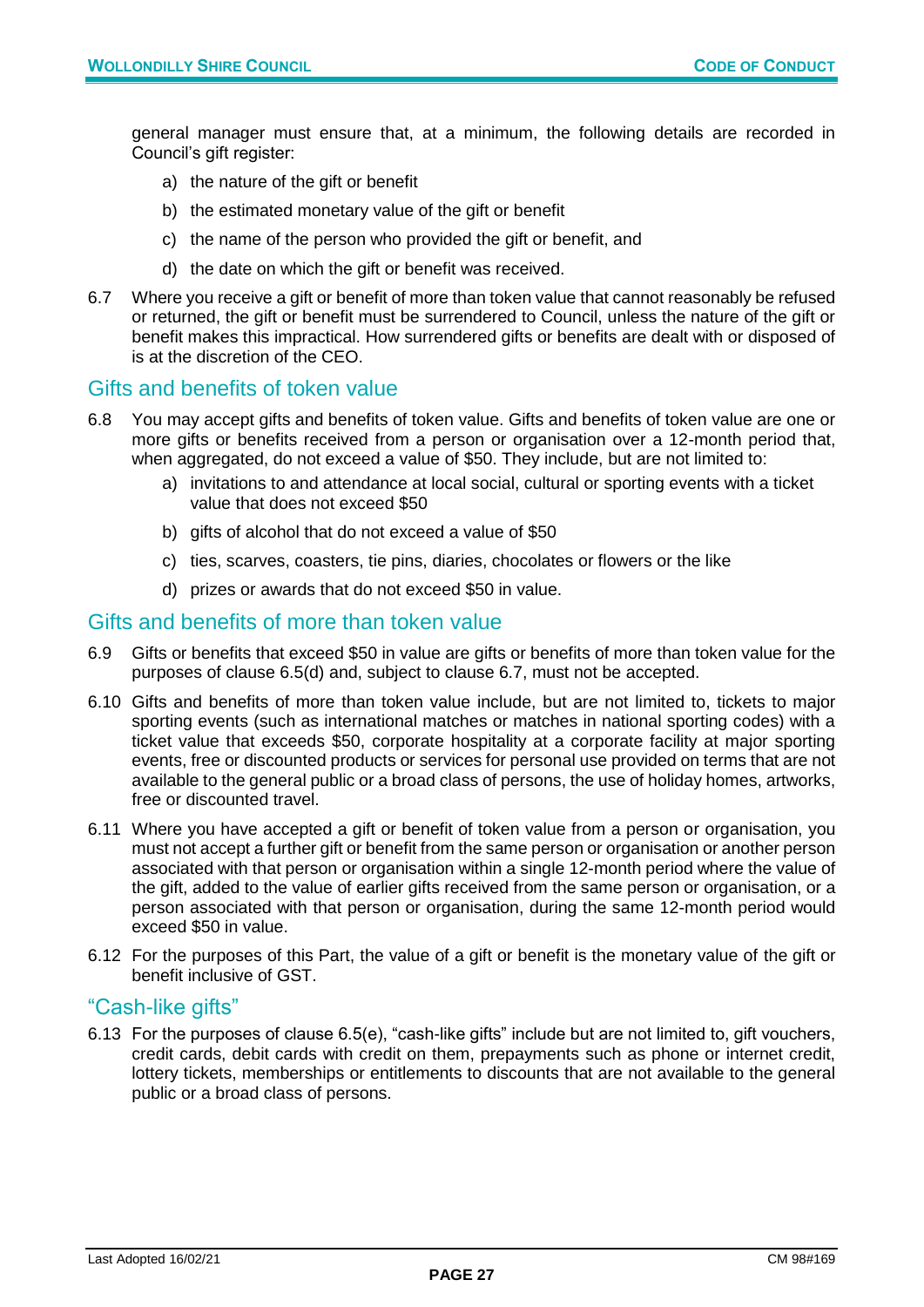#### Improper and undue influence

- 6.14 You must not use your position to influence other Council Officials in the performance of their official functions to obtain a private benefit for yourself or for somebody else. A councillor will not be in breach of this clause where they seek to influence other Council Officials through the proper exercise of their role as prescribed under the LGA.
- 6.15 You must not take advantage (or seek to take advantage) of your status or position with Council, or of functions you perform for Council, in order to obtain a private benefit for yourself or for any other person or body.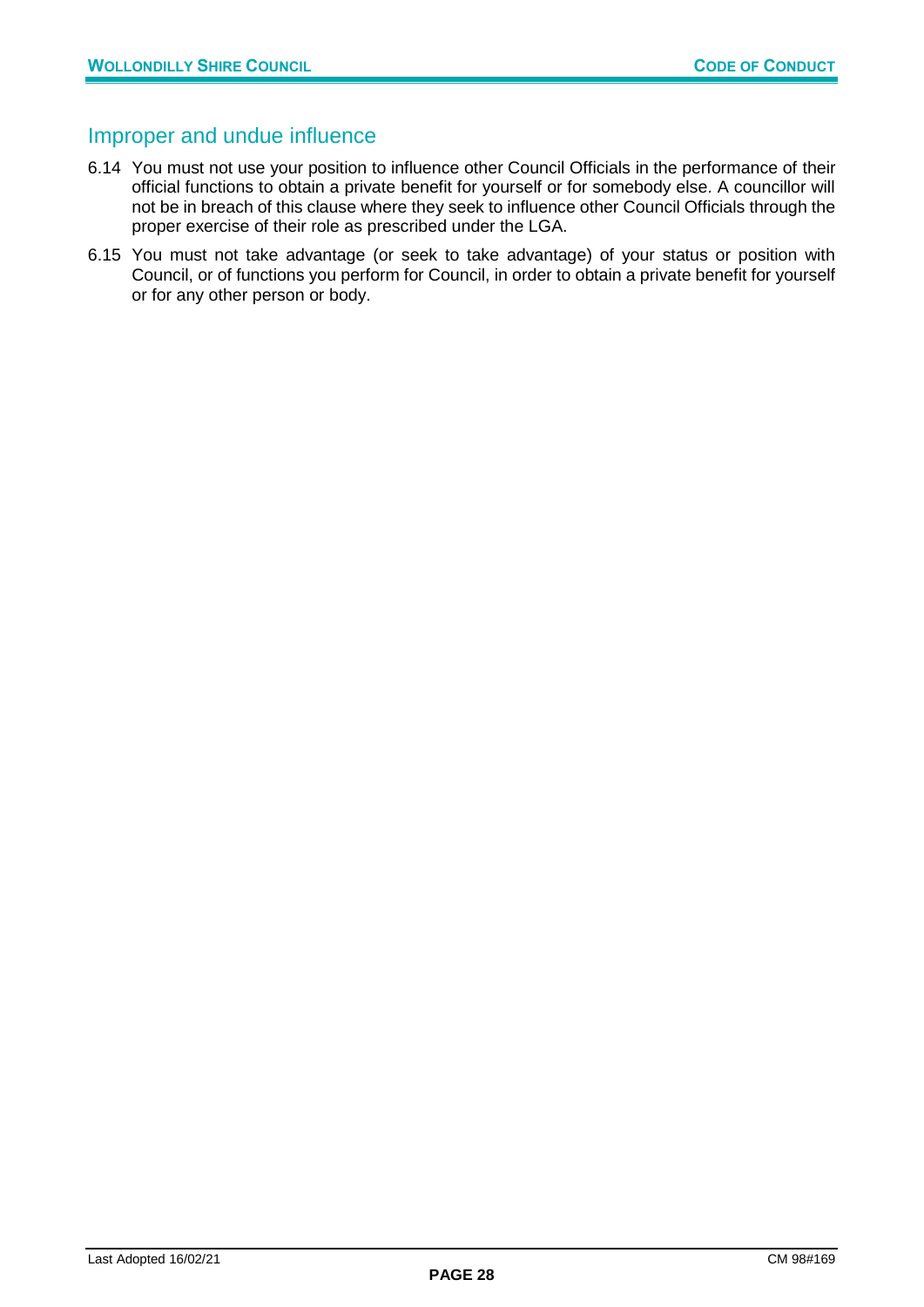## Relationships Between Part 7 Council Officials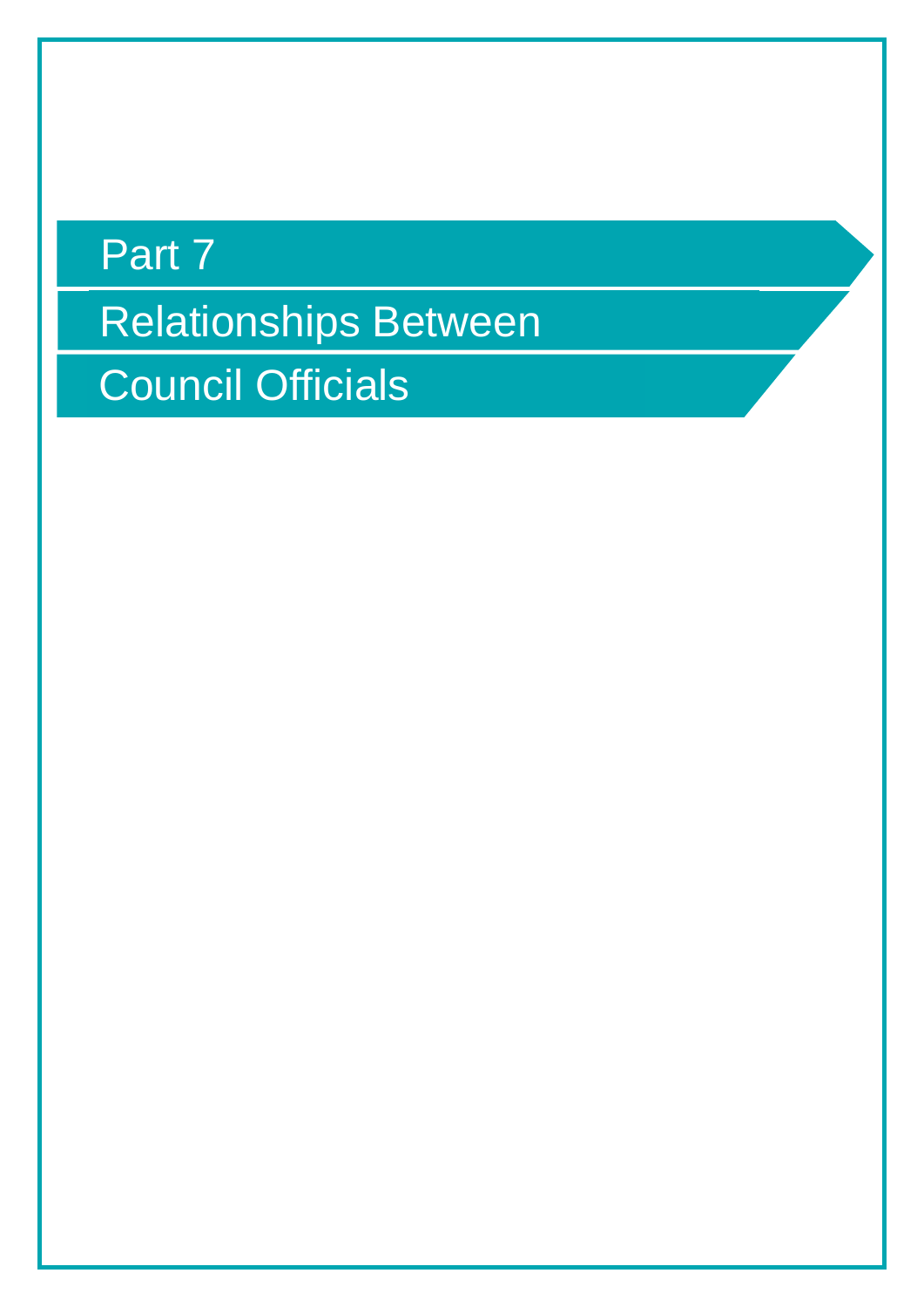#### <span id="page-29-0"></span>**PART 7 RELATIONSHIPS BETWEEN COUNCIL OFFICIALS**

#### Obligations of councillors and administrators

- 7.1 Each council is a body politic. The councillors or administrator/s are the governing body of Council. Under section 223 of the LGA, the role of the governing body of Council includes the development and endorsement of the strategic plans, programs, strategies and policies of Council, including those relating to workforce policy, and to keep the performance of Council under review.
- 7.2 Councillors or administrators must not:
	- a) direct Council staff other than by giving appropriate direction to the CEO by way of Council or committee resolution, or by the Mayor or administrator exercising their functions under section 226 of the LGA
	- b) in any public or private forum, direct or influence, or attempt to direct or influence, any other member of the staff of Council or a delegate of Council in the exercise of the functions of the staff member or delegate
	- c) contact a member of the staff of Council on Council-related business unless in accordance with the policy and procedures governing the interaction of councillors and Council staff that have been authorised by Council and the CEO
	- d) contact or issue instructions to any of Council's contractors, including Council's legal advisers, unless by the Mayor or administrator exercising their functions under section 226 of the LGA.
- 7.3 Despite clause 7.2, councillors may contact Council's external auditor or the chair of Council's audit risk and improvement committee to provide information reasonably necessary for the external auditor or the audit, risk and improvement committee to effectively perform their functions.

#### Obligations of staff

- 7.4 Under section 335 of the LGA, the role of the CEO includes conducting the day-to-day management of Council in accordance with the strategic plans, programs, strategies and policies of Council, implementing without undue delay, lawful decisions of Council and ensuring that the Mayor and other councillors are given timely information and advice and the administrative and professional support necessary to effectively discharge their official functions.
- 7.5 Members of staff of Council must:
	- a) give their attention to the business of Council while on duty
	- b) ensure that their work is carried out ethically, efficiently, economically and effectively
	- c) carry out reasonable and lawful directions given by any person having authority to give such directions
	- d) give effect to the lawful decisions, policies and procedures of Council, whether or not the staff member agrees with or approves of them
	- e) ensure that any participation in political activities outside the service of Council does not interfere with the performance of their official duties.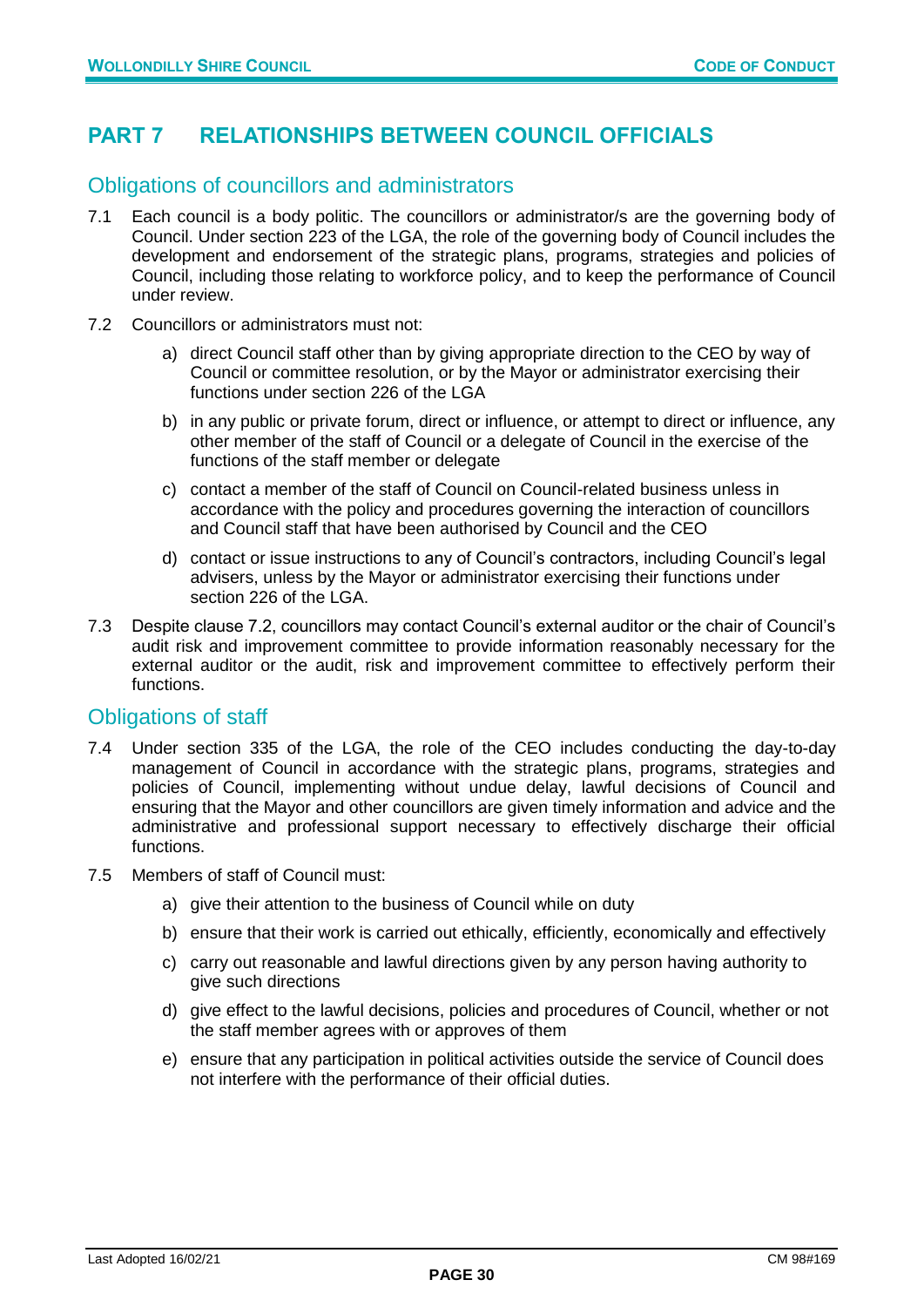#### Inappropriate interactions

- 7.6 You must not engage in any of the following inappropriate interactions:
	- a) councillors and administrators approaching staff and staff organisations to discuss individual or operational staff matters (other than matters relating to broader workforce policy), grievances, workplace investigations and disciplinary matters
	- b) Council staff approaching councillors and administrators to discuss individual or operational staff matters (other than matters relating to broader workforce policy), grievances, workplace investigations and disciplinary matters
	- c) subject to clause 8.6, Council staff refusing to give information that is available to other councillors to a particular councillor
	- d) councillors and administrators who have lodged an application with Council, discussing the matter with Council staff in staff-only areas of Council
	- e) councillors and administrators approaching members of local planning panels or discussing any application that is either before the panel or that will come before the panel at some future time, except during a panel meeting where the application forms part of the agenda and the councillor or administrator has a right to be heard by the panel at the meeting
	- f) councillors and administrators being overbearing or threatening to Council staff
	- g) Council staff being overbearing or threatening to councillors or administrators
	- h) councillors and administrators making personal attacks on Council staff or engaging in conduct towards staff that would be contrary to the general conduct provisions in Part 3 of this code in public forums including social media
	- i) councillors and administrators directing or pressuring Council staff in the performance of their work, or recommendations they should make
	- j) Council staff providing ad hoc advice to councillors and administrators without recording or documenting the interaction as they would if the advice was provided to a member of the community
	- k) Council staff meeting with applicants or objectors alone AND outside office hours to discuss planning applications or proposals
	- l) councillors attending on-site inspection meetings with lawyers and/or consultants engaged by Council associated with current or proposed legal proceedings unless permitted to do so by Council's CEO or, in the case of the Mayor or administrator, unless they are exercising their functions under section 226 of the LGA.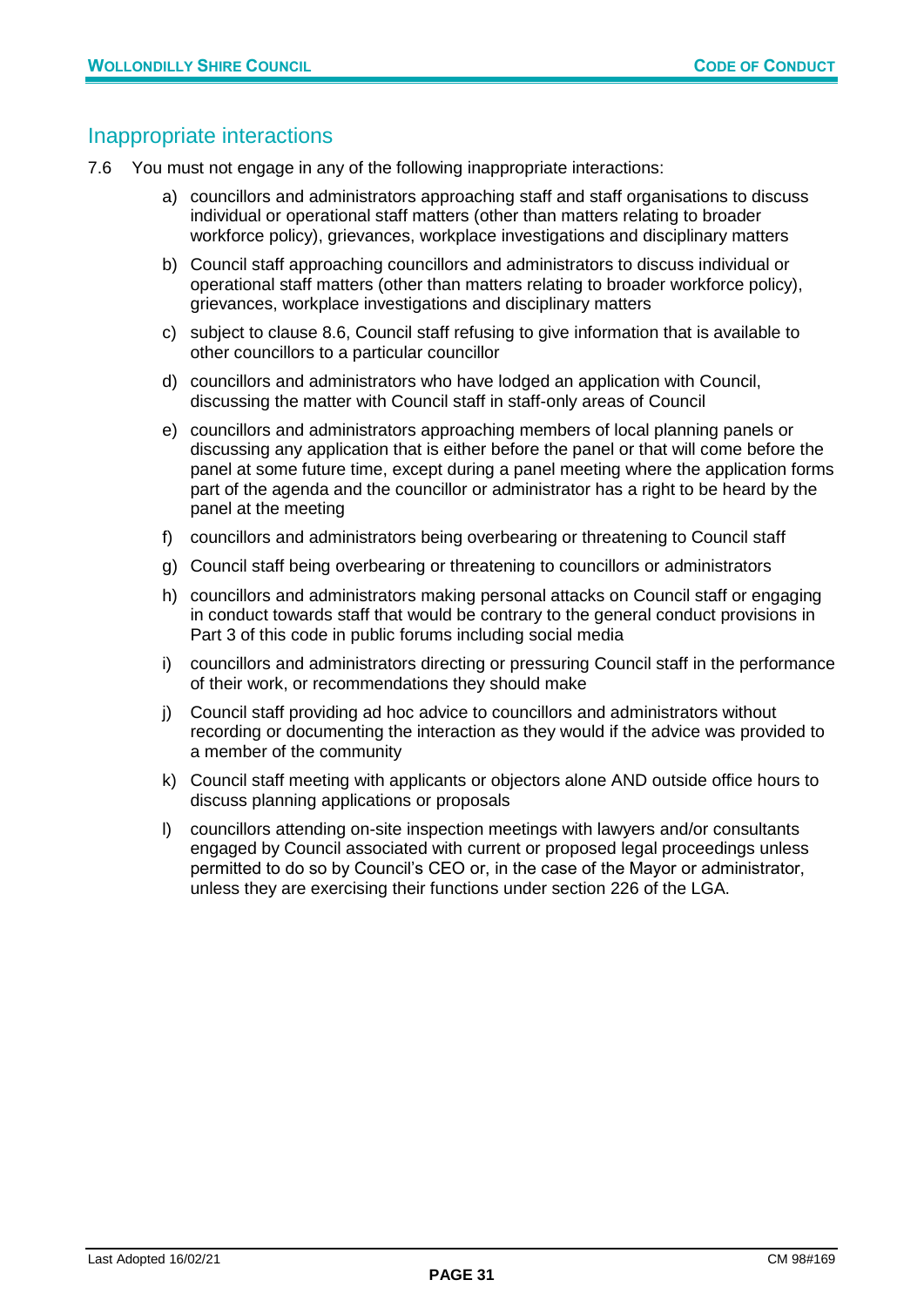## Part 8

Access to Information and

Council Resources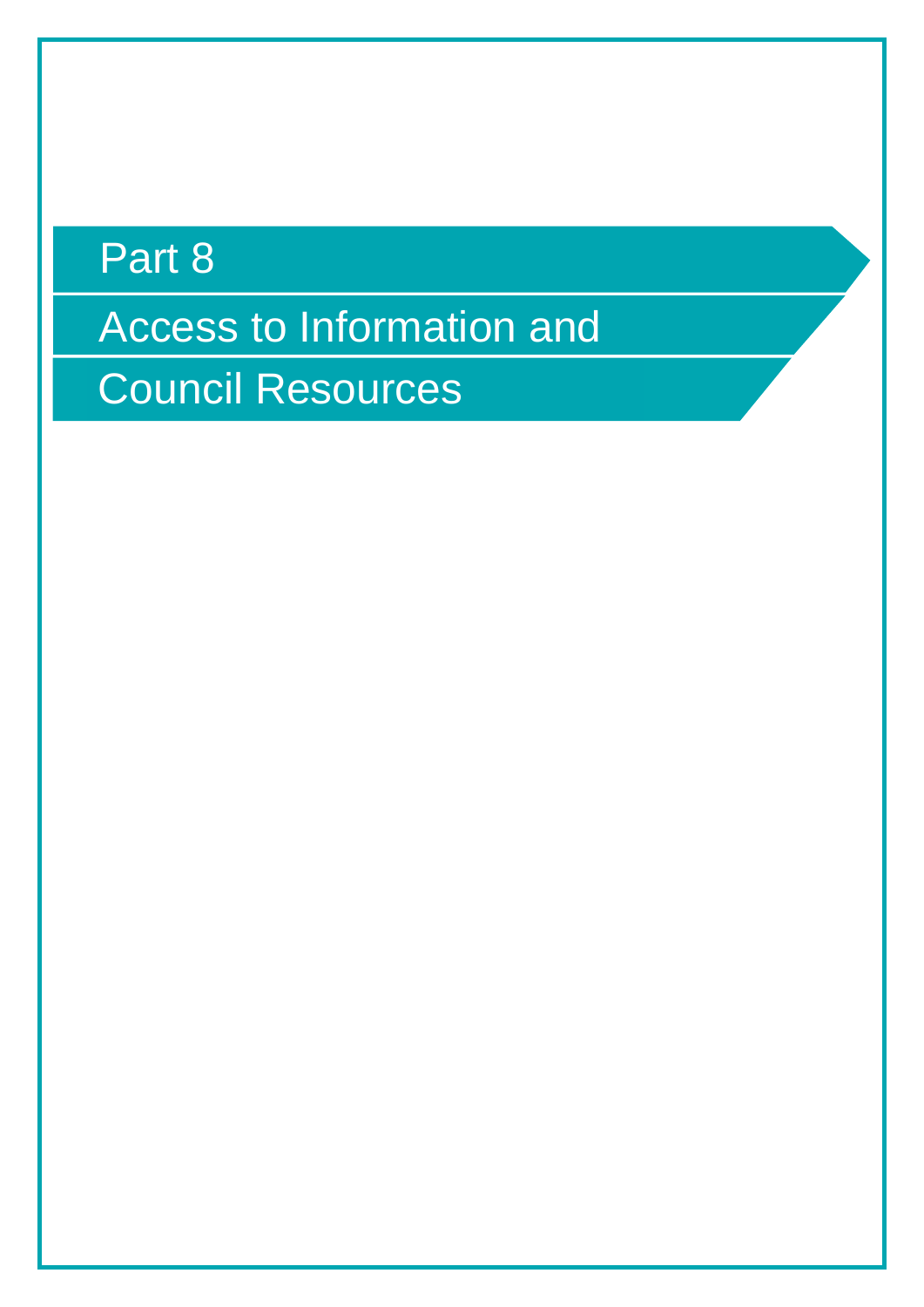#### <span id="page-32-0"></span>**PART 8 ACCESS TO INFORMATION AND COUNCIL RESOURCES**

#### Councillor and administrator access to information

- 8.1 The CEO is responsible for ensuring that councillors and administrators can access information necessary for the performance of their official functions. The CEO and public officer are also responsible for ensuring that members of the public can access publicly available Council information under the Government Information (Public Access) Act 2009 (the GIPA Act).
- 8.2 The CEO must provide councillors and administrators with the information necessary to effectively discharge their official functions.
- 8.3 Members of staff of Council must provide full and timely information to councillors and administrators sufficient to enable them to exercise their official functions and in accordance with Council procedures.
- 8.4 Members of staff of Council who provide any information to a particular councillor in the performance of their official functions must also make it available to any other councillor who requests it and in accordance with Council procedures.
- 8.5 Councillors and administrators who have a private interest only in Council information have the same rights of access as any member of the public.
- 8.6 Despite clause 8.4, councillors and administrators who are precluded from participating in the consideration of a matter under this code because they have a conflict of interest in the matter, are not entitled to request access to Council information in relation to the matter unless the information is otherwise available to members of the public, or Council has determined to make the information available under the GIPA Act.

#### Councillors and administrators to properly examine and consider information

8.7 Councillors and administrators must ensure that they comply with their duty under section 439 of the LGA to act honestly and exercise a reasonable degree of care and diligence by properly examining and considering all the information provided to them relating to matters that they are required to make a decision on.

#### Refusal of access to information

8.8 Where the CEO or public officer determine to refuse access to information requested by a councillor or administrator, they must act reasonably. In reaching this decision they must take into account whether or not the information requested is necessary for the councillor or administrator to perform their official functions (see clause 8.2) and whether they have disclosed a conflict of interest in the matter the information relates to that would preclude their participation in consideration of the matter (see clause 8.6). The CEO or public officer must state the reasons for the decision if access is refused.

#### Use of certain council information

- 8.9 In regard to information obtained in your capacity as a Council official, you must:
	- a) subject to clause 8.14, only access Council information needed for Council business
	- b) not use that Council information for private purposes
	- c) not seek or obtain, either directly or indirectly, any financial benefit or other improper advantage for yourself, or any other person or body, from any information to which you have access by virtue of your office or position with Council
	- d) only release Council information in accordance with established Council policies and procedures and in compliance with relevant legislation.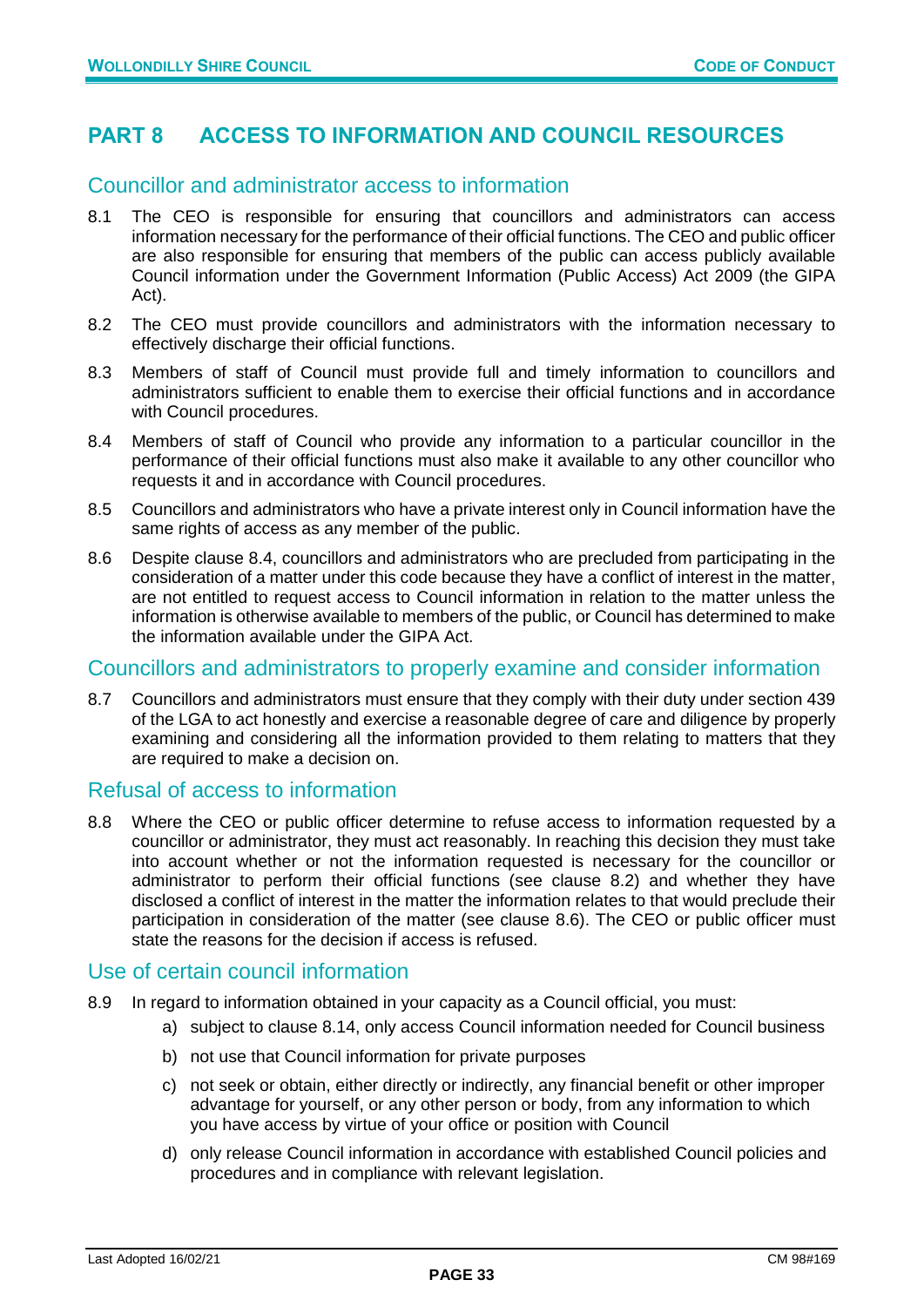#### Use and security of confidential information

- 8.10 You must maintain the integrity and security of confidential information in your possession, or for which you are responsible.
- 8.11 In addition to your general obligations relating to the use of Council information, you must:
	- a) only access confidential information that you have been authorised to access and only do so for the purposes of exercising your official functions
	- b) protect confidential information
	- c) only release confidential information if you have authority to do so
	- d) only use confidential information for the purpose for which it is intended to be used
	- e) not use confidential information gained through your official position for the purpose of securing a private benefit for yourself or for any other person
	- f) not use confidential information with the intention to cause harm or detriment to Council or any other person or body
	- g) not disclose any confidential information discussed during a confidential session of a Council or committee meeting or any other confidential forum (such as, but not limited to, workshops or briefing sessions).

#### Personal information

8.12 When dealing with personal information you must comply with:

- a) the Privacy and Personal Information Protection Act 1998
- b) the Health Records and Information Privacy Act 2002
- c) the Information Protection Principles and Health Privacy Principles
- d) Council's privacy management plan
- e) the Privacy Code of Practice for Local Government.

#### Use of council resources

- 8.13 You must use Council resources ethically, effectively, efficiently and carefully in exercising your official functions, and must not use them for private purposes, except when supplied as part of a contract of employment (but not for private business purposes), unless this use is lawfully authorised and proper payment is made where appropriate.
- 8.14 Union delegates and consultative committee members may have reasonable access to Council resources and information for the purposes of carrying out their industrial responsibilities, including but not limited to:
	- a) the representation of members with respect to disciplinary matters
	- b) the representation of employees with respect to grievances and disputes
	- c) functions associated with the role of the local consultative committee.
- 8.15 You must be scrupulous in your use of Council property, including intellectual property, official services, facilities, technology and electronic devices and must not permit their misuse by any other person or body.
- 8.16 You must avoid any action or situation that could create the appearance that Council property, official services or public facilities are being improperly used for your benefit or the benefit of any other person or body.
- 8.17 You must not use Council resources (including Council staff), property or facilities for the purpose of assisting your election campaign or the election campaigns of others unless the resources, property or facilities are otherwise available for use or hire by the public and any publicly advertised fee is paid for use of the resources, property or facility.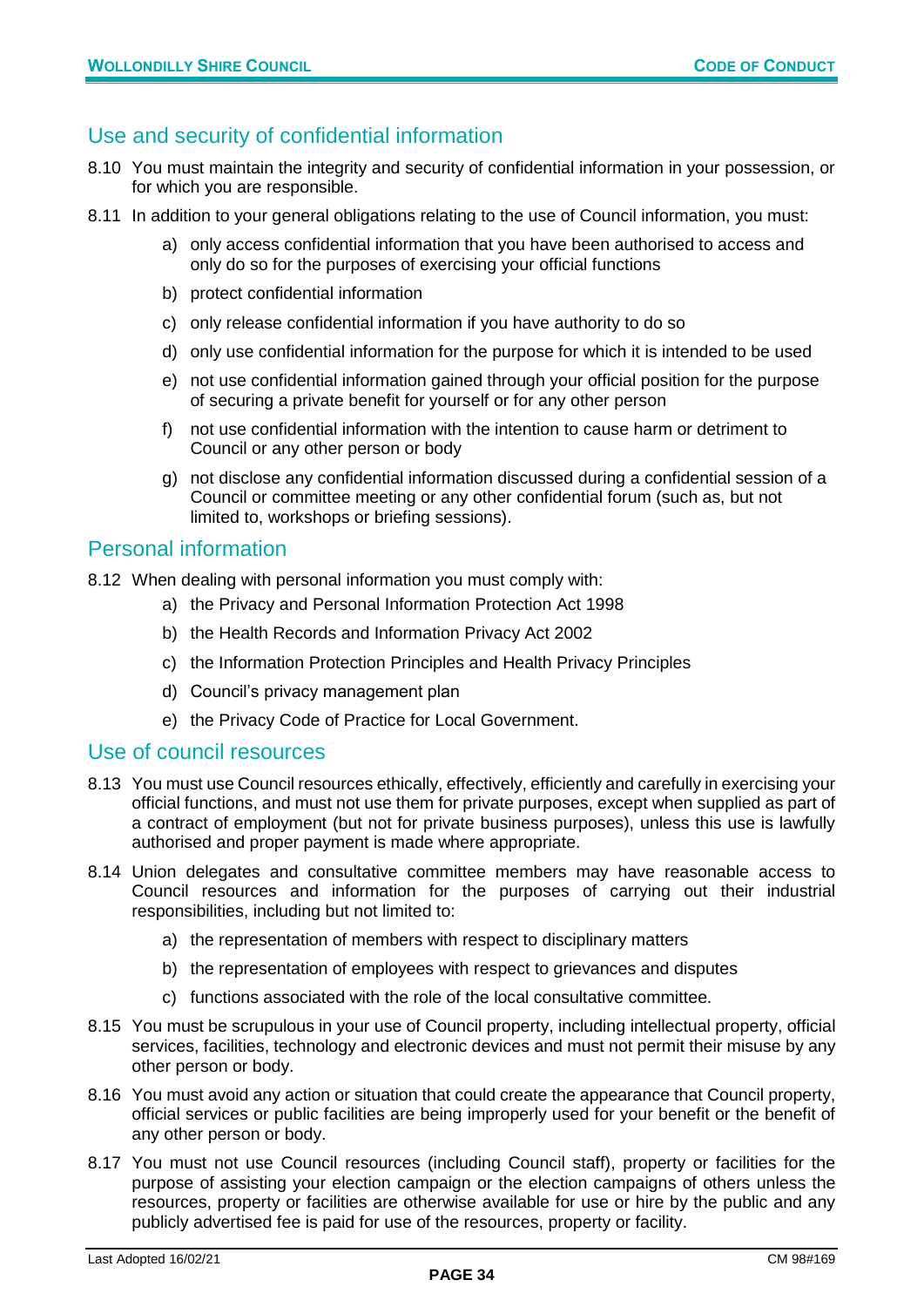- 8.18 You must not use Council letterhead, Council crests, Council email or social media or other information that could give the appearance it is official Council material:
	- a) for the purpose of assisting your election campaign or the election campaign of others, or
	- b) for other non-official purposes.
- 8.19 You must not convert any property of Council to your own use unless properly authorised.

#### Internet access

8.20 You must not use Council's computer resources or mobile or other devices to search for, access, download or communicate any material of an offensive, obscene, pornographic, threatening, abusive or defamatory nature, or that could otherwise lead to criminal penalty or civil liability and/or damage Council's reputation.

#### Council record keeping

- 8.21 You must comply with the requirements of the State Records Act 1998 and Council's records management policy.
- 8.22 All information created, sent and received in your official capacity is a Council record and must be managed in accordance with the requirements of the State Records Act 1998 and Council's approved records management policies and practices.
- 8.23 All information stored in either soft or hard copy on Council supplied resources (including technology devices and email accounts) is deemed to be related to the business of Council and will be treated as Council records, regardless of whether the original intention was to create the information for personal purposes.
- 8.24 You must not destroy, alter, or dispose of Council information or records, unless authorised to do so. If you need to alter or dispose of Council information or records, you must do so in consultation with Council's records manager and comply with the requirements of the State Records Act 1998.

#### Councillor access to council buildings

- 8.25 Councillors and administrators are entitled to have access to Council chamber, committee room, Mayor's office (subject to availability), councillors' rooms, and public areas of Council's buildings during normal business hours and for meetings. Councillors and administrators needing access to these facilities at other times must obtain authority from the CEO.
- 8.26 Councillors and administrators must not enter staff-only areas of Council buildings without the approval of the CEO (or their delegate) or as provided for in the procedures governing the interaction of councillors and Council staff.
- 8.27 Councillors and administrators must ensure that when they are within a staff only area they refrain from conduct that could be perceived to improperly influence Council staff decisions.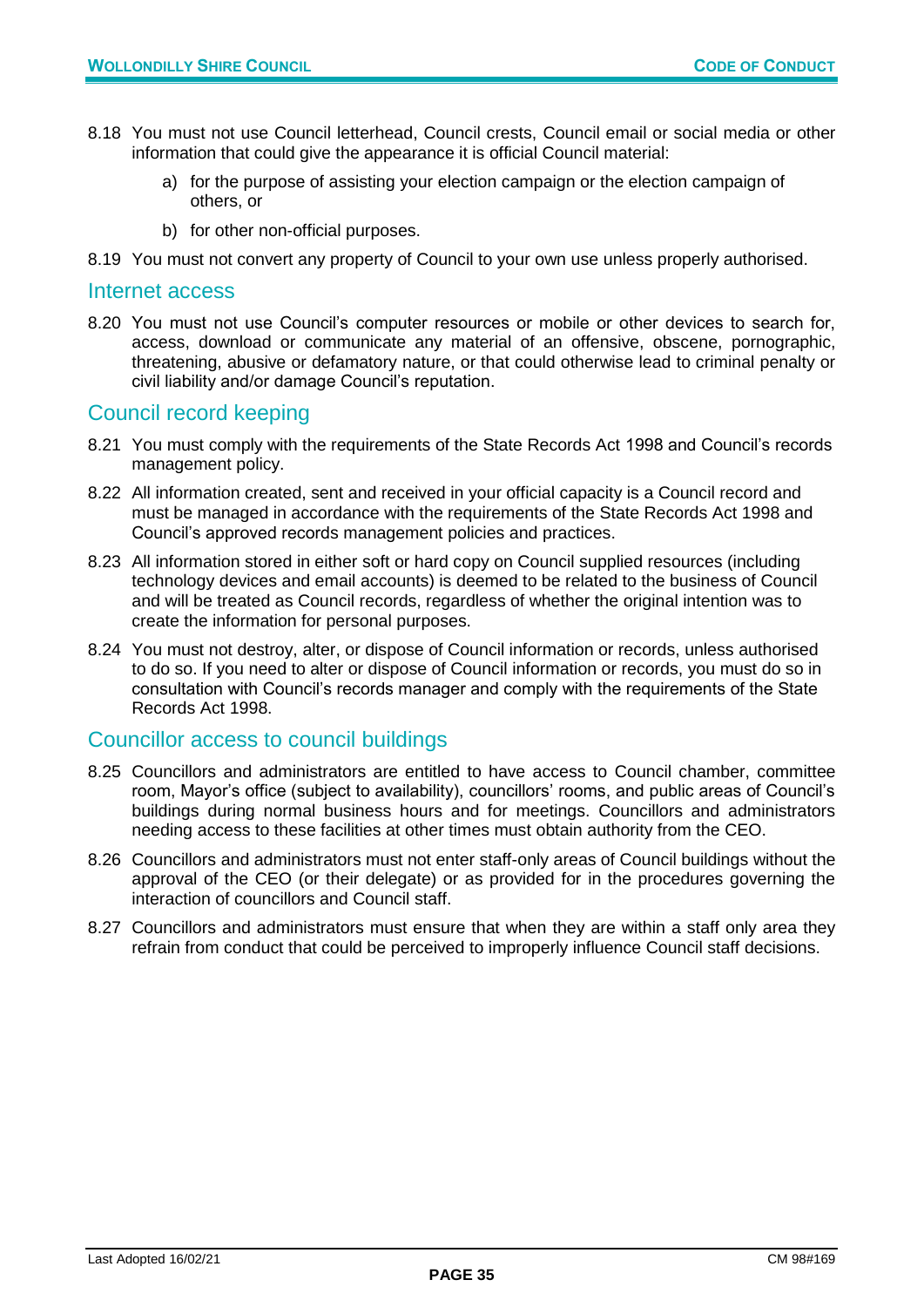# Maintaining the Integrity Part 9 of this Code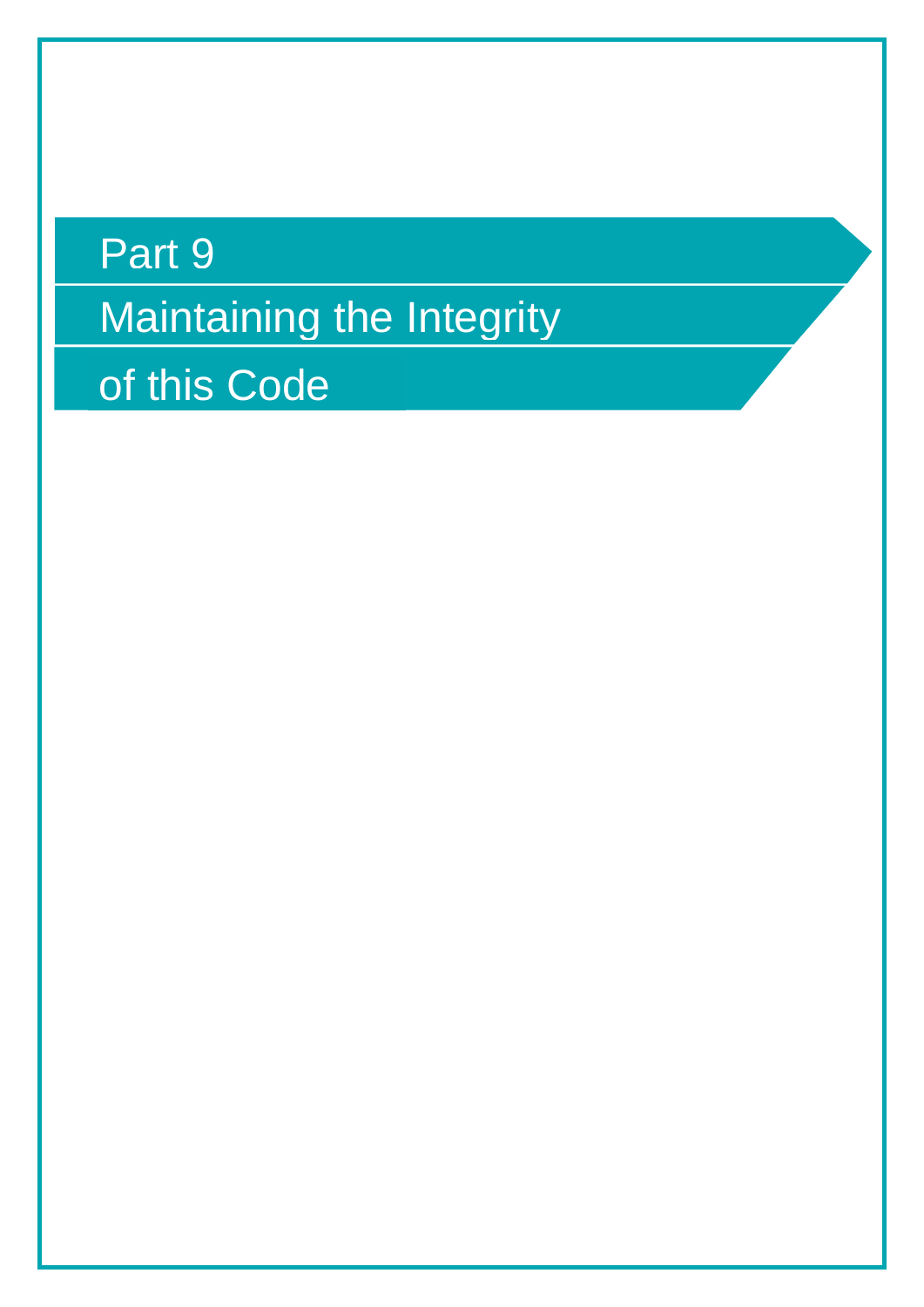#### <span id="page-36-0"></span>**PART 9 MAINTAINING THE INTEGRITY OF THIS CODE**

#### Complaints made for an improper purpose

- 9.1 You must not make or threaten to make a complaint or cause a complaint to be made alleging a breach of this code for an improper purpose.
- 9.2 For the purposes of clause 9.1, a complaint is made for an improper purpose where it is trivial, frivolous, vexatious or not made in good faith, or where it otherwise lacks merit and has been made substantially for one or more of the following purposes:
	- a) to bully, intimidate or harass another Council official
	- b) to damage another Council official's reputation
	- c) to obtain a political advantage
	- d) to influence a Council official in the exercise of their official functions or to prevent or disrupt the exercise of those functions
	- e) to influence Council in the exercise of its functions or to prevent or disrupt the exercise of those functions
	- f) to avoid disciplinary action under the Procedures
	- g) to take reprisal action against a person for making a complaint alleging a breach of this code
	- h) to take reprisal action against a person for exercising a function prescribed under the **Procedures**
	- i) to prevent or disrupt the effective administration of this code under the Procedures.

#### Detrimental action

- 9.3 You must not take detrimental action or cause detrimental action to be taken against a person substantially in reprisal for a complaint they have made alleging a breach of this code.
- 9.4 You must not take detrimental action or cause detrimental action to be taken against a person substantially in reprisal for any function they have exercised under the Procedures.
- 9.5 For the purposes of clauses 9.3 and 9.4, a detrimental action is an action causing, comprising or involving any of the following:
	- a) injury, damage or loss
	- b) intimidation or harassment
	- c) discrimination, disadvantage or adverse treatment in relation to employment
	- d) dismissal from, or prejudice in, employment
	- e) disciplinary proceedings.

#### Compliance with requirements under the Procedures

- 9.6 You must not engage in conduct that is calculated to impede or disrupt the consideration of a matter under the Procedures.
- 9.7 You must comply with a reasonable and lawful request made by a person exercising a function under the Procedures. A failure to make a written or oral submission invited under the Procedures will not constitute a breach of this clause.
- 9.8 You must comply with a practice ruling made by the Office under the Procedures.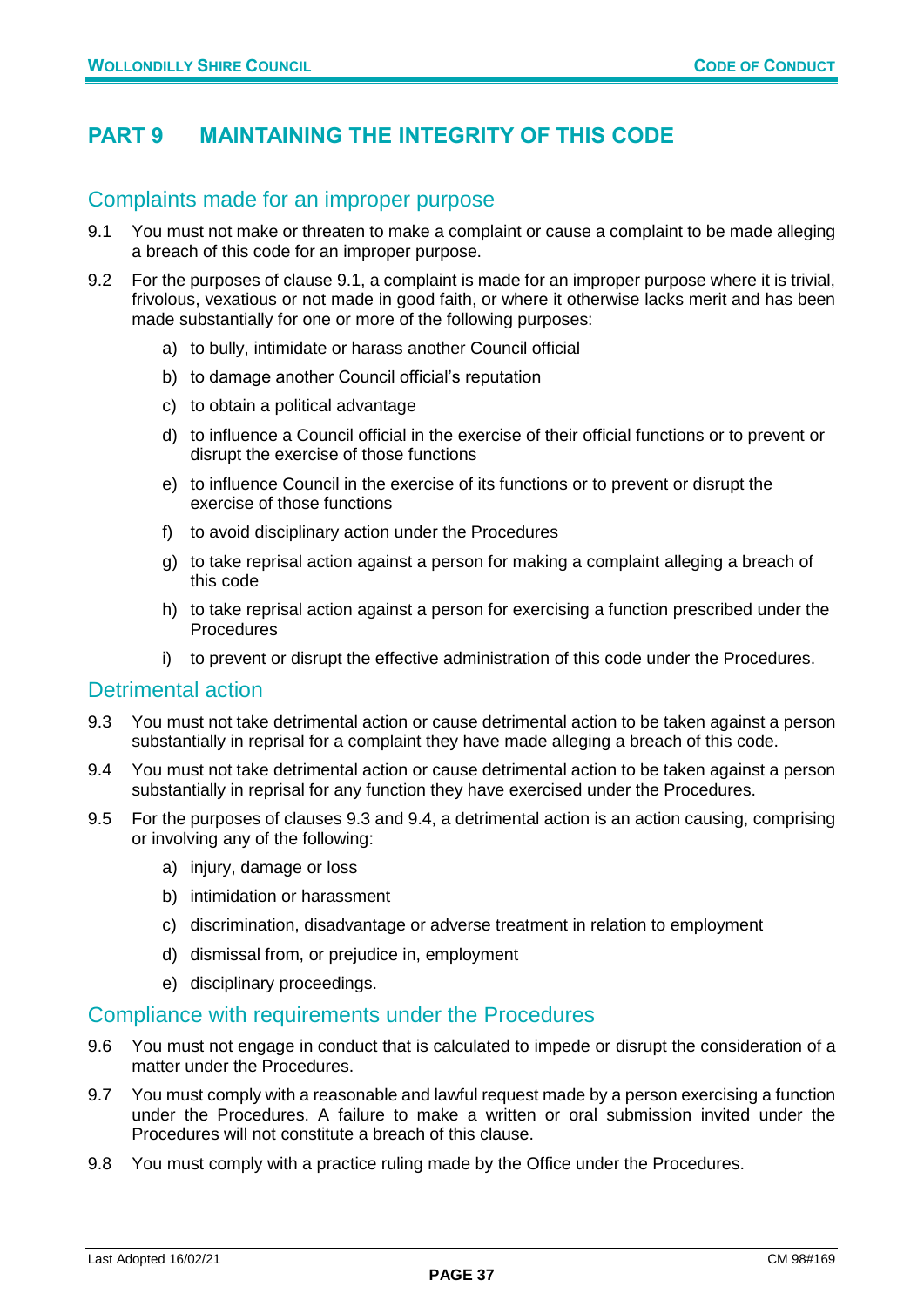#### Disclosure of information about the consideration of a matter under the **Procedures**

- 9.9 All allegations of breaches of this code must be dealt with under and in accordance with the Procedures.
- 9.10 You must not allege breaches of this code other than by way of a complaint made or initiated under the Procedures.
- 9.11 You must not make allegations about, or disclose information about, suspected breaches of this code at Council, committee or other meetings, whether open to the public or not, or in any other forum, whether public or not.
- 9.12 You must not disclose information about a complaint you have made alleging a breach of this code or any other matter being considered under the Procedures except for the purposes of seeking legal advice, unless the disclosure is otherwise permitted under the Procedures.
- 9.13 Nothing under this Part prevents a person from making a public interest disclosure to an appropriate public authority or investigative authority under the Public Interest Disclosures Act 1994.

#### Complaints alleging a breach of this Part

- 9.14 Complaints alleging a breach of this Part by a councillor, the CEO or an administrator are to be managed by the Office. This clause does not prevent the Office from referring an alleged breach of this Part back to Council for consideration in accordance with the Procedures.
- 9.15 Complaints alleging a breach of this Part by other Council officials are to be managed by the CEO in accordance with the Procedures.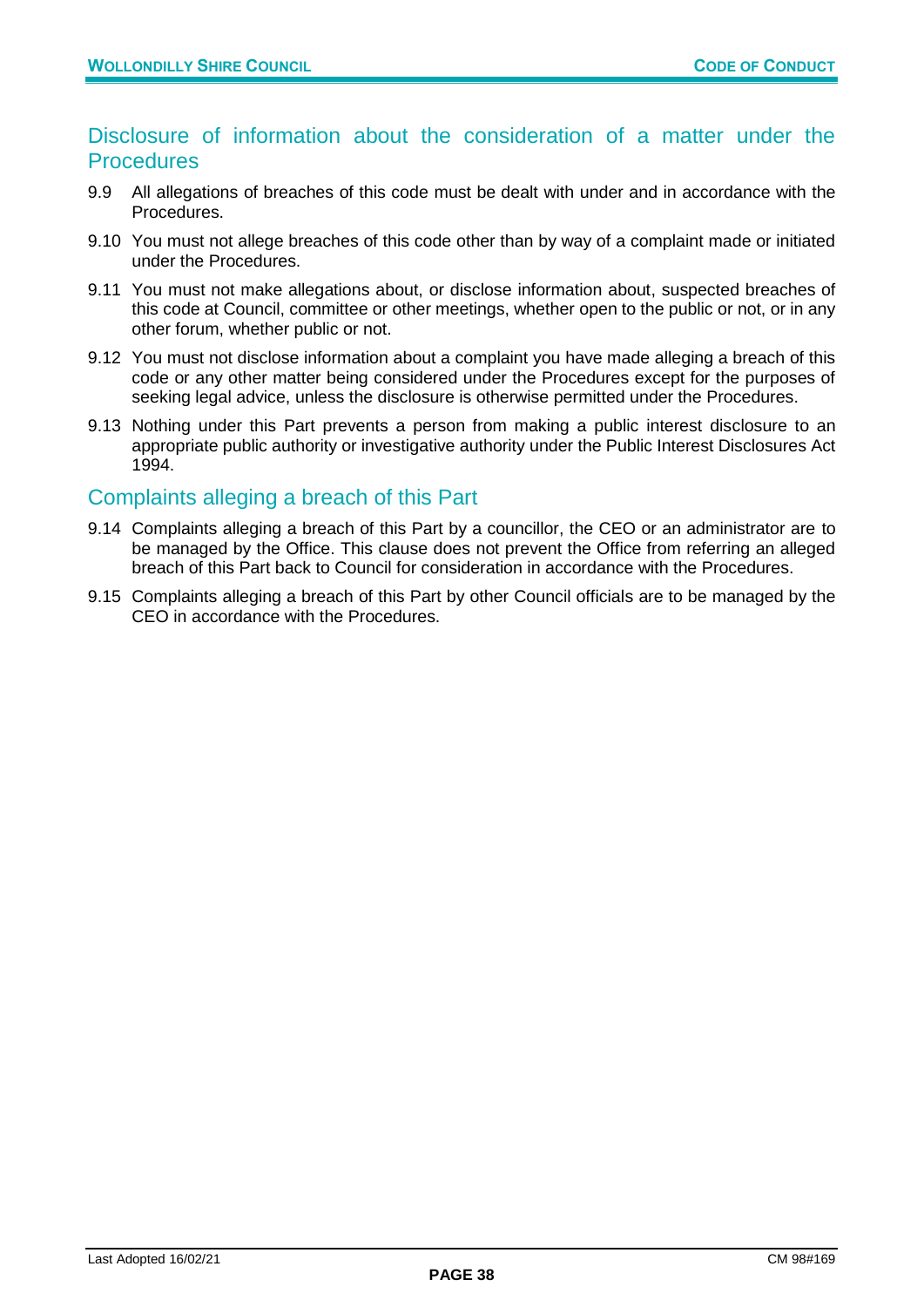## Schedule 1

Disclosures of Interest and other

Matters in Written Returns

Submitted Under Clause 4.21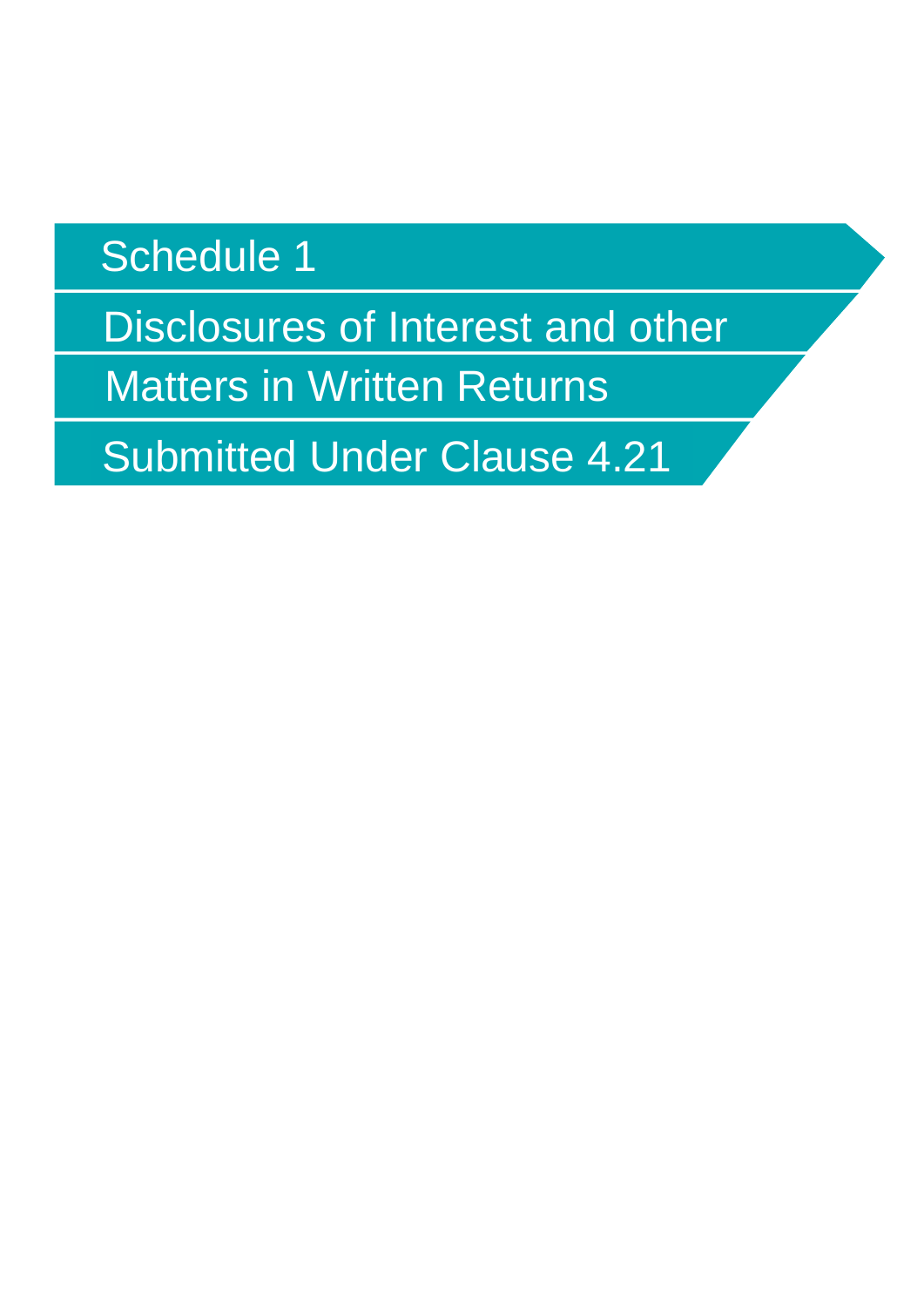#### <span id="page-39-0"></span>**SCHEDULE 1: DISCLOSURES OF INTEREST AND OTHER MATTERS IN WRITTEN RETURNS SUBMITTED UNDER CLAUSE 4.21**

#### Part 1: Preliminary

#### **Definitions**

1. For the purposes of the schedules to this code, the following definitions apply:

*address* means:

- a) in relation to a person other than a corporation, the last residential or business address of the person known to the councillor or designated person disclosing the address, or
- b) in relation to a corporation, the address of the registered office of the corporation in New South Wales or, if there is no such office, the address of the principal office of the corporation in the place where it is registered, or
- c) in relation to any real property, the street address of the property.
- d) de facto partner has the same meaning as defined in section 21C of the Interpretation Act 1987.
- e) disposition of property means a conveyance, transfer, assignment, settlement, delivery, payment or other alienation of property, including the following:
- f) the allotment of shares in a company
- g) the creation of a trust in respect of property
- h) the grant or creation of a lease, mortgage, charge, easement, licence, power, partnership or interest in respect of property
- i) the release, discharge, surrender, forfeiture or abandonment, at law or in equity, of a debt, contract or chose in action, or of an interest in respect of property
- j) the exercise by a person of a general power of appointment over property in favour of another person
- k) a transaction entered into by a person who intends by the transaction to diminish, directly or indirectly, the value of the person's own property and to increase the value of the property of another person.

*gift* means a disposition of property made otherwise than by will (whether or not by instrument in writing) without consideration, or with inadequate consideration, in money or money's worth passing from the person to whom the disposition was made to the person who made the disposition, but does not include a financial or other contribution to travel.

#### *interest* means:

- a) in relation to property, an estate, interest, right or power, at law or in equity, in or over the property, or
- b) in relation to a corporation, a relevant interest (within the meaning of section 9 of the Corporations Act 2001 of the Commonwealth) in securities issued or made available by the corporation.

**listed company** means a company that is listed within the meaning of section 9 of the *Corporations Act 2001* of the Commonwealth.

*occupation* includes trade, profession and vocation.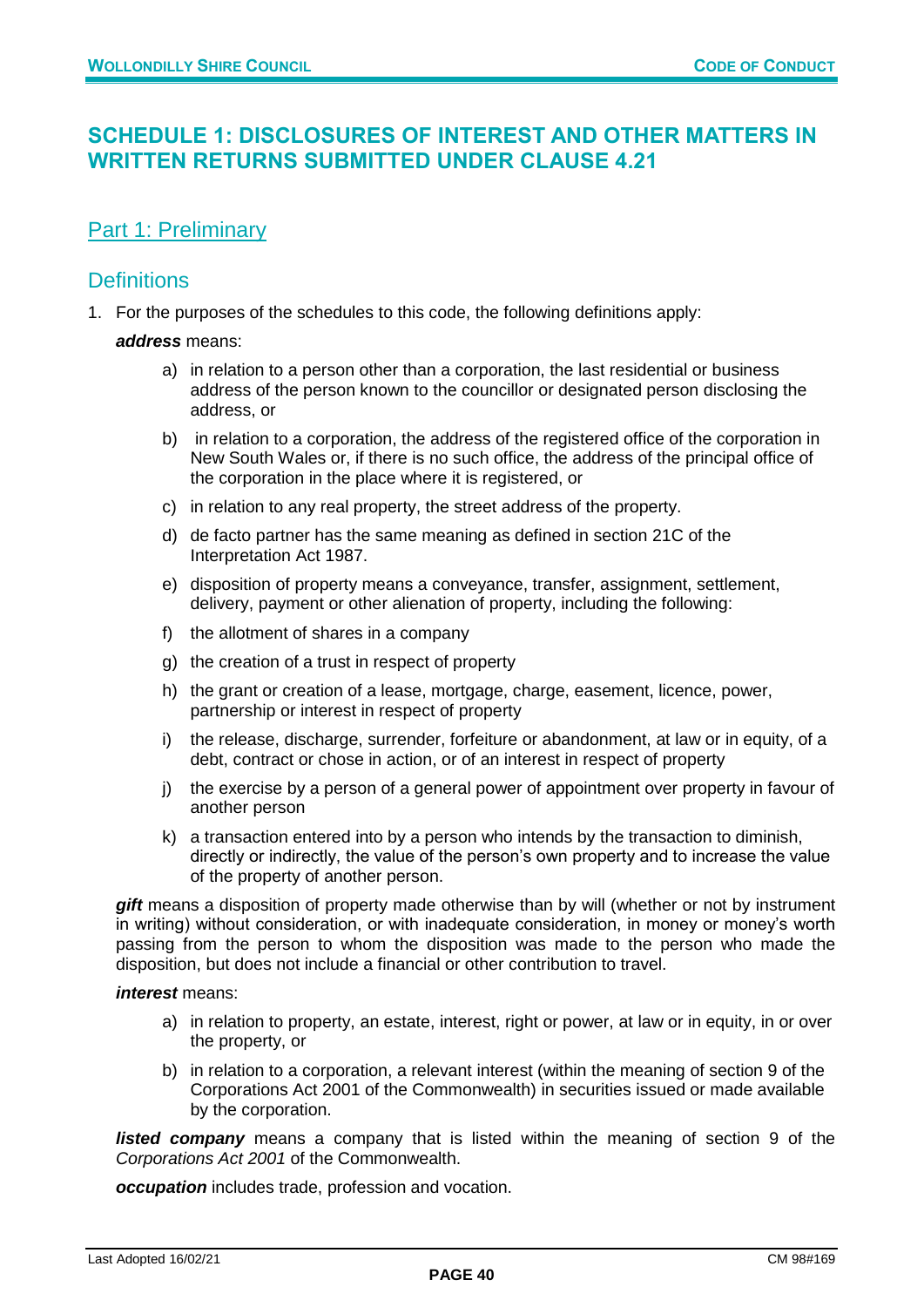*professional or business association* means an incorporated or unincorporated body or organisation having as one of its objects or activities the promotion of the economic interests of its members in any occupation.

*property* includes money.

*return date* means:

- a) in the case of a return made under clause 4.21(a), the date on which a person became a councillor or designated person
- b) in the case of a return made under clause 4.21(b), 30 June of the year in which the return is made
- c) in the case of a return made under clause 4.21(c), the date on which the councillor or designated person became aware of the interest to be disclosed.
- d) relative includes any of the following:
- e) a person's spouse or de facto partner
- f) a person's parent, grandparent, brother, sister, uncle, aunt, nephew, niece, lineal descendant or adopted child
- g) a person's spouse's or de facto partner's parent, grandparent, brother, sister, uncle, aunt, nephew, niece, lineal descendant or adopted child
- h) the spouse or de factor partner of a person referred to in paragraphs (b) and (c).
- i) travel includes accommodation incidental to a journey.

#### Matters relating to the interests that must be included in returns

- 2. *Interests etc. outside New South Wales:* A reference in this schedule or in schedule 2 to a disclosure concerning a corporation or other thing includes any reference to a disclosure concerning a corporation registered, or other thing arising or received, outside New South Wales.
- 3. *References to interests in real property:* A reference in this schedule or in schedule 2 to real property in which a councillor or designated person has an interest includes a reference to any real property situated in Australia in which the councillor or designated person has an interest.
- 4. *Gifts, loans etc. from related corporations:* For the purposes of this schedule and schedule 2, gifts or contributions to travel given, loans made, or goods or services supplied, to a councillor or designated person by two or more corporations that are related to each other for the purposes of section 50 of the *Corporations Act 2001* of the Commonwealth are all given, made or supplied by a single corporation.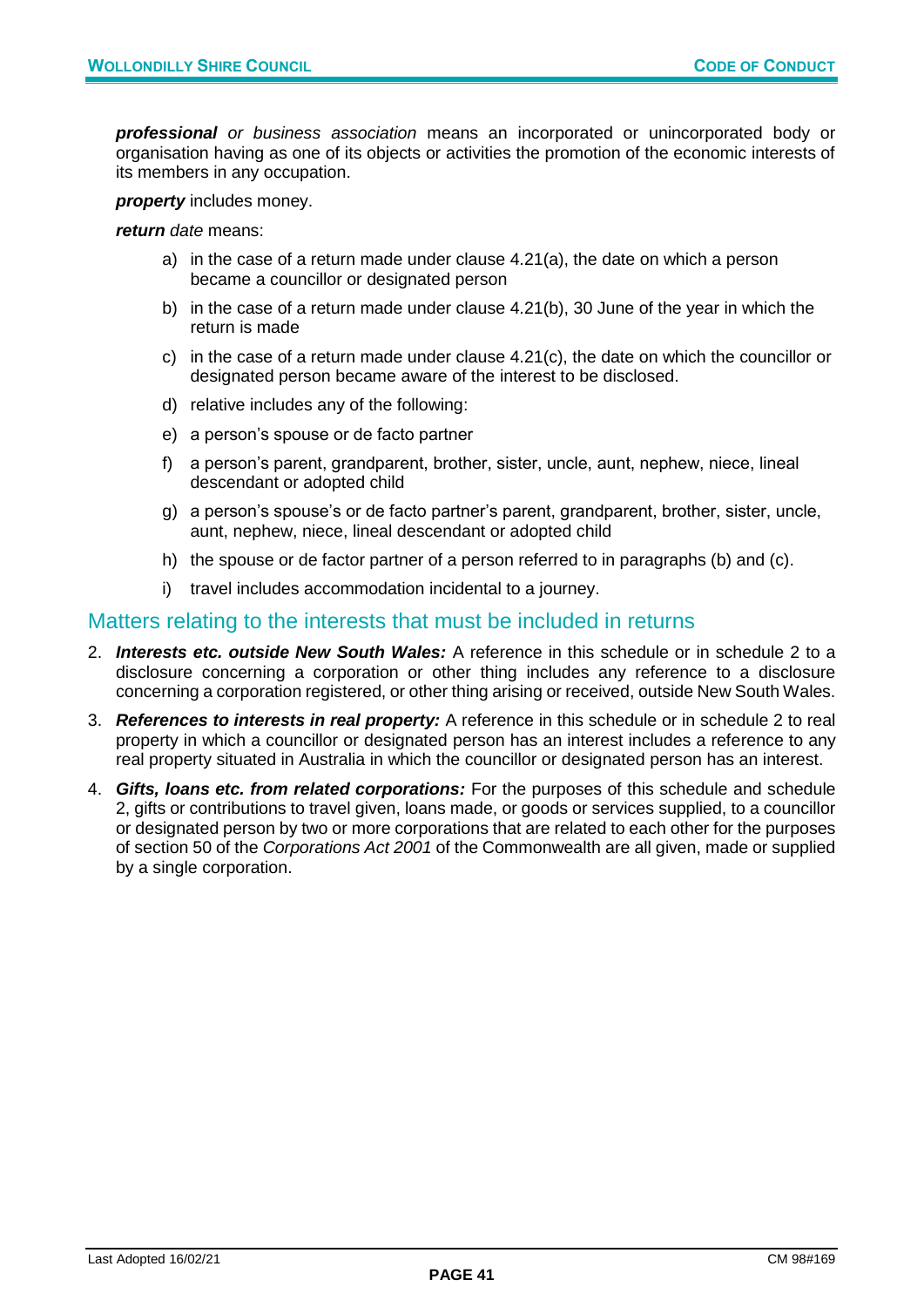#### Part 2: Pecuniary interests to be disclosed in returns

#### Real property

- 5. A person making a return under clause 4.21 of this code must disclose:
	- a) the street address of each parcel of real property in which they had an interest on the return date, and
	- b) the street address of each parcel of real property in which they had an interest in the period since 30 June of the previous financial year, and
	- c) the nature of the interest.
- 6. An interest in a parcel of real property need not be disclosed in a return if the person making the return had the interest only:
	- a) as executor of the will, or administrator of the estate, of a deceased person and not as a beneficiary under the will or intestacy, or
	- b) as a trustee, if the interest was acquired in the ordinary course of an occupation not related to their duties as the holder of a position required to make a return.
- 7. An interest in a parcel of real property need not be disclosed in a return if the person ceased to hold the interest prior to becoming a councillor or designated person.
- 8. For the purposes of clause 5 of this schedule, "interest" includes an option to purchase.

#### **Gifts**

- 9. A person making a return under clause 4.21 of this code must disclose:
	- a) a description of each gift received in the period since 30 June of the previous financial year, and
	- b) the name and address of the donor of each of the gifts.
- 10. A gift need not be included in a return if:
	- a) it did not exceed \$500, unless it was among gifts totalling more than \$500 made by the same person during a period of 12 months or less, or
	- b) it was a political donation disclosed, or required to be disclosed, under Part 3 of the Electoral Funding Act 2018, or
	- c) the donor was a relative of the donee, or
	- d) subject to paragraph (a), it was received prior to the person becoming a councillor or designated person.
- 11. For the purposes of clause 10 of this schedule, the amount of a gift other than money is an amount equal to the value of the property given.

#### Contributions to travel

- 12. A person making a return under clause 4.21 of this code must disclose:
	- a) the name and address of each person who made any financial or other contribution to the expenses of any travel undertaken by the person in the period since 30 June of the previous financial year, and
	- b) the dates on which the travel was undertaken, and
	- c) the names of the states and territories, and of the overseas countries, in which the travel was undertaken.
- 13. A financial or other contribution to any travel need not be disclosed under this clause if it: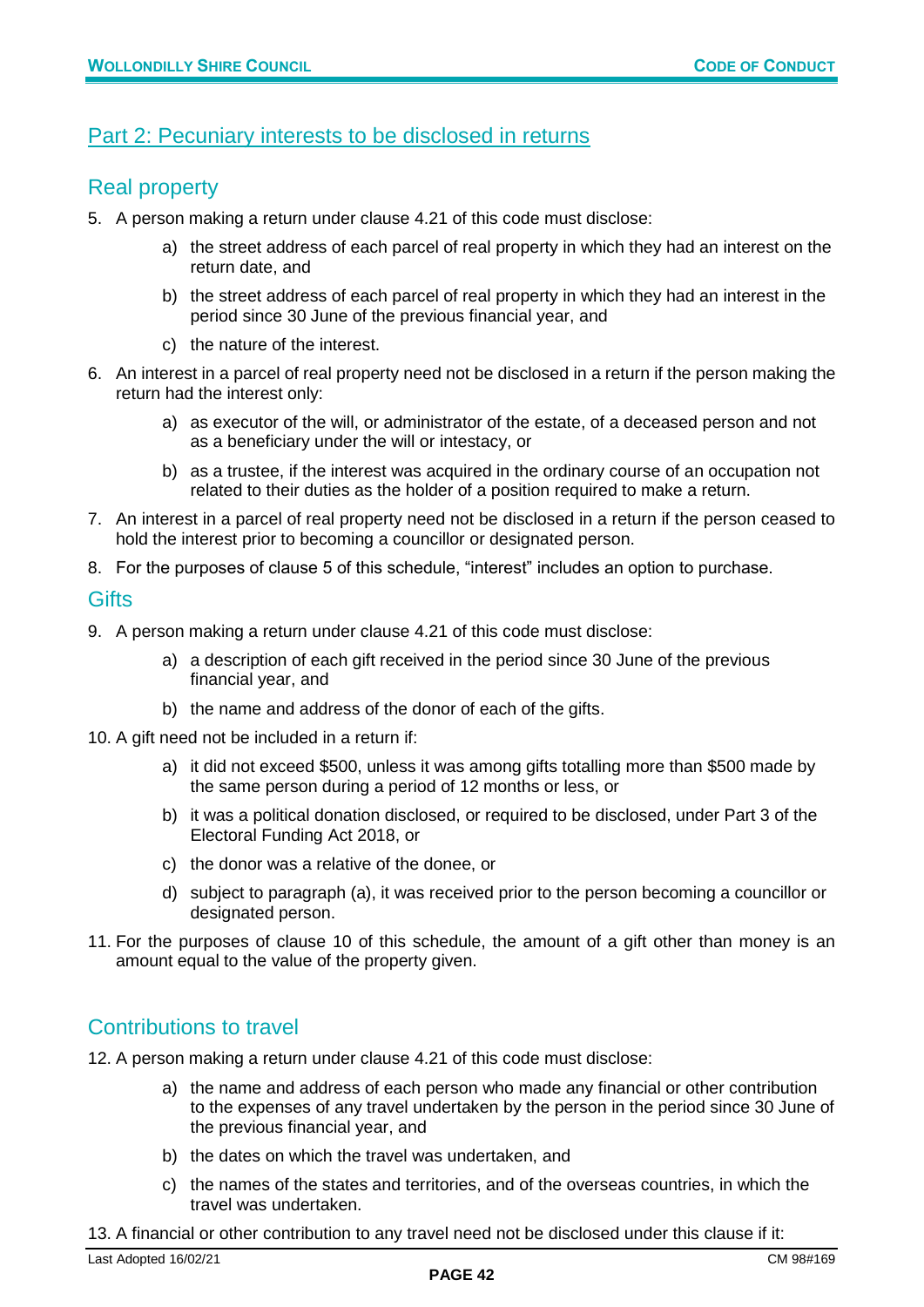- a) was made from public funds (including a contribution arising from travel on free passes issued under an Act or from travel in government or Council vehicles), or
- b) was made by a relative of the traveller, or
- c) was made in the ordinary course of an occupation of the traveller that is not related to their functions as the holder of a position requiring the making of a return, or
- d) did not exceed \$250, unless it was among gifts totalling more than \$250 made by the same person during a 12-month period or less, or
- e) was a political donation disclosed, or required to be disclosed, under Part 3 of the Electoral Funding Act 2018, or
- f) was made by a political party of which the traveller was a member and the travel was undertaken for the purpose of political activity of the party in New South Wales, or to enable the traveller to represent the party within Australia, or
- g) subject to paragraph (d) it was received prior to the person becoming a councillor or designated person.
- 14. For the purposes of clause 13 of this schedule, the amount of a contribution (other than a financial contribution) is an amount equal to the value of the contribution.

#### Interests and positions in corporations

- 15. A person making a return under clause 4.21 of this code must disclose:
	- a) the name and address of each corporation in which they had an interest or held a position (whether remunerated or not) on the return date, and
	- b) the name and address of each corporation in which they had an interest or held a position in the period since 30 June of the previous financial year, and
	- c) the nature of the interest, or the position held, in each of the corporations, and
	- d) a description of the principal objects (if any) of each of the corporations, except in the case of a listed company.
- 16. An interest in, or a position held in, a corporation need not be disclosed if the corporation is:
	- a) formed for the purpose of providing recreation or amusement, or for promoting commerce, industry, art, science, religion or charity, or for any other community purpose, and
	- b) required to apply its profits or other income in promoting its objects, and
	- c) prohibited from paying any dividend to its members.
- 17. An interest in a corporation need not be disclosed if the interest is a beneficial interest in shares in a company that does not exceed 10 per cent of the voting rights in the company.
- 18. An interest or a position in a corporation need not be disclosed if the person ceased to hold the interest or position prior to becoming a councillor or designated person.

#### Interests as a property developer or a close associate of a property developer

- 19. A person making a return under clause 4.21 of this code must disclose whether they were a property developer, or a close associate of a corporation that, or an individual who, is a property developer, on the return date.
- 20. For the purposes of clause 19 of this schedule:

*close associate,* in relation to a corporation or an individual, has the same meaning as it has in section 53 of the *Electoral Funding Act 2018*.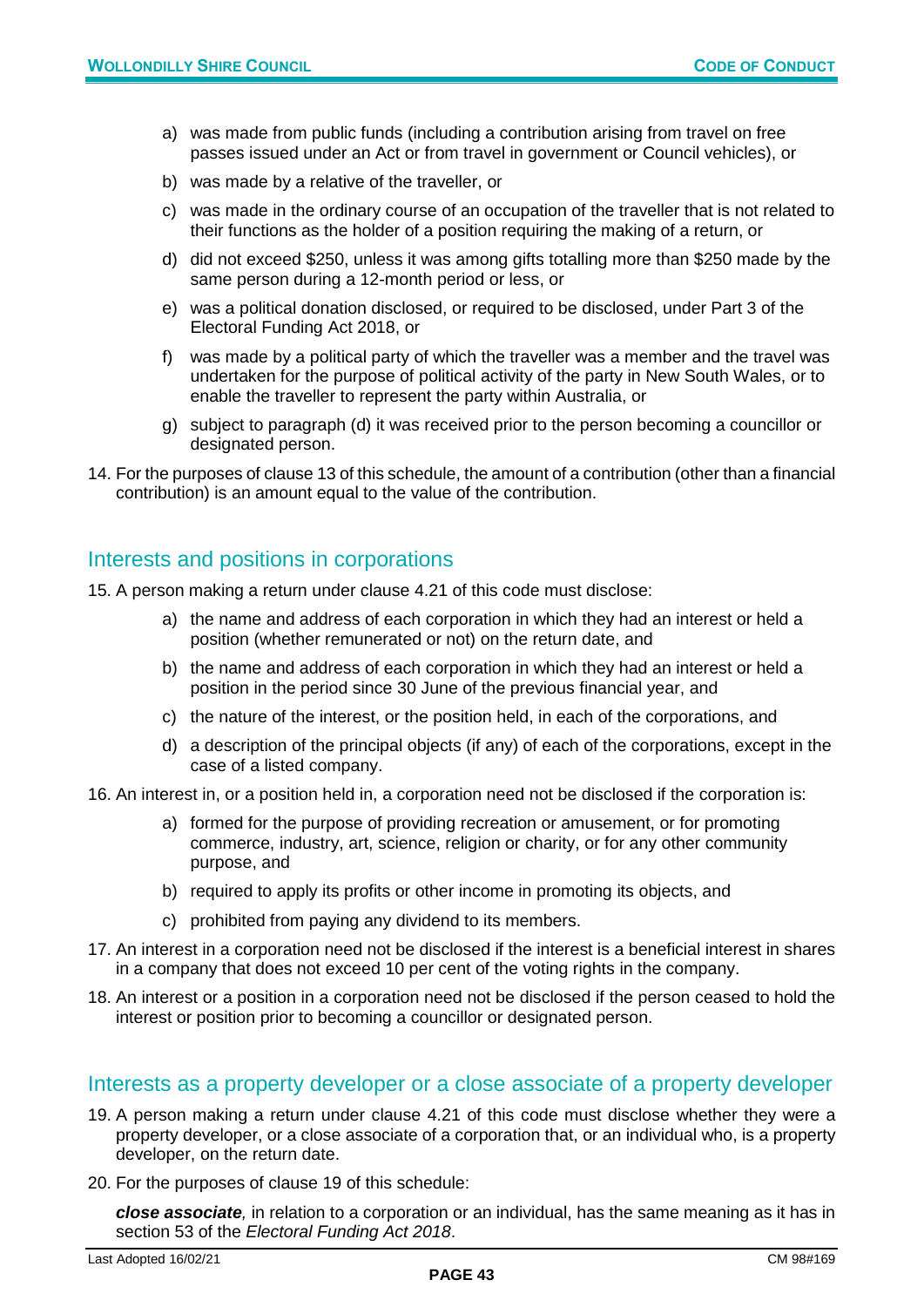*property developer* has the same meaning as it has in Division 7 of Part 3 of the *Electoral Funding Act 2018*.

#### Positions in trade unions and professional or business associations

- 21. A person making a return under clause 4.21 of the code must disclose:
	- a) the name of each trade union, and of each professional or business association, in which they held any position (whether remunerated or not) on the return date, and
	- b) the name of each trade union, and of each professional or business association, in which they have held any position (whether remunerated or not) in the period since 30 June of the previous financial year, and
	- c) a description of the position held in each of the unions and associations.
- 22. A position held in a trade union or a professional or business association need not be disclosed if the person ceased to hold the position prior to becoming a councillor or designated person.

#### Dispositions of real property

- 23. A person making a return under clause 4.21 of this code must disclose particulars of each disposition of real property by the person (including the street address of the affected property) in the period since 30 June of the previous financial year, under which they wholly or partly retained the use and benefit of the property or the right to re-acquire the property.
- 24. A person making a return under clause 4.21 of this code must disclose particulars of each disposition of real property to another person (including the street address of the affected property) in the period since 30 June of the previous financial year, that is made under arrangements with, but is not made by, the person making the return, being a disposition under which the person making the return obtained wholly or partly the use of the property.
- 25. A disposition of real property need not be disclosed if it was made prior to a person becoming a councillor or designated person.

#### Sources of income

- 26. A person making a return under clause 4.21 of this code must disclose:
	- a) each source of income that the person reasonably expects to receive in the period commencing on the first day after the return date and ending on the following 30 June, and
	- b) each source of income received by the person in the period since 30 June of the previous financial year.
- 27. A reference in clause 26 of this schedule to each source of income received, or reasonably expected to be received, by a person is a reference to:
	- a) in relation to income from an occupation of the person:
		- i) a description of the occupation, and
		- ii) if the person is employed or the holder of an office, the name and address of their employer, or a description of the office, and
		- iii) if the person has entered into a partnership with other persons, the name (if any) under which the partnership is conducted, or
	- b) in relation to income from a trust, the name and address of the settlor and the trustee, or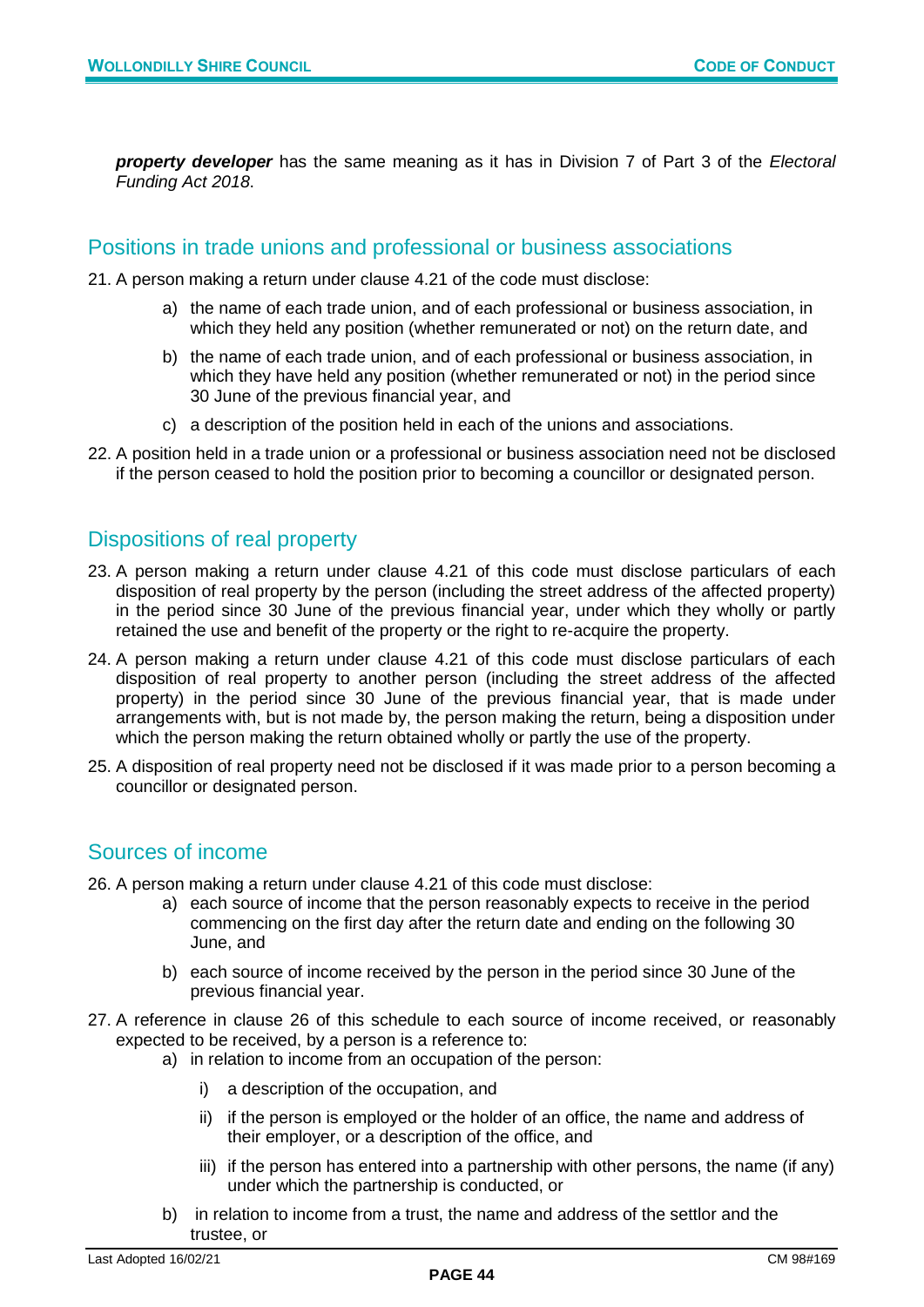- c) in relation to any other income, a description sufficient to identify the person from whom, or the circumstances in which, the income was, or is reasonably expected to be, received.
- 28. The source of any income need not be disclosed by a person in a return if the amount of the income received, or reasonably expected to be received, by the person from that source did not exceed \$500, or is not reasonably expected to exceed \$500, as the case may be.
- 29. The source of any income received by the person that they ceased to receive prior to becoming a councillor or designated person need not be disclosed.
- 30. A fee paid to a councillor or to the mayor or deputy mayor under sections 248 or 249 of the LGA need not be disclosed.

#### **Debts**

- 31. A person making a return under clause 4.21 of this code must disclose the name and address of each person to whom the person was liable to pay any debt:
	- a) on the return date, and
	- b) at any time in the period since 30 June of the previous financial year.
- 32. A liability to pay a debt must be disclosed by a person in a return made under clause 4.21 whether or not the amount, or any part of the amount, to be paid was due and payable on the return date or at any time in the period since 30 June of the previous financial year, as the case may be.
- 33. A liability to pay a debt need not be disclosed by a person in a return if:
	- a) the amount to be paid did not exceed \$500 on the return date or in the period since 30 June of the previous financial year, as the case may be, unless:
		- i) the debt was one of two or more debts that the person was liable to pay to one person on the return date, or at any time in the period since 30 June of the previous financial year, as the case may be, and
		- ii) the amounts to be paid exceeded, in the aggregate, \$500, or
	- b) the person was liable to pay the debt to a relative, or
	- c) in the case of a debt arising from a loan of money the person was liable to pay the debt to an authorised deposit-taking institution or other person whose ordinary business includes the lending of money, and the loan was made in the ordinary course of business of the lender, or
	- d) in the case of a debt arising from the supply of goods or services:
		- i) the goods or services were supplied in the period of 12 months immediately preceding the return date, or were supplied in the period since 30 June of the previous financial year, as the case may be, or
		- ii) the goods or services were supplied in the ordinary course of any occupation of the person that is not related to their duties as the holder of a position required to make a return, or
	- e) subject to paragraph (a), the debt was discharged prior to the person becoming a councillor or designated person.

#### Discretionary disclosures

34. A person may voluntarily disclose in a return any interest, benefit, advantage or liability, whether pecuniary or not, that is not required to be disclosed under another provision of this Schedule.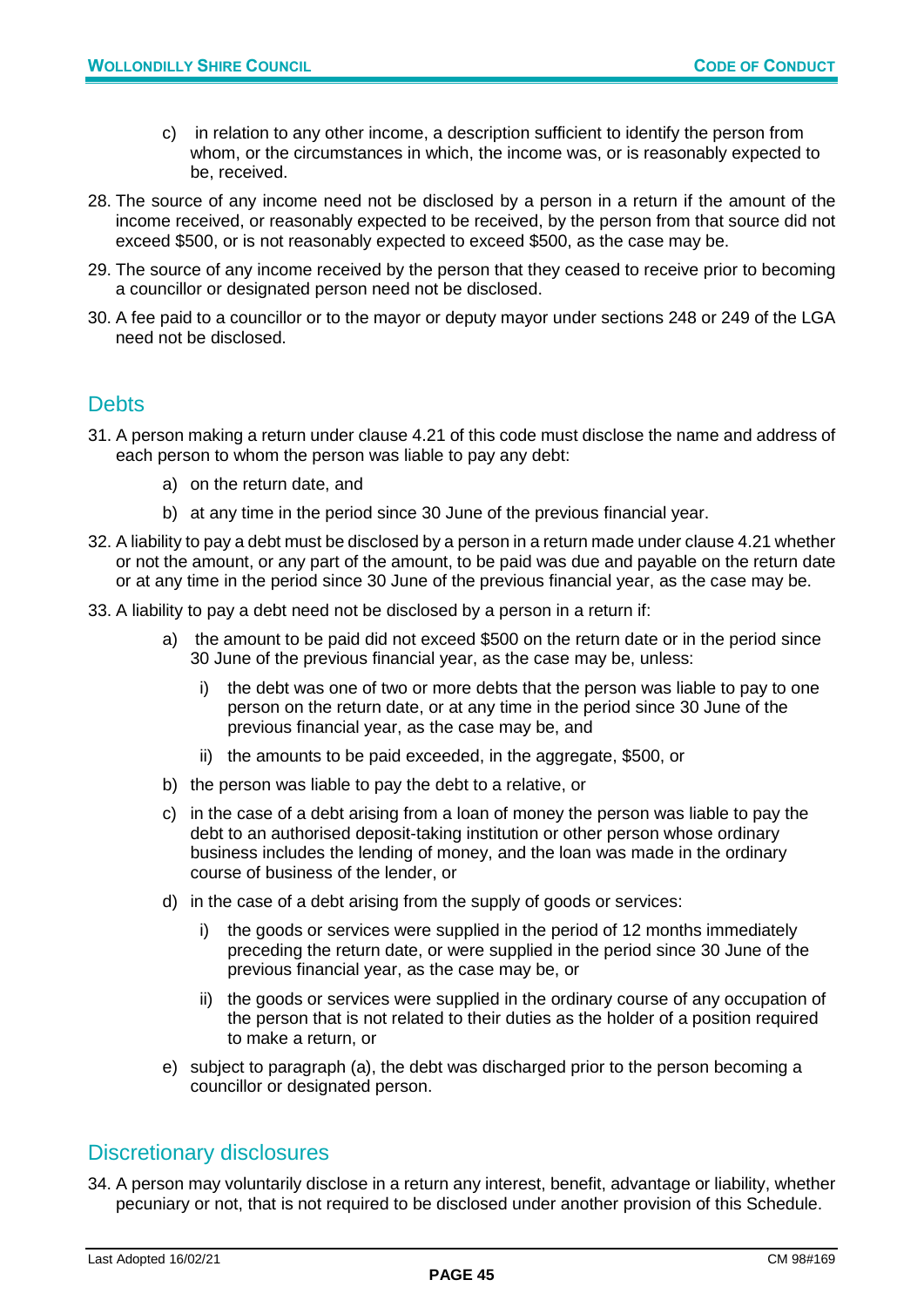## Schedule 2

Form of Written Return of

Interests Submitted Under

Clause 4.21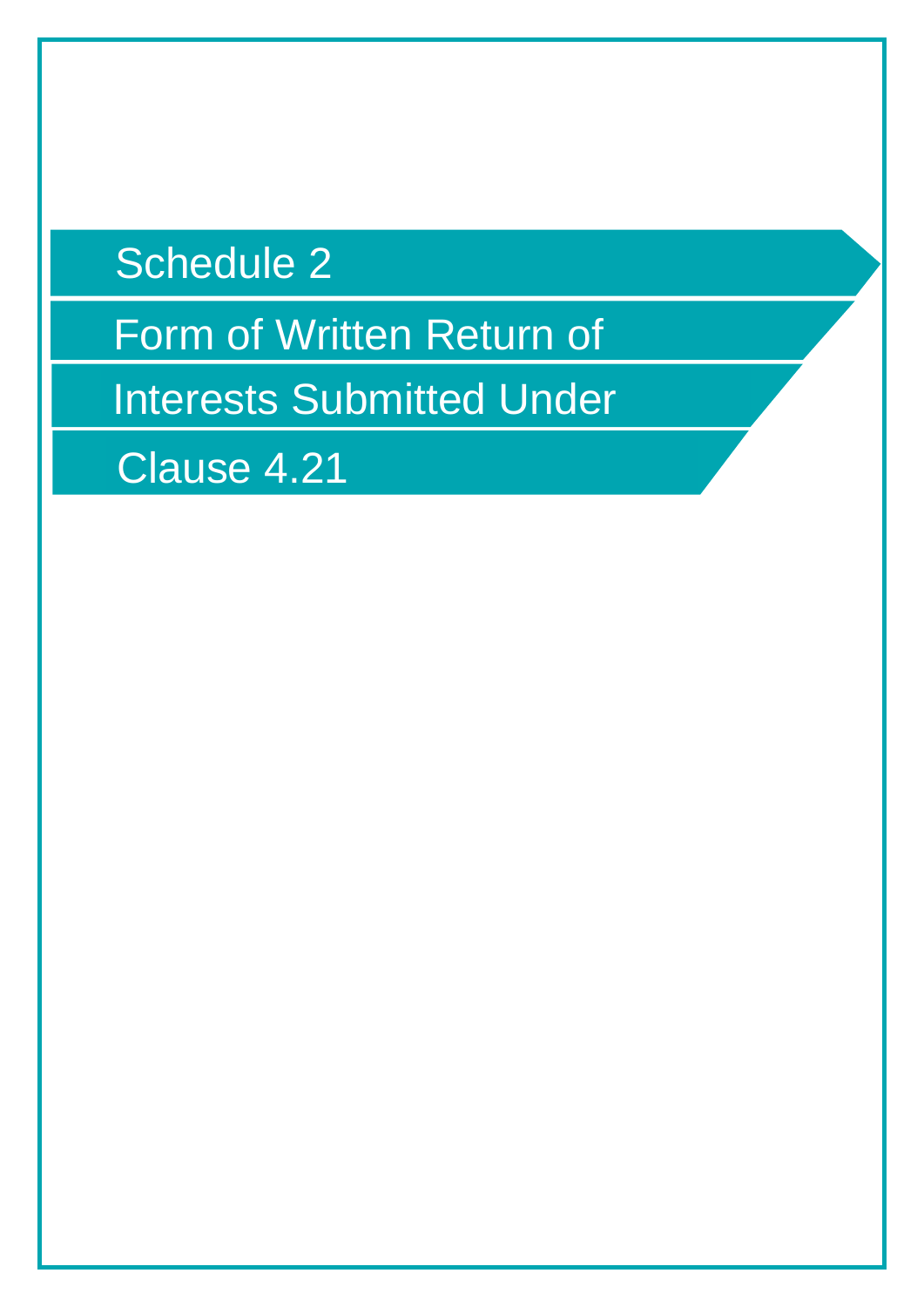#### <span id="page-46-0"></span>**SCHEDULE 2: FORM OF WRITTEN RETURN OF INTERESTS UNDER CLAUSE 4.21**

#### 'Disclosures by councillors and designated persons' return

- 1. The pecuniary interests and other matters to be disclosed in this return are prescribed by Schedule 1 of the *Model Code of Conduct for Local Councils in NSW* (the Model Code of Conduct) and the Wollondilly Shire Council Code of Conduct.
- 2. If this is the first return you have been required to lodge with the CEO after becoming a councillor or designated person, do not complete Parts C, D and I of the return. All other parts of the return should be completed with appropriate information based on your circumstances at the return date, that is, the date on which you became a councillor or designated person.
- 3. If you have previously lodged a return with the CEO and you are completing this return for the purposes of disclosing a new interest that was not disclosed in the last return you lodged with the CEO, you must complete all parts of the return with appropriate information for the period from 30 June of the previous financial year or the date on which you became a councillor or designated person, (whichever is the later date), to the return date which is the date you became aware of the new interest to be disclosed in your updated return.
- 4. If you have previously lodged a return with the CEO and are submitting a new return for the new financial year, you must complete all parts of the return with appropriate information for the 12 month period commencing on 30 June of the previous year to 30 June this year.
- 5. This form must be completed using block letters or typed.
- 6. If there is insufficient space for all the information you are required to disclose, you must attach an appendix which is to be properly identified and signed by you.
- 7. If there are no pecuniary interests or other matters of the kind required to be disclosed under a heading in this form, the word "NIL" is to be placed in an appropriate space under that heading.

#### Important information

This information is being collected for the purpose of complying with clause 4.21 of the Wollondilly Shire Council Code of Conduct.

You must not lodge a return that you know or ought reasonably to know is false or misleading in a material particular (see clause 4.23 of the Wollondilly Shire Council Code of Conduct). Complaints about breaches of these requirements are to be referred to the Office of Local Government and may result in disciplinary action by Council, the Chief Executive of the Office of Local Government or the NSW Civil and Administrative Tribunal.

The information collected on this form will be kept by the CEO in a register of returns. The CEO is required to table all returns at a Council meeting.

Information contained in returns made and lodged under clause 4.21 is to be made publicly available in accordance with the requirements of the *Government Information (Public Access) Act 2009*, the *Government Information (Public Access) Regulation 2009* and any guidelines issued by the Information Commissioner.

You have an obligation to keep the information contained in this return up to date. If you become aware of a new interest that must be disclosed in this return, or an interest that you have previously failed to disclose, you must submit an updated return within three months of becoming aware of the previously undisclosed interest.

#### *NOTE:*

*The Disclosure of Pecuniary Interest and Other Matters form can be obtained upon request from the Governance section of Council.*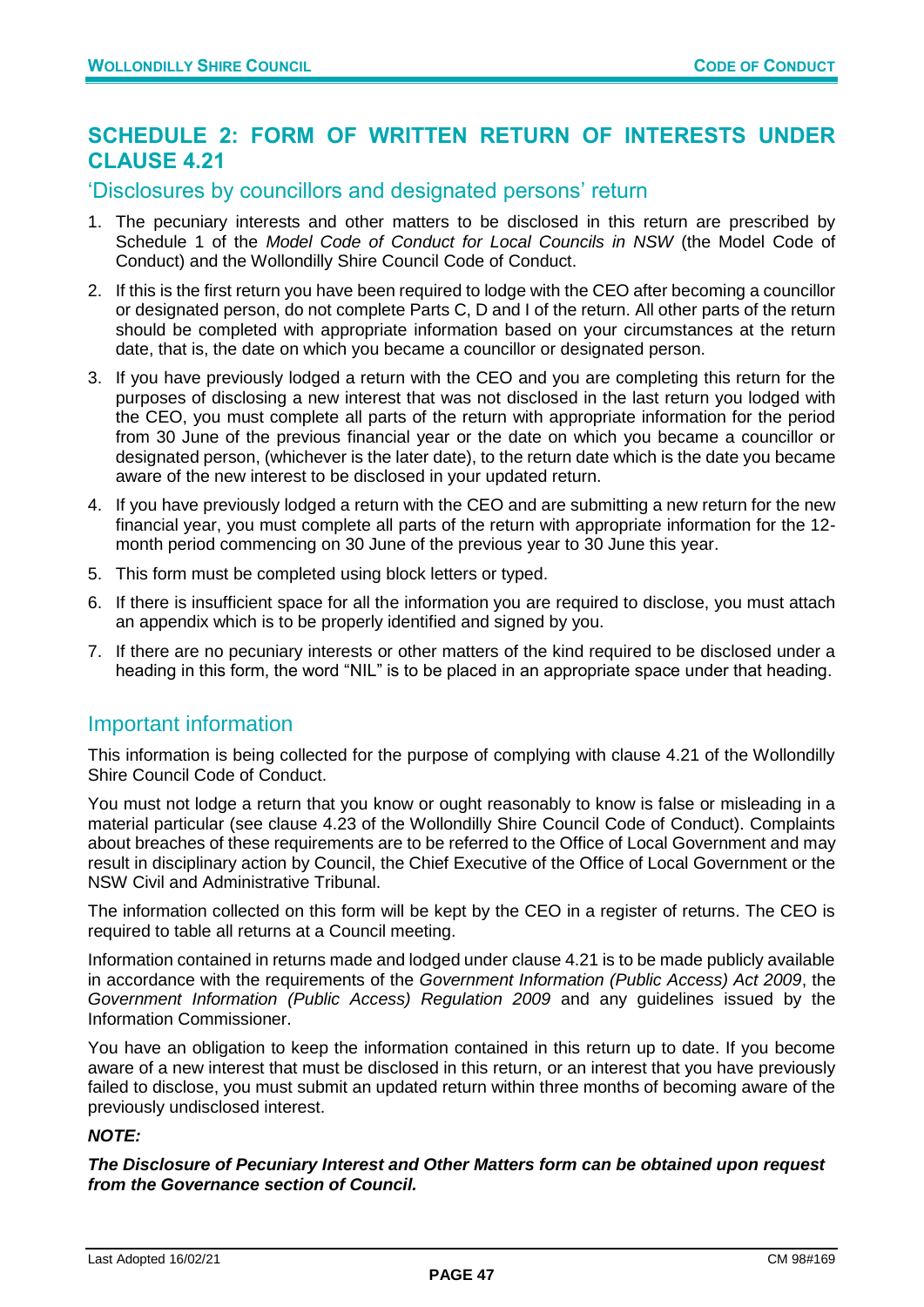Schedule 3

Form of Special Disclosure of

Pecuniary Interest Submitted

Under Clause 4.37